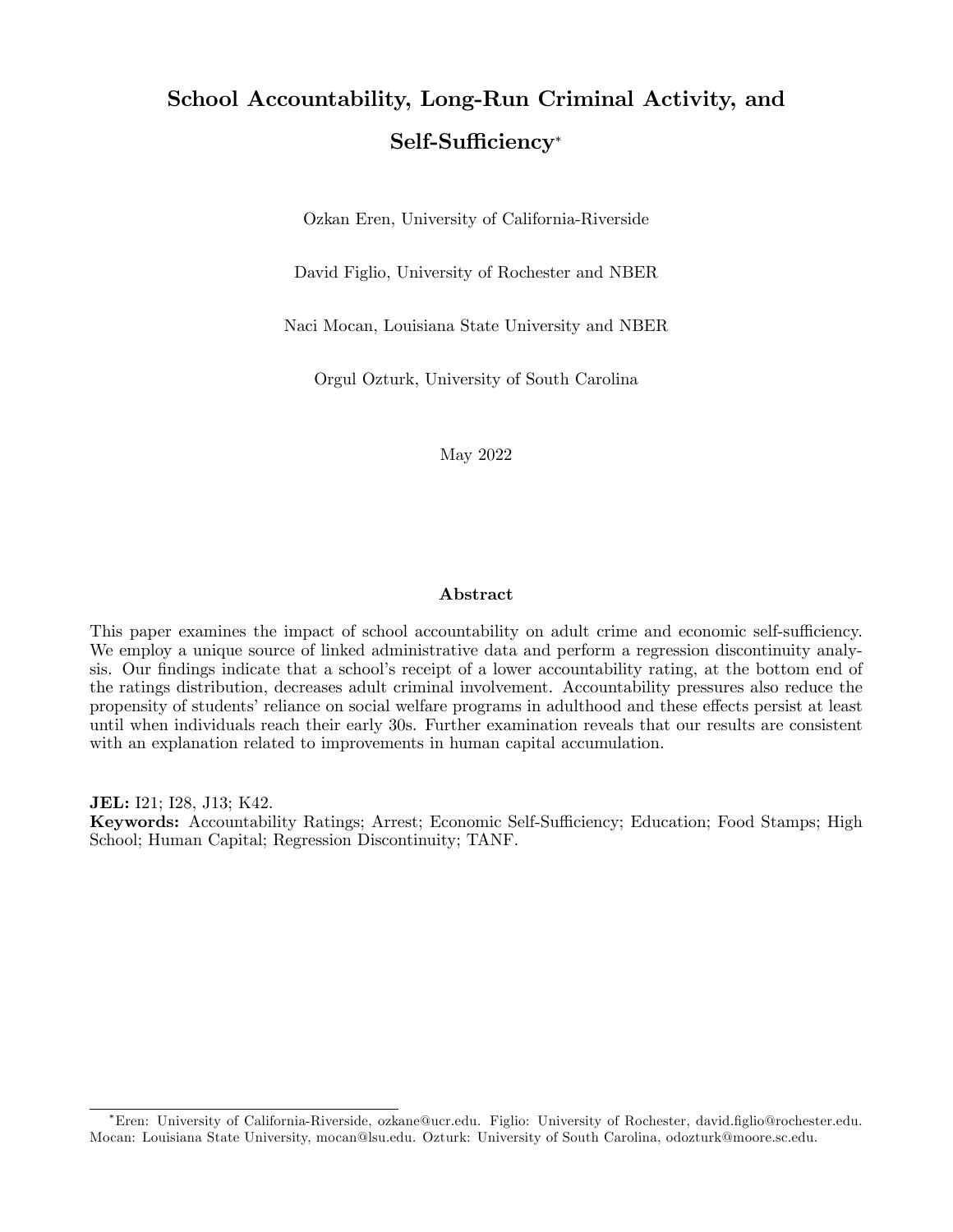# 1 Introduction

School accountability systems evaluate schools on the basis of aggregate student performance measures. These systems generate rewards and sanctions under the premise that various combinations of carrots and sticks can improve the focus and productivity of public schools.<sup>1</sup> There is evidence that school accountability systems have some desired outcomes: numerous studies find large gains of test-based accountability on student test scores (see, e.g., Ladd 1999; Carnoy and Loeb 2002; Hanushek and Raymond 2004; Figlio and Rouse 2006; Chiang 2009; Rockoff and Turner 2010; Dee and Jacob 2011; Rouse et al. 2013; Reback et al. 2014 for US evidence, and Nunes et al. 2015; Andrabi et al. 2017; Cilliers et al. 2021 for international evidence). These accountability ratings have effects that go well beyond the school system; for instance, Figlio and Lucas (2004) show that school accountability ratings affect housing markets.

But, of course, it may be that school accountability systems only improve performance on the metrics and domains for which schools are being held accountable. There is ample evidence that, when faced with expectations of boosting test performance, schools respond by focusing on particular subjects and certain groups of students most central to accountability ratings, and by manipulating the pool of testtaking students (e.g., Cullen and Reback 2006; Figlio 2006; Figlio and Getzler 2006; Reback 2008; Neal and Schanzenbach 2010), artificially inflating measured test performance (Figlio and Winicki 2005), and outright cheating (Jacob and Levitt 2003).

For this reason, and also the potential that short-term effects do not necessarily predict long-term effects of policies even absent manipulative behavior (e.g., Ludwig and Miller 2007; Chetty et al. 2011; Lovenheim and Willen 2019), it is especially important to observe whether school accountability measures have long-term benefits for students, or if the observed benefits regarding test scores are merely transitory.

<sup>&</sup>lt;sup>1</sup>In the US, the 2002 No Child Left Behind Act (NCLB) mandated that all US states introduce some form of test-based school accountability, continuing a trend of state accountability policies that began in the 1990s. The Every Student Succeeds Act (ESSA), which was signed into law in 2015, replaced the NCLB. Under the ESSA, states have more responsibility over their accountability systems and standards.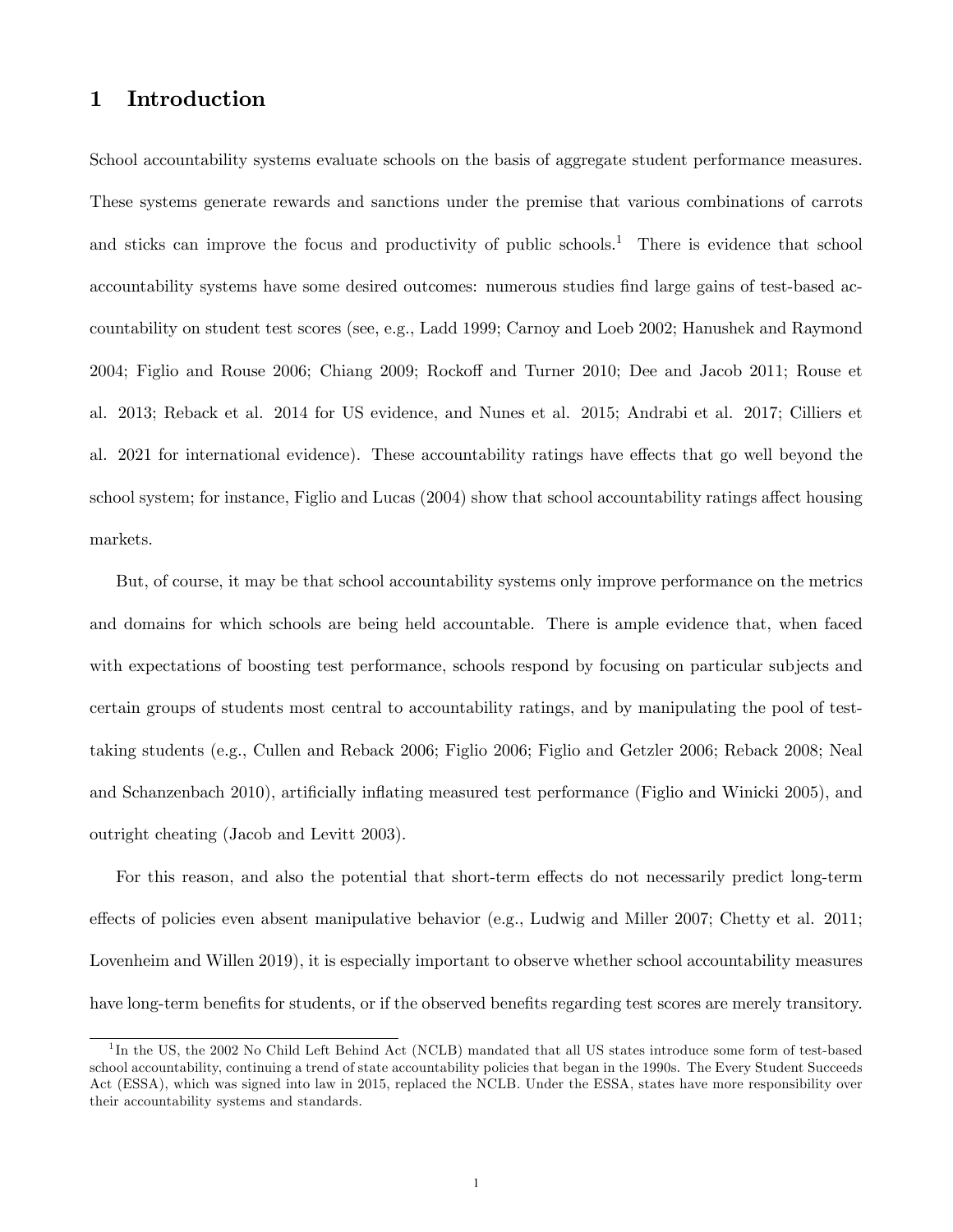To date, however, there exists very little evidence of longer-run evidence of school accountability, largely due to the paucity of data linking childhood education to outcomes in adulthood. We are aware of only one economics paper studying longer-run effects of school accountability policies (Deming et al. 2016), which investigates effects of accountability on educational attainment and early-career (through age 25) labor market outcomes. The incentives investigated by Deming et al. (2016) in the Texas context are particularly salient for schools on the margin of high accountability ratings. Therefore, we know quite little about the potential long-term consequences of school accountability for schools on the margin of low accountability ratings, the margin that has been most often studied with regard to short-run outcomes, and the set of schools that educate larger fractions of the most vulnerable students.

We use unique administrative data from South Carolina to investigate the effects of school accountability on adult crime and economic self-sufficiency (measured by reliance on social welfare programs), two outcomes that are particularly important for the population of students attending schools on the margin of low accountability ratings. We are also able to study these outcomes deeper into adulthood, as late as age 34. South Carolina's accountability system, introduced in 2000, permits quasi-experimental identification using a regression discontinuity (RD) design. This is important, given that many unobserved factors can influence the propensity both to commit crime in adulthood and to have been attended at a school with poor accountability rating.

As part of the accountability system implemented by the South Carolina Department of Education (SCDE), all public schools are evaluated according to a set of continuous performance metrics, which are then converted into discrete school ratings (e.g., Unsatisfactory, Average, and Excellent) based on sharp cutoffs, thereby facilitating an RD framework. This information is made public, published in at least one daily newspaper of general circulation in the area, and school report cards are mailed to parents soon after the release. The SCDE uses these performance ratings to both reward and sanction the schools. High ratings are associated with additional funding, while schools that receive low ratings face serious consequences such as leadership change, restructuring, and state takeover. We find evidence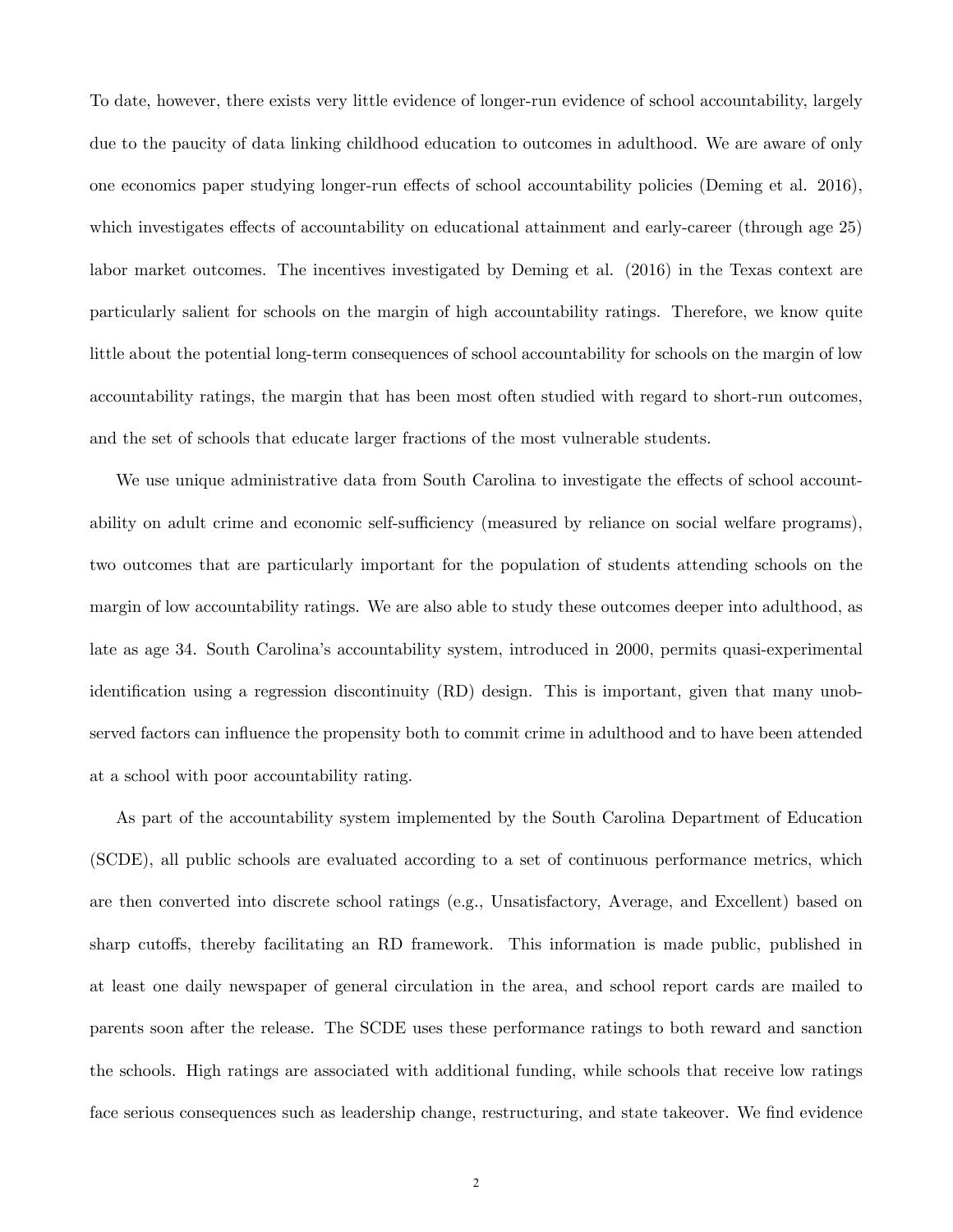that the identification assumptions necessary for the RD framework to be credible are met in the South Carolina accountability context, and we provide several validity tests and robustness checks supporting these identifying assumptions throughout the paper.

The results indicate that adults who attended high schools, which had lower accountability ratings at the bottom end of the ratings distribution, are less likely to engage in criminal activity in adulthood and are more likely to be economically self-sufficient. Specifically, these students are 1.8 percentage points less likely to have ever been arrested in adulthood (an 8 percent reduction relative to the control mean) and are 2.8 percentage points less likely to rely on social welfare programs in adulthood between the ages of 18 and 34 (a 4.5 percent reduction relative to the control mean).

The discontinuity estimates for both adult crime and the receipt of government assistance are more pronounced and precisely estimated for female students. The estimated effect of a school receiving a lower accountability rating on long-run outcomes of the school's students is small and statistically indistinguishable from zero at the top end of the ratings distribution.

Incidentally, we find little evidence that the South Carolina accountability system affected either endogenous mobility of students or strategic responses of schools. We do, however, observe that while graduation rates did not change appreciably as a consequence of accountability pressure in the South Carolina context, schools' academic standards and student performance improved. These changes took place without significant adjustments in teacher quality, teacher turnover or per pupil spending. It appears, therefore, that South Carolinaís accountability system led to lasting improvements in the life outcomes of students attending schools at risk of poor accountability ratings.

## 2 The South Carolina Accountability System

As part of South Carolina's accountability system, launched in 2000, all public schools are assigned one of Öve performance categories: (i) Unsatisfactory, (ii) Below Average, (iii) Average, (iv) Good, and (v) Excellent. These performance categories are based on a continuous index, known as accountability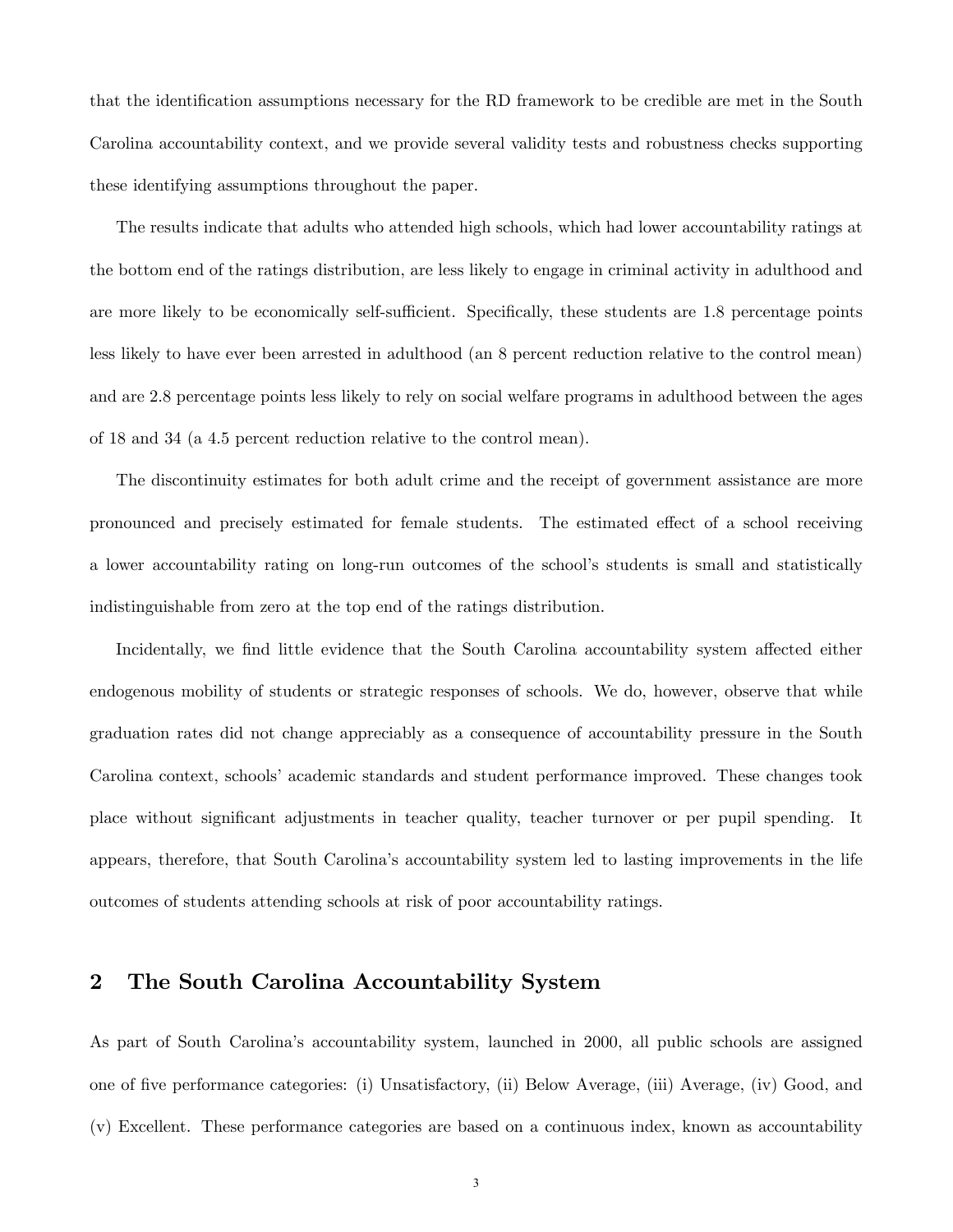performance score. During the period we analyze a high schoolís score is calculated using the weighted sum of four components: the percentage of tenth grade students who meet the standards of exit examination (20 percent of the overall score), longitudinal exit exam performance (30 percent), the percentage of students eligible for merit-based (LIFE) scholarship to a four-year institution (20 percent), and the graduation rate (30 percent).<sup>2</sup> A school's accountability score (ranging between 1 and 5) determines that schoolís performance category. For example, schools earning fewer than 2.2 points received an Unsatisfactory rating, while schools with 2.2 points received a Below Average rating.<sup>3</sup>

Several aspects of the rating formula were revised in the early years of the accountability system. Most importantly, the last component (graduation rate) was added to the calculation of the overall score beginning with the 2002-2003 academic year.<sup>4</sup> There were also other changes and revisions to the calculation of the accountability performance score right after the first year of its implementation. These revisions included changes in the eligibility criteria for LIFE scholarship, and regarding the status of students taking the exit exam in grades other than the tenth grade. Because of these rapid changes to how scores were calculated, it was very difficult for schools to manipulate their scores around the rating cutoffs in the early years of the program. In addition, South Carolina's accountability system limited the room for schools' strategic behavior by allowing exclusion of students from high-stakes testing only if students' circumstances related to disabilities and Limited English Proficiency were in accordance with federal guidelines (South Carolina Education Oversight Committee 2000-2003).

The SCDE tied the performance ratings to both rewards and sanctions. Those schools that received a Below Average or Unsatisfactory rating are required to develop improvement plans with the assistance

 $2B$ etween 1986 and 2005, the state administered the Basic Skills Assessment Program, which is a minimum competency exam, as its exit exam. Students had to pass all three subjects (reading, writing and math) to meet the exit exam standards. Longitudinal exit exam performance of schools was determined by the fraction of students who passed the exit exam by the spring of twelfth grade. The eligibility for LIFE scholarship was based on the fraction of students meeting both the GPA and SAT/ACT criteria established by the state.

<sup>3</sup>Over the period from 2000 to 2002, schools were rated as Excellent for an overall performance score of 3.4 and above, Good for scores between 3.0 and 3.3, Average for scores between 2.6 and 2.9, Below Average for scores between 2.2 and 2.5 and Unsatisfactory for scores below 2.2.

<sup>&</sup>lt;sup>4</sup>A high school's overall performance in the first two years of the accountability system was calculated using the percentage of tenth grade students who meet the standards of exit examination (30 percent), longitudinal exit exam performance (30 percent) and the percentage of students eligible for LIFE scholarship to a four-year institution (40 percent).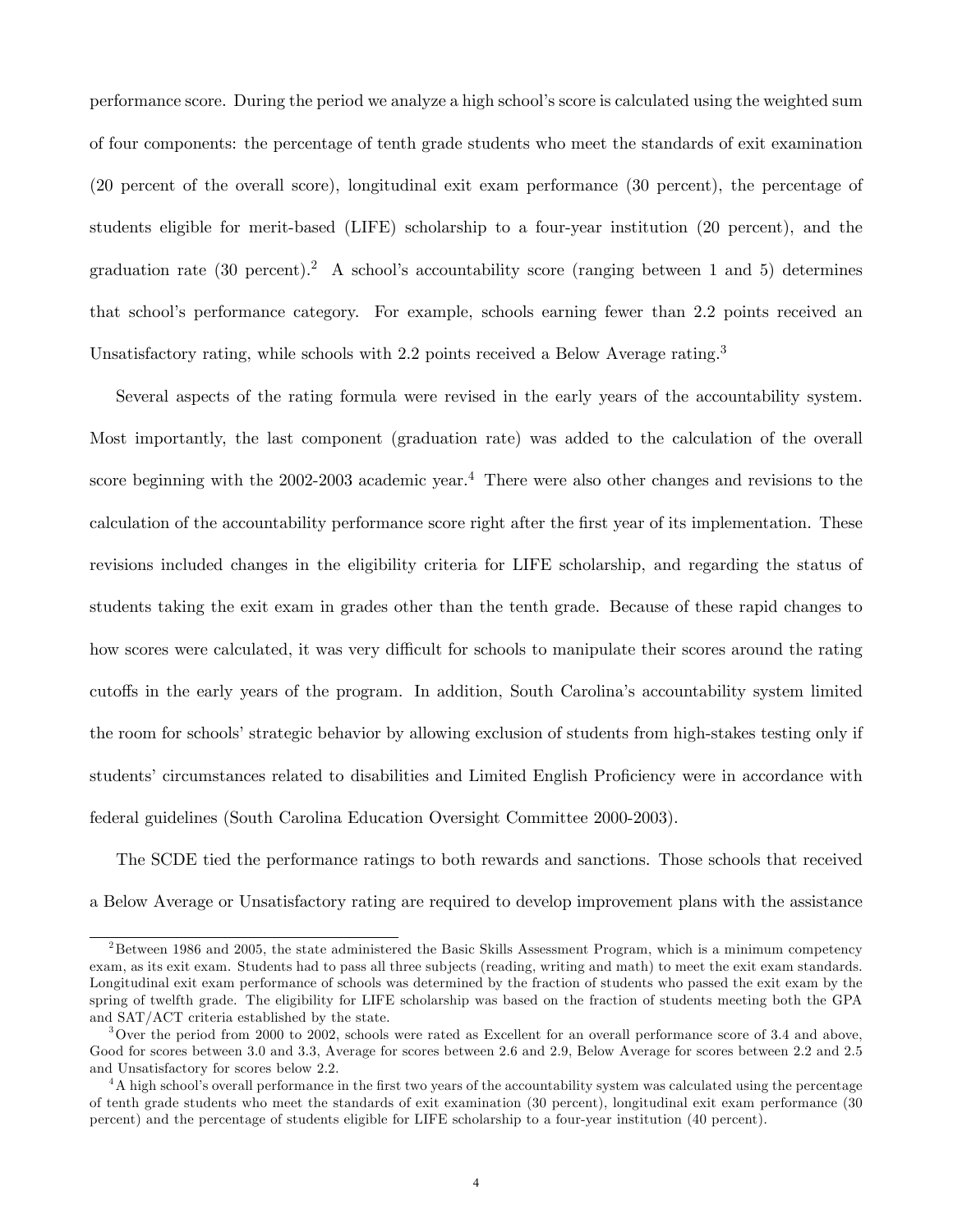of an external review team, members of which comprised representatives from SCDE and selected school districts, retired educators, parents, and other community members. Schools' improvement plans must focus on strategies that aim to increase academic performance, offer professional development activities for teachers, and include a timeline for progress. Upon recommendation of the review team, the state (and the district) can also assign teacher/principal specialists to schools designated as Below Average or Unsatisfactory. These education specialists provide different forms of assistance, including developing research-based instructional strategies targeting specific needs of students in the school, leading teacher development groups, providing support in the form of observation with feedback, and modeling. The SCDE also established grant programs for improvement in schools which are rated as Unsatisfactory and Below Average. On the reward side, high ratings are associated with additional funding in which the maximum amount of money a school can receive is equivalent to a school's per-pupil allocation.<sup>5</sup> These funds are generally used for professional development purposes.

The SCDE releases key information from school report cards to the parents and general public no later than mid-November which is roughly two weeks after the distribution of report cards to schools. The accountability system is expected to create pressure for school administrators to improve student achievement. Such pressures may stem from a variety of sources, ranging from intensive scrutiny and supervision to social stigma, from threat of job loss to disutility resulting from failure to fully foster the development of children.

As described above, in terms of targeted assistance, the accountability system in South Carolina treats all low performing schools similarly. Because of its consequences, however, accountability pressures are expected to be stronger for schools rated as Unsatisfactory. For example, the SCDE made it clear that schools receiving an Unsatisfactory rating, absent of adequate progress, are susceptible to leadership change, restructuring, and state takeover (South Carolina Education Oversight Committee 2000-2003, Article 15). Along these lines, a growing number of studies document that accountability pressures placed

<sup>&</sup>lt;sup>5</sup>For example, these payments totaled around \$1 million in the 2002-2003 academic year.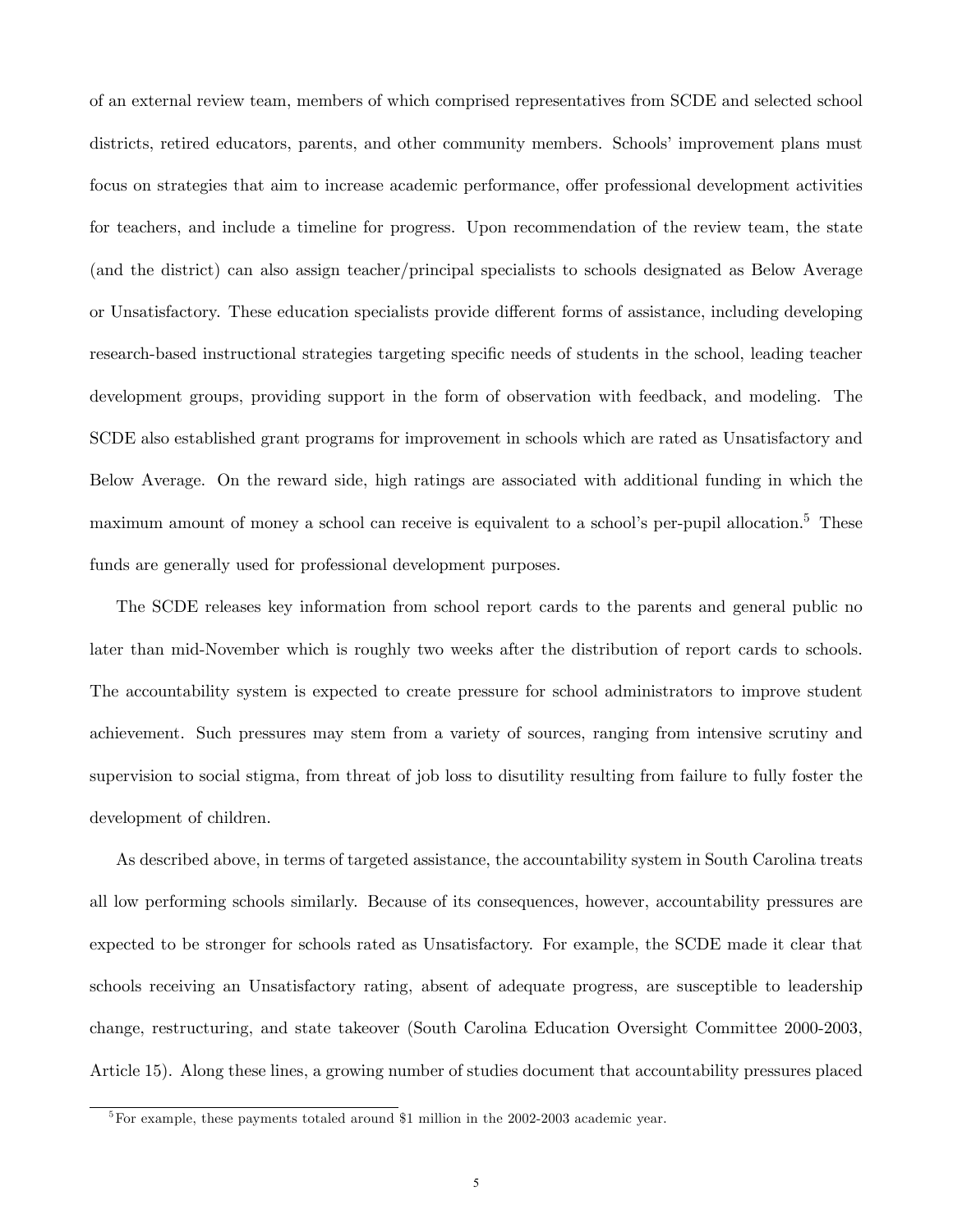on schools are much stronger at the bottom end of the ratings distribution than at the top (Rockoff and Turner 2010; Rouse et al. 2013; Dizon-Ross 2020).

# 3 Data

The data for this study are compiled from several different sources. The first one is administrative records from the South Carolina Department of Education. The data include student race, gender, free/reduced lunch status and age, and test score information from selected grades. Unique identification numbers allow us to track all students through their tenure in the public school system from the fall of 1999 onwards.

Our main crime data come from the South Carolina State Law Enforcement Division (SLED) and include the universe of detailed arrest records from 2000 to 2017. For each offender file, we have basic demographic information on the arrestees, offense date, and the type of crime committed. We complement these data with conviction records that resulted in incarceration which are obtained from the South Carolina Department of Corrections over the same period. We also utilize the administrative records from the South Carolina Department of Social Services (SCDSS), available from 2000 to 2019, to gather information on enrollment in social welfare programs. Using unique identification numbers, we are able to link individuals' records in all these four data sets. Finally, we rely on publicly available school report cards for data on schools' performance ratings (Unsatisfactory, Below Average, etc.), their overall score which determines the performance rating, the components of the overall score, and several other school level attributes, such as measures of disciplinary climate, teacher turnover, and so on.

Our sample consists of Örst-time ninth graders from the 2000-2001 to 2002-2003 academic years, roughly corresponding to the cohorts born between 1985 and 1988. These cohorts were "treated" by the accountability system during its early years of implementation. We thus aim to minimize confounders that may arise from potential adjustments that could have been made by schools to manipulate their performance scores around the rating cutoffs. As discussed in Section 2, the specifics of the formula which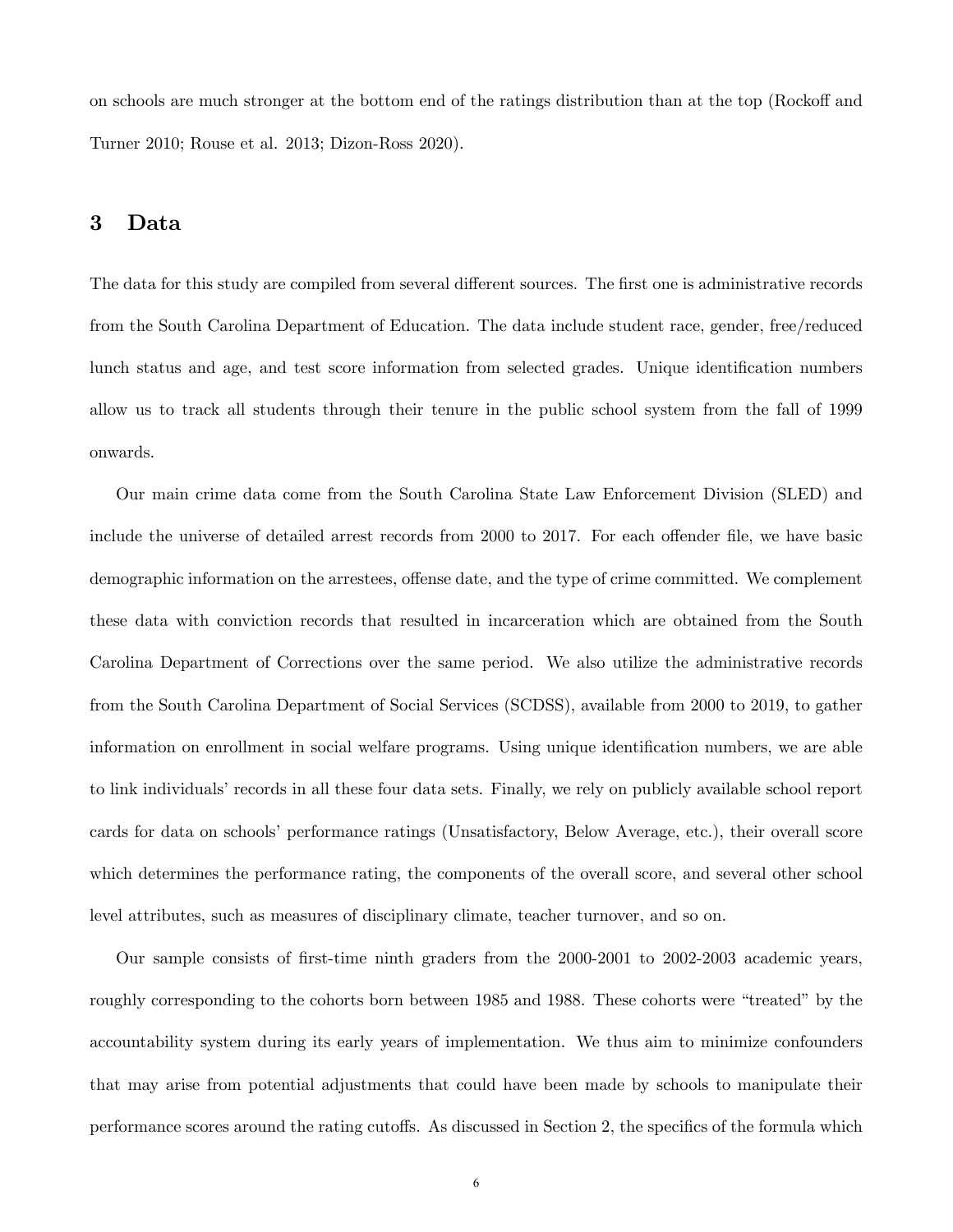generates the accountability points were revised repeatedly in the first few years of the accountability system's adoption. This created a somewhat moving target for the schools, and therefore made it difficult for them to strategically adjust their behavior at the margins of the rating cutoffs. We assign students to the first high school they attended. Doing so circumvents concerns related to endogenous responses from students and parents such as transferring to another school following a low performance rating and it gives our results an intent-to-treat interpretation.

One of our main outcomes of interest is an indicator for whether the individual was ever arrested as an adult, which we can observe up to age 32. We employ a similar indicator for adult incarceration. Records from the SCDSS allow us to construct two measures of economic self-sufficiency: whether the student ever received food stamps as an adult (renamed Supplemental Nutrition Assistance Program (SNAP) in 2008) and whether the student ever received Temporary Assistance for Needy Families (TANF) as an adult. Food stamps program has a significantly larger base of participation than TANF and provides a steady stream of benefits to households that are income and asset-eligible, as well as able-bodied adults without dependents.<sup>6</sup> Given that SCDSS is available through 2019, we can observe reliance on social welfare programs up to age 34.

Table 1 presents the descriptive statistics for a total of more than 160,000 students from 194 unique high schools. We show tabulations for the full sample, as well as by schools' performance ratings. As displayed in Panel A, black and white students comprise 41 and 55 percent of all students, respectively and the percentage of black students is decreasing along accountability ratings. Similarly, there is a negative relationship between the fraction of free-lunch eligible students and schools' ratings. The opposite pattern is displayed between the fraction of students who were proficient in eight grade standardized tests and the rating of their ninth grade high school.<sup>7</sup> As shown in Panel B, 24 percent of students, who attended a high

<sup>&</sup>lt;sup>6</sup>The total cost of the food stamps program was around 60 billion dollars in 2019 (U.S. Department of Agriculture 2019). The states spent about 31 billion dollars in federal and state funds under the TANF (U.S. Department of Health and Human Services 2019).

<sup>&</sup>lt;sup>7</sup>The eighth grade standardized test scores were missing for an overwhelming majority of the analysis sample. As a result, we use discrete achievement indicators (e.g., proficient; advanced) to proxy for subject-specific eighth grade achievement level in math and English Language Arts (ELA).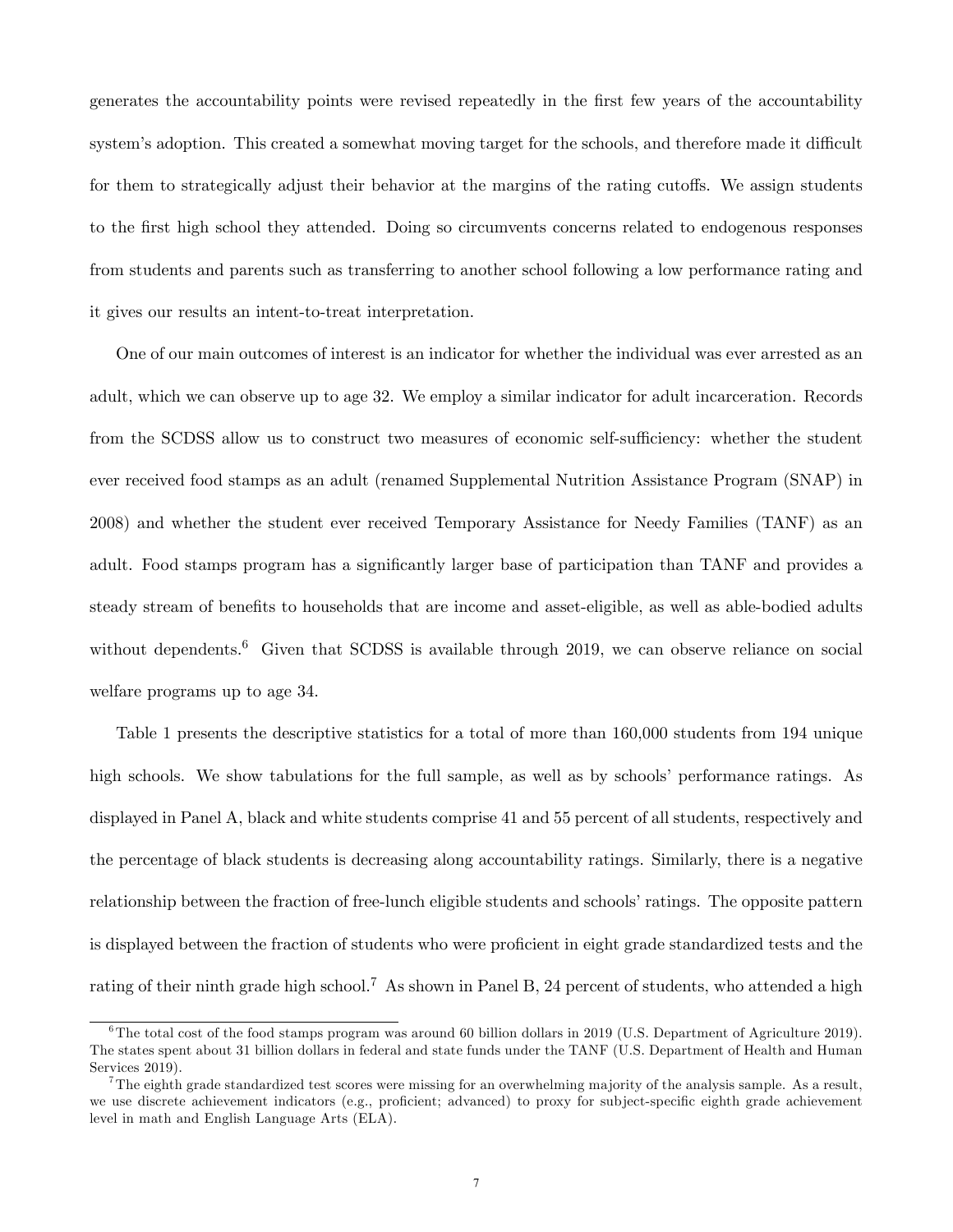school that was rated as Unsatisfactory, were arrested as an adult. About 7 percent were arrested of a felony crime and 8 percent were incarcerated (Column 2).<sup>8</sup> The gap between the arrest and incarceration rates of students in schools rated as Unsatisfactory and Average is slightly more than 2 percentage points (Columns 2 and 4).

The first column of Table 1 reveals that  $51$  (12) percent of students in our sample used food stamps (TANF) as an adult. Not surprisingly, consistent with the primary target populations of these programs, the reliance was mostly prevalent among female students. Fifty-four percent of those who ever received a food stamp between the ages of 18 and 34 are female (i.e.,  $54\%$  of 0.513 in Column 1 are female), and  $81\%$ of those who were a recipient of TANF at least once between the ages of 18 and 34 are female (81% of 0.122 are female). The fraction of individuals receiving government assistance are disproportionately associated with low performing schools. For example, while 37 percent of individual who attended schools with an ìExcellentîrating received food stamps as an adult, the rate is about 74 percent among individuals who attended "Unsatisfactory" schools. Panel C of Table 1 reveals that, compared to high rated schools, schools at the bottom end of the ratings distribution had higher teacher turnover and lower teacher quality (measured by the fraction of teachers with an advanced degree). Per pupil spending in these schools was higher.

Finally, Figure 1 displays the relationship between schools' accountability ratings and their overall performance scores. It is evident that the rating cutoffs were strictly enforced over our sample period.

# 4 Empirical Methodology

### 4.1 Regression Discontinuity

To evaluate the effects of receiving a lower accountability rating on long-run outcomes of individuals who were students in these schools, we leverage the discontinuous relationship between accountability ratings

<sup>&</sup>lt;sup>8</sup>Driving under influence, disorderly conduct, possession of drugs and shoplifting are the most common types of arrests in the full sample (Column 1).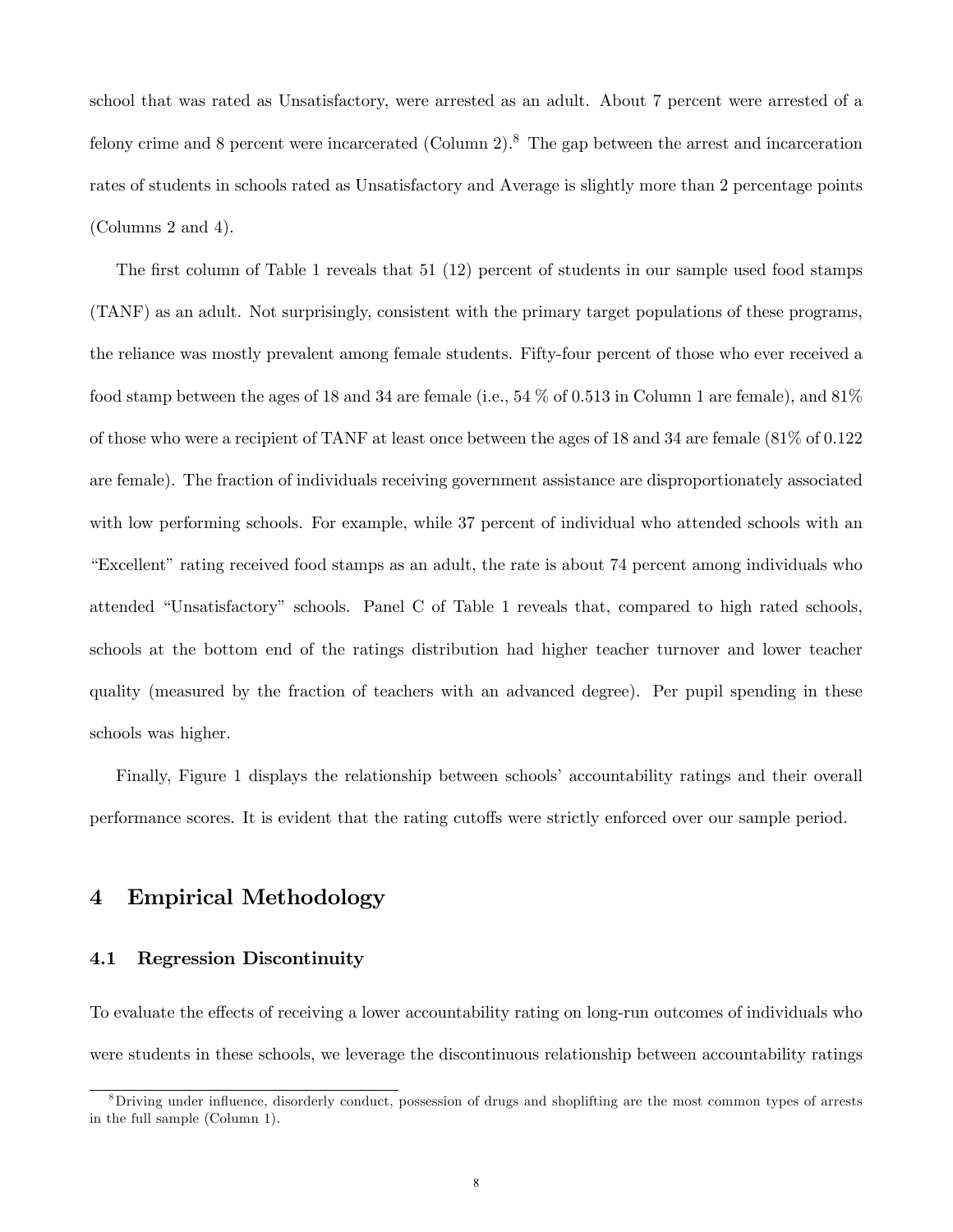and performance scores that determines the ratings (as depicted in Figure 1) and estimate the following equation

$$
Y_{ijc} = \beta_0 + \beta_r A_{jc}^r + \lambda f(S_{jc}) + \gamma X_{ijc} + \epsilon_{ijc}
$$
\n<sup>(1)</sup>

where  $Y_{ijt}$  is the outcome of interest such as an indicator that takes the value of one if the student ever used food stamps as an adult between the ages of 18 and 34 ( $i$  denotes the student,  $j$  the school, and c the high school entry cohort).  $A_{jc}^r$  is an indicator for the accountability rating received by the school (r denotes the rating).  $f(S_{jc})$  is a quartic in overall accountability score.  $X_{ijc}$  is a vector of observed covariates (indicators for gender, race and free/reduced price lunch, age student was first found in public school, cohort fixed effects, the percentage of ninth grade students who were female, black, free/reduced lunch eligible and average age first found in public school) and  $\epsilon_{ijc}$  is the error term. The control function  $f(\cdot)$  is also interacted with cohort fixed effects to capture differences in scaling of the overall performance score. Standard errors, clustered at the school level, are reported throughout the analysis.

Because of the policy relevance and owing to growing evidence on the relationship between incentives and accountability pressures (Rockoff and Turner 2010; Rouse et al. 2013; Dizon-Ross 2020), we concentrate on students at the bottom end of the school ratings distribution throughout the paper although we also present the main results for students at schools where accountability pressures were much weaker, i.e., at the top end of the ratings distribution (Section  $5.2$ ). To improve efficiency, we estimate the impact of receiving a lower accountability rating by pooling schools from the bottom three groups together (Unsatisfactory, Below Average, and Average). More precisely, we take all schools in the middle group (those rated as Below Average) and divide them into two groups based on whether their overall accountability score places them below or above the median for that rating in a given year. We then assign above (below) median schools as a comparison group for those rated as Average (Unsatisfactory). As a result,  $A_{jc}^R$  in equation (1) becomes a simple indicator function denoting a lower accountability rating assigned to schools that are in the bottom three groups. The RD estimates from such grouping exercise represents a weighted average of the effects at two individual cutoffs and is local to schools in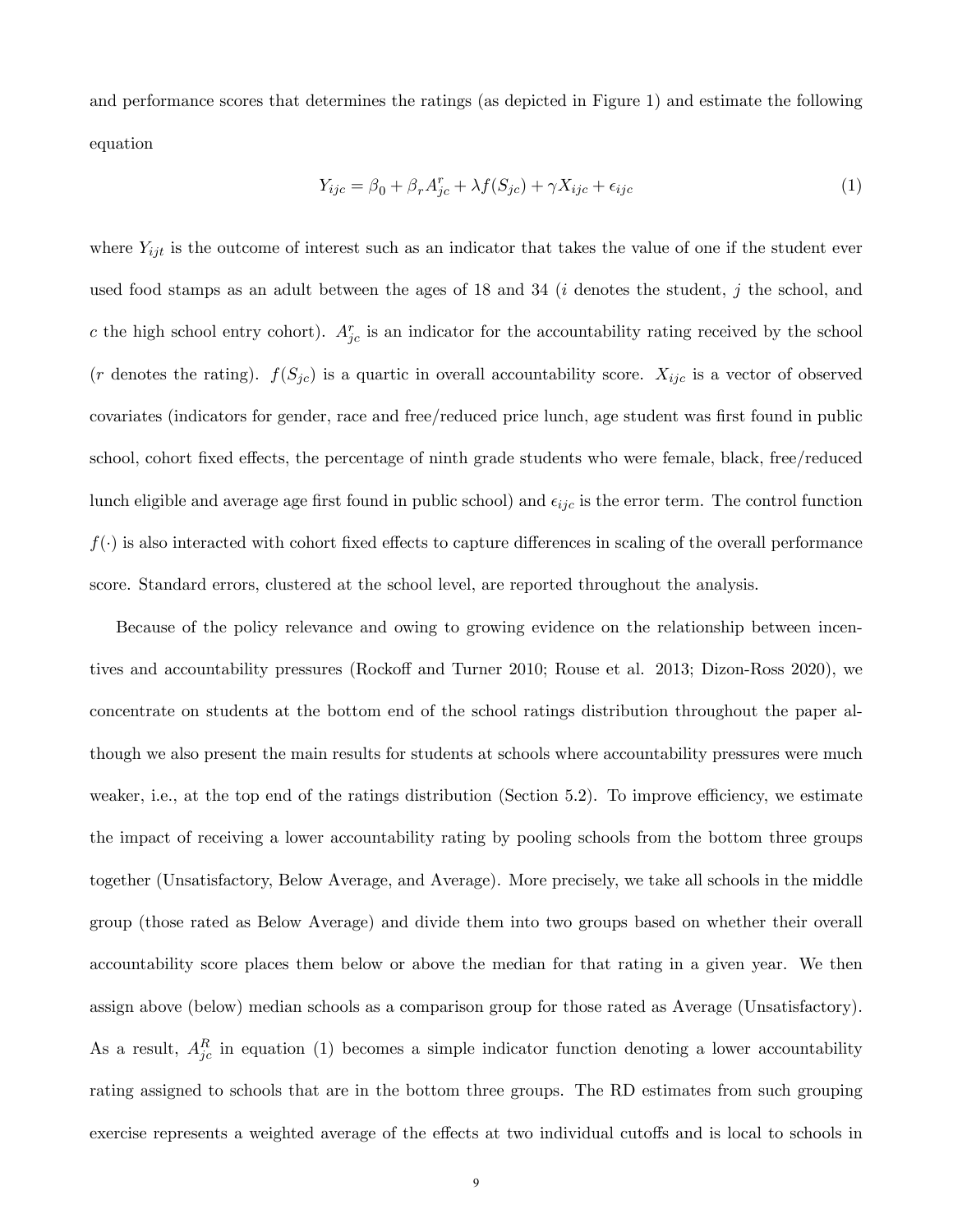the close vicinity of the rating cutoffs (Rockoff and Turner 2010; Dizon-Ross 2020). We also present the results obtained from analyzing the impact of accountability ratings at each separate cutoff in Section 5.2. This alternative modeling, which allows an explicit comparison between Unsatisfactory and Below Average schools, arguably nets out any potential effect of targeted assistance to schools because, as noted in Section 2, all schools rated as Unsatisfactory or Below Average received such assistance.

#### 4.2 Validity of the Research Design

In our framework, the key identifying assumption is that, conditional on a flexible control for overall accountability score, the assignment of a school rating is exogenous. This assumption, although inherently untestable, does yield testable implications. First, we would expect pre-determined individual characteristics to be smooth through the cutoffs. Table 2 reports the estimated discontinuities in baseline covariates. The coefficient estimates are all small in magnitude and none is statistically different from zero. Appendix Table A1 tests similar discontinuities using several school-level measures and shows that observable school characteristics are also balanced around the cutoffs.<sup>9</sup> Second, the density of schools should be continuous. We formally test the smoothness of the density and fail to reject the null hypothesis of a continuous distribution (p-value=0.34). Overall, these results lend support to the assumption that, after controlling for the accountability score in the specifications, whether a school received a high or low rating appears to be as good as random.

As a preliminary step, we provide a graphical representation of discontinuities at each separate cutoff at the bottom end of the ratings distribution. Panel A of Figure 2 plots the residuals from a regression of adult arrest on a quartic polynomial in overall accountability performance score (interacted with cohort fixed effects). Fitted values from a locally weighted polynomial regression are superimposed over these residuals. There are visible discontinuities in adult arrest at the Unsatisfactory-Below Average and Below Average-Average rating cutoffs. Panel B displays the same set of results using participation in any social

<sup>9</sup>These regressions are weighted by the number of observations that underlie each school-by-cohort cell.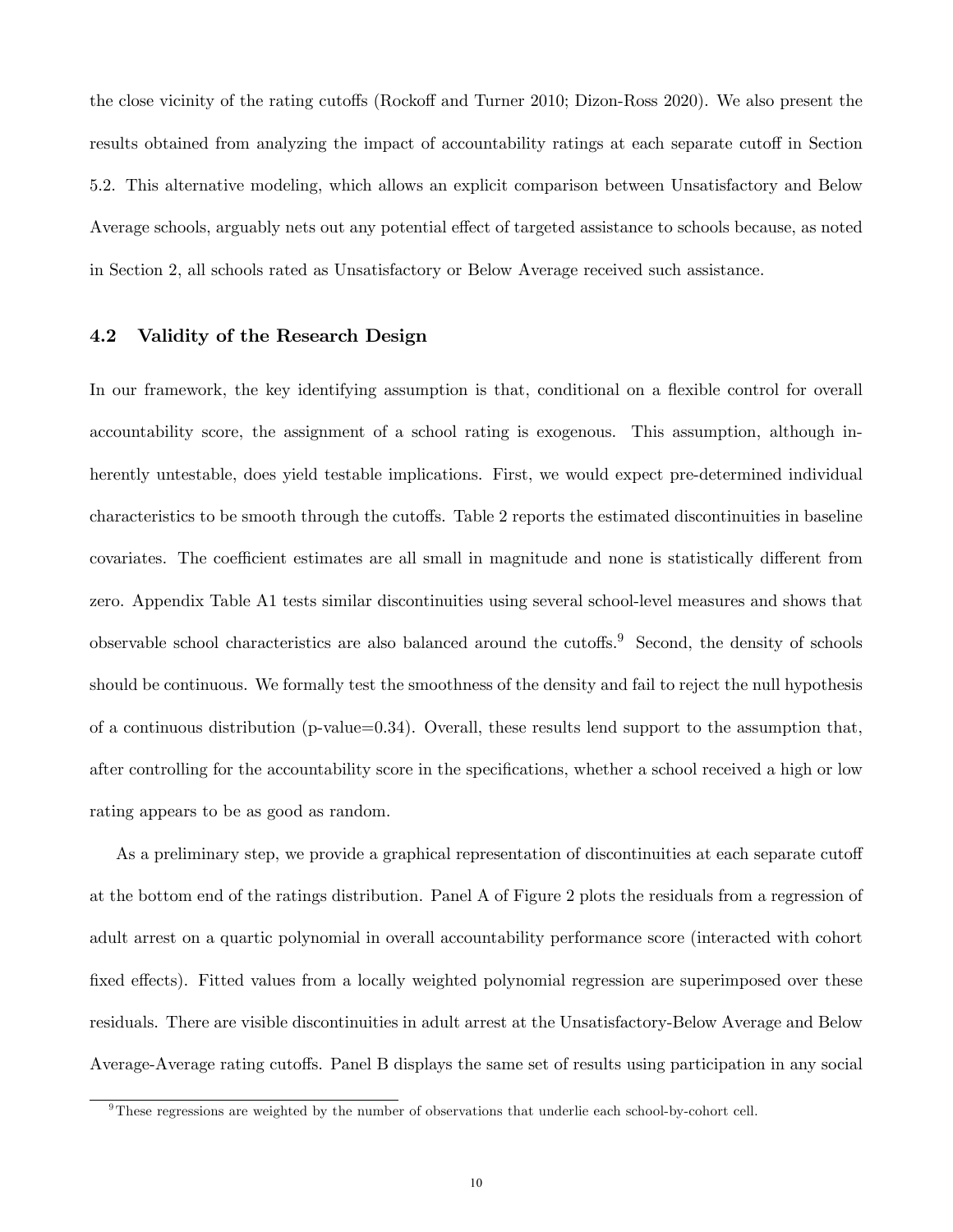welfare programs (food stamps or TANF) in adulthood as the outcome of interest. We observe similar breaks on the margins.

# 5 Results

#### 5.1 Baseline Results

We present our baseline results on the relationship between lower accountability ratings and adult crime in Table 3. Column 1 reports the impact by controlling for only cohort fixed effects. Column 2 shows the results when student characteristics are included. Finally, Column 3 presents the results by further adding grade level school characteristics. Columns 1-3 reveal that the RD estimates of the effect of receiving a lower accountability rating on long-run criminal activity is not sensitive to the inclusion of any control variables, providing assurance as to the credibility of the identification strategy.

Focusing on our preferred specification in Column 3, we find that lower accountability rating of a school decreases the likelihood of its student ever being arrested as an adult. Specifically, students in schools that were located just below the rating cutoff are 1.8 percentage points less likely to be arrested in adulthood in comparison to students who attended schools that were just above the cutoff. This represents a decrease of 8 percent relative to the control mean. Columns 4 and 5 of Table 3 report the results by student's gender. The discontinuity estimates are similar in magnitude for male and female students, but the impact for female students is twice the size of that for male students (13 and 6 percent for female and male students, respectively) when the coefficients are benchmarked relative to gender-specific control means.

We also examine the effect of receiving a lower accountability rating on students' likelihood of being incarcerated. The point estimate, reported in the last column of Table 3, is small in magnitude and statistically insignificant. Further examination of arrests by severity of crime reveals a more pronounced reduction in the arrests of felony crimes, which are serious offenses (e.g., burglary, assault and so on).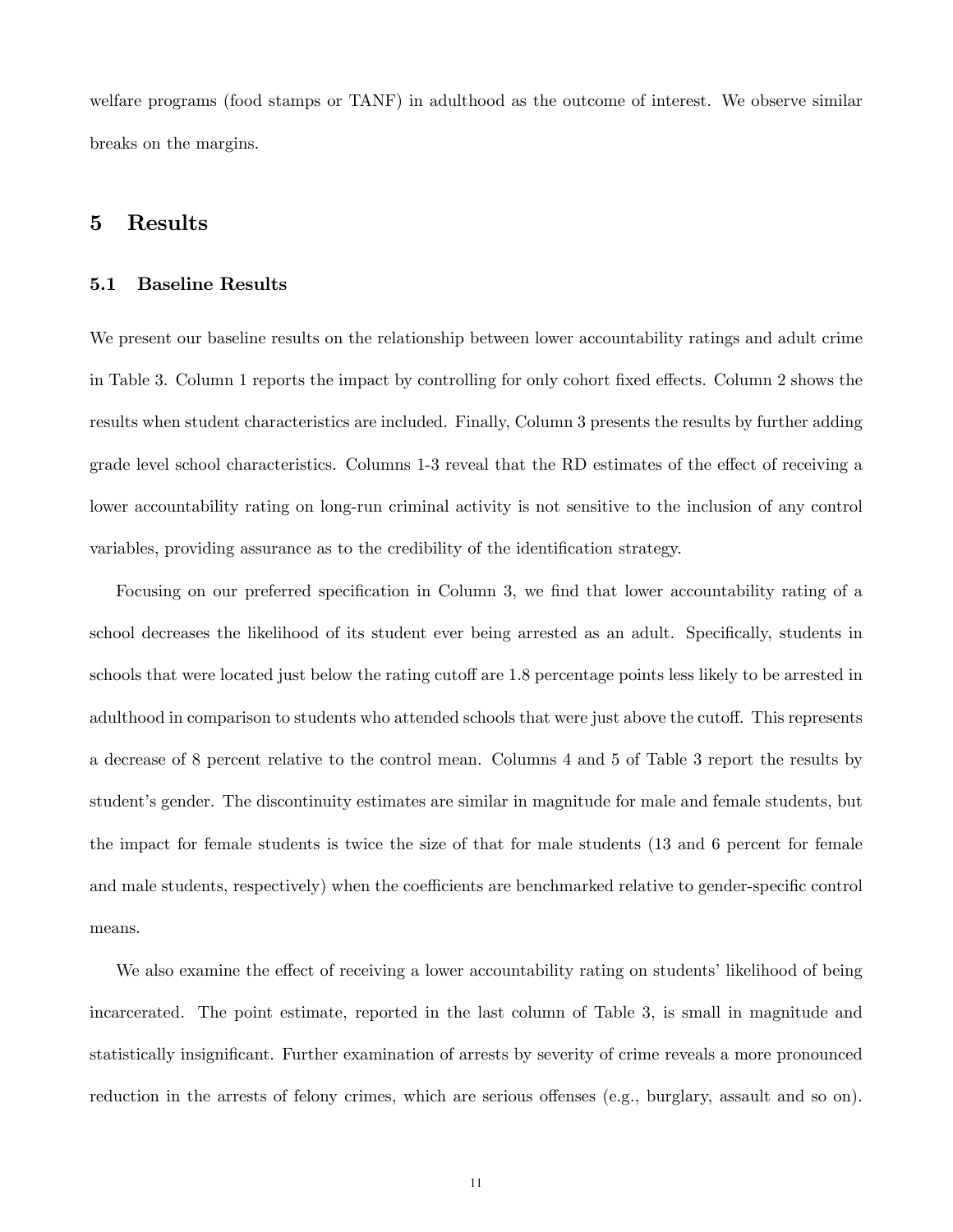The estimated effects are  $-0.008$  (s.e.=0.004) and  $-0.009$  (s.e.=0.006) for felony and non-felony offenses, respectively (12 and 6 percent relative to the control means, Appendix Table A2).

Table 4 displays the results of the analyses where we investigate the effect of receiving a lower accountability rating, at the bottom end of the distribution, on students' economic self-sufficiency in early adulthood. The results are presented for the full sample, as well as by gender. Similar to those in Table 3, the point estimates in Panel A are all negative across columns, but we find a large and statistically significant coefficient estimate only for female students. Lower accountability ratings decrease the propensity to rely on social welfare programs for female students in adulthood by 4.2 percentage points, which represents a 6 percent decrease relative to the control mean. Panels B and C present the same set of results separately for the receipt of food stamps and TANF, respectively. The effect of a lower school rating on the use of food stamps for female students is significant (Column 2). The food stamps benefit has been an important source of income for recipients in South Carolina where the average monthly SNAP benefit is roughly equivalent to one-fourth of the total gross income recipients reported over the period 2010-2019 (SNAP Quality Control Files, Mathematica Policy Research, Inc.). The coefficient estimate for TANF participation is not statistically different from zero (Panel C).

To investigate if the results are driven by adults who are younger (25 years old or younger), or older (between 26 and 31-34, depending on the outcome), we estimated the models within these two age groups. The results, reported in Appendix Table A3, reveal that a school's receipt of a lower accountability rating leads to decrease in the propensity for adult crime both in the age group of 18-25, and also when the individuals are older than 25. In both cases the estimated coefficients are negative but imprecisely estimated.

Appendix Table A3 also shows that for females, being affiliated with a school that has received a lower rating, in comparison to otherwise similar schools which received a higher rating, has a negative impact on welfare participation during young adulthood (18-25), as well as when older than 25. Figure 3 shows that this impact on welfare receipt exists at any age. More specifically, Panels B and D of Figure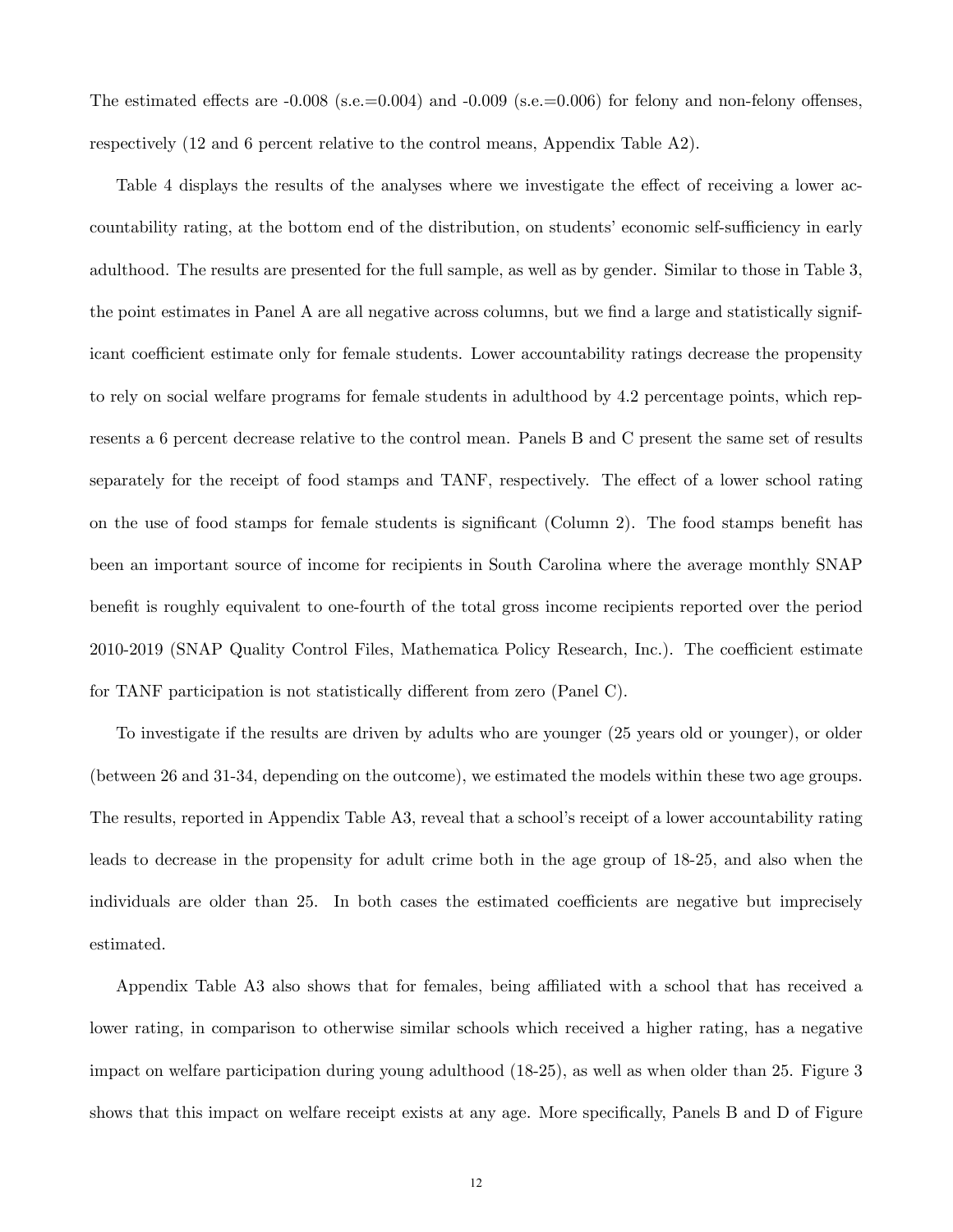3 show that having attended a lower-rated school (which was exposed to accountability pressures) has a negative impact on the probability of being the recipient of welfare assistance in adulthood for females, with more pronounced effects between the ages of 25 and early 30s.

To put these estimates in perspective, we compare our estimates to other studies in the related literature. For example, Billings et al. (2014) find that a 10 percentage point increase in the share of minorities in a student's assigned middle school increases adult arrest rates by 7 percent. The impact of receiving a lower rating we identify is about the same size. Currie and Gruber (2001) show that a one percentage point decline in the unemployment rate accounted for about 10 percent of the decrease in food stamps participation over the period from 1993 to 1998. Our estimated effect of school accountability on the receipt of social assistance for female students is slightly above half of the effect resulting from a one percentage point decline in unemployment rate reported by Currie and Gruber (2001). Similarly, the RD estimate for adult crime (use of food stamps) corresponds to 25 (12) percent of the raw gap in these outcomes between the schools rated as Unsatisfactory and Excellent (Table 1).

#### 5.2 Robustness Checks and Additional Estimations

We conducted a number of sensitivity checks to examine the robustness of our results. These results are reported in Table 5. First, we begin by re-estimating Equation (1) using both quadratic and cubic specifications for  $f(S_{jc})$ , as well as by limiting the sample to schools for which the performance scores were within specific distances from the Unsatisfactory and Below Average cutoffs (Columns 1-4). Second, we control for eighth grade subject-specific standardized test achievement indicators, i.e., indicators for whether the student was labeled proficient in math and ELA (Column 5). Third, we collapse the data at the school-by-cohort level and estimate the impacts of receiving a lower rating. These aggregate level regressions are also weighted by the number of students that underlie each school-by-cohort cell (Column 6). The discontinuity estimates from these alternative specifications are very similar to those reported in Tables 3 and 4.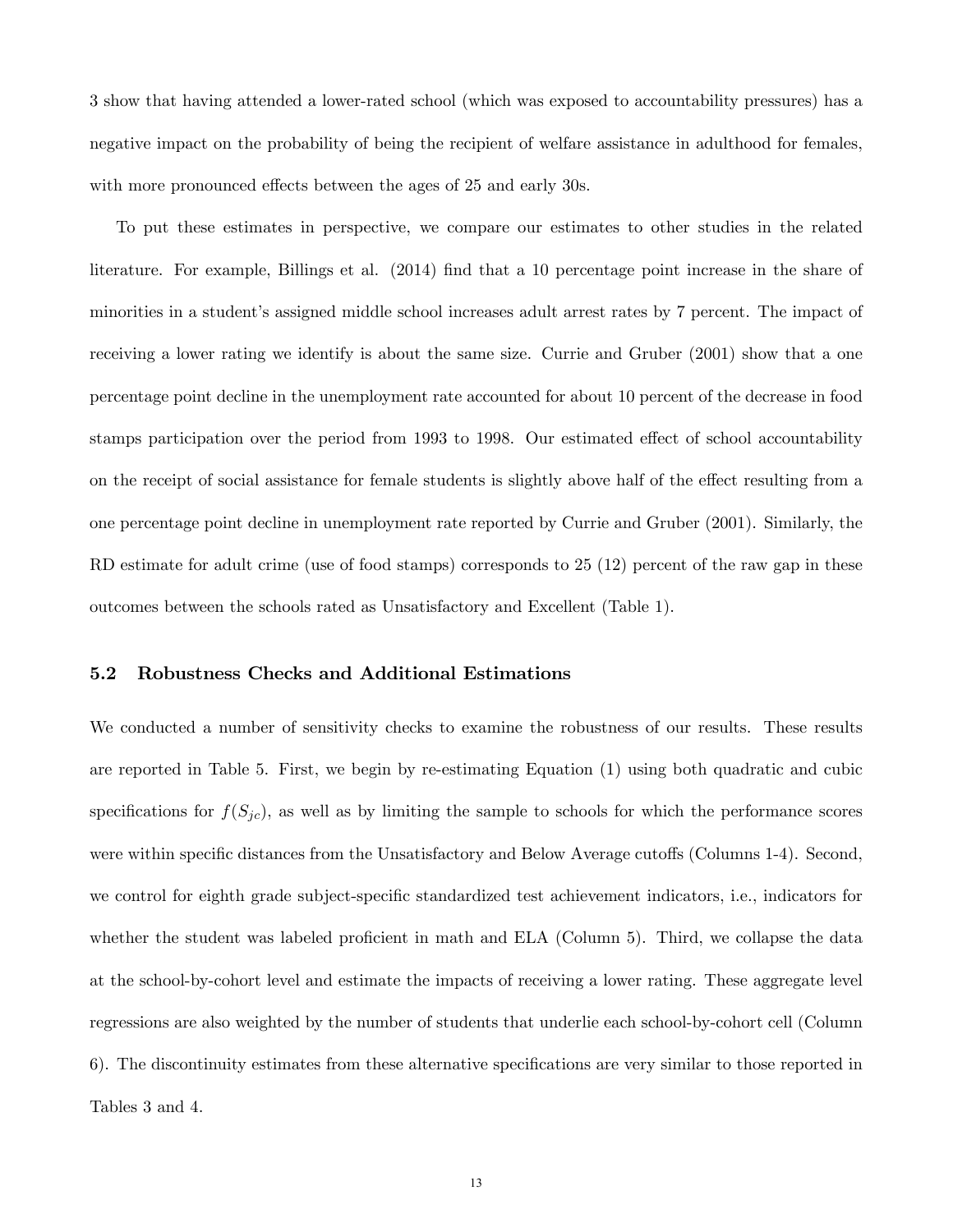Fourth, we conduct a placebo exercise in which we take all students and the schools they are affiliated with, and randomly change the "treatment status." More specifically, we take the actual values of schools' treatment along with accountability scores for a given year and re-distribute them randomly across schools. After this random assignment, some students who attended lower-rated schools would be considered as if they attended about-the-cutoff schools, and vice versa. We repeated this process 1,000 times, running our models after each random re-allocation. The estimates obtained from this exercise are distributed around zero. Figure 4 displays these distributions along with the estimates obtained from our models that uses the true school rating assignments (represented by the vertical lines). We also report the percentage of placebo estimates that are smaller than the baseline effects on the x-axis. In all cases, the location of the true estimates indicates that the likelihood of finding an effect merely by chance is unlikely.

Fifth, we analyze the impact of accountability ratings at each separate cutoffs at the bottom end of the ratings distribution (Appendix Table 4). The coefficient estimates on long-run outcomes are negative for students in schools that received an Unsatisfactory or Below Average rating although these coefficients are less precisely estimated than those in models in which schools from the bottom thresholds are pooled together. As further shown in the table, the effects of accountability pressures also appear to be more pronounced for students at schools that were rated as Unsatisfactory. SpeciÖcally, students in schools rated as Unsatisfactory were 6.6 percentage points less likely to be ever arrested as an adult than students from schools rated as Below Average  $(-0.095 \text{ vs. } -0.029)$ . A test of equality between these two coefficients is rejected (p-value=0.00). Using the coefficients reported in Column 3, a similar comparison for reliance on social welfare programs implies a reduction of 3.6 percentage points for female students in schools rated as Unsatisfactory (-0.077 vs. -0.041).

We also explore the potential heterogeneity in the effects of receiving a lower accountability rating by student's proficiency level in eighth grade standardized tests. In absolute value, the estimated impact for adult crime (receipt of government assistance) is larger (smaller) in magnitude for students who were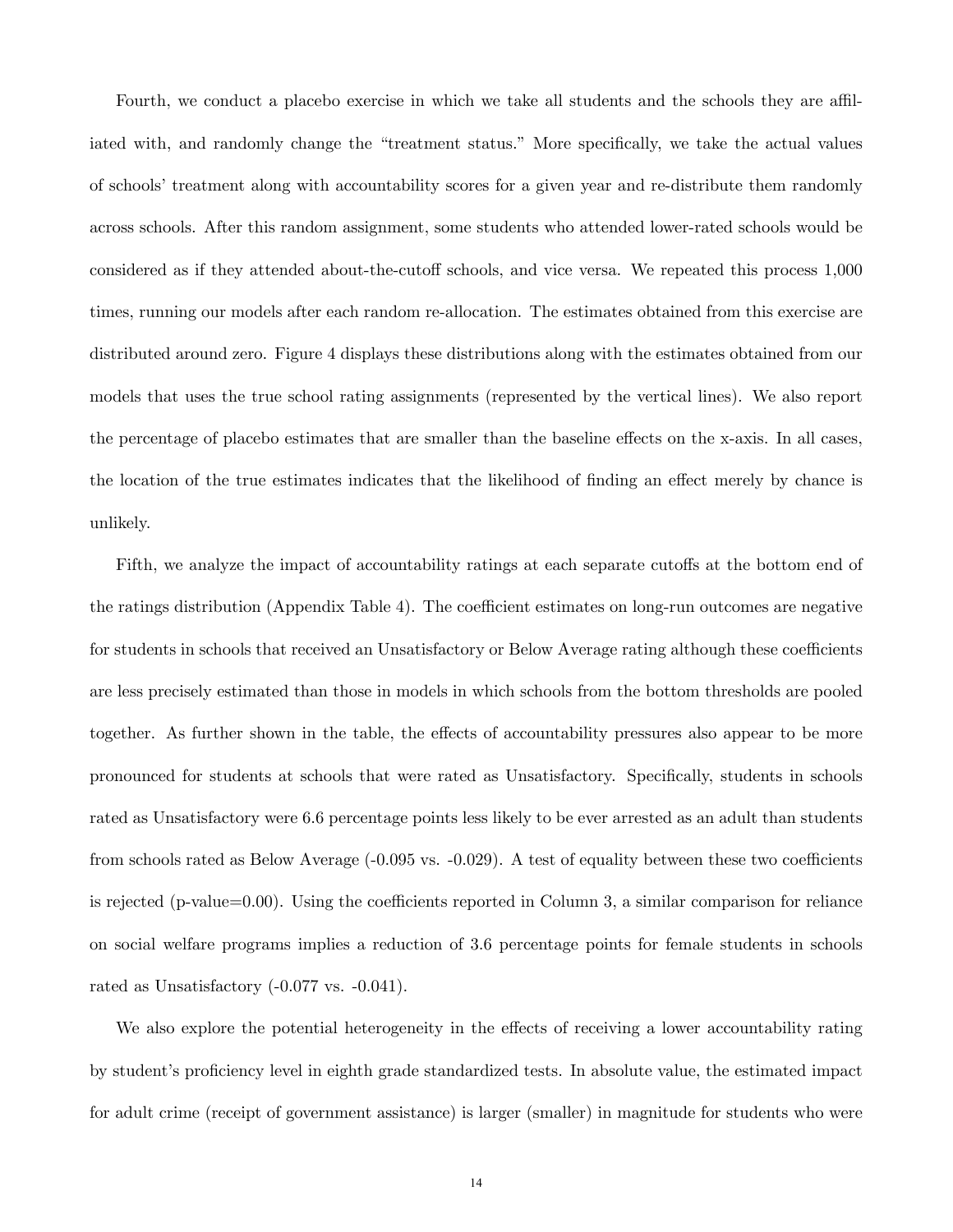labeled proficient in either of these subjects (Appendix Table  $A5$ ).<sup>10</sup>

Finally, we investigate the relationship between accountability and long-run outcomes at the top end of the ratings distribution (Excellent, Good, and Average).<sup>11</sup> Appendix Table A6 reports the estimated discontinuities in baseline covariates. There is evidence against covariate balance at the ratings cutoff and thus these results should be interpreted with caution. With this caveat in mind, we do not find any large and significant impact of school rating on long-run outcomes in this range (Appendix Table A7). Our conclusions are not altered in a meaningful way either when we estimate the effects of accountability pressures by student's eighth grade proficiency level at the top end of the ratings distribution.

#### 5.3 Mechanisms

The results from the previous sections indicate that accountability pressures, at the bottom end of the ratings distribution, decreased the arrest rates and improved economic self-sufficiency in adulthood. In this section, we consider potential explanations for these effects.

Could the results be attributable to student mobility? To the extent that lower accountability ratings led students to transfer out of their low-performing schools, students changing schools and moving to higher-quality schools may explain our results. To test this hypothesis, we created an indicator variable that takes the value one if the student switched schools in the academic years following accountability rating of their original school (between ninth and eleventh grades) and re-ran Equation (1) using this indicator as our outcome of interest. As shown in Column 1 of Table 6, we do not find any evidence of differential student mobility.

Existing studies of accountability also discuss the tendency of schools to manipulate the pool of testtakers by strategically exempting students from these tests (Cullen and Reback 2006; Figlio and Getzler 2006; Reback 2008; Neal and Schanzenbach 2010; Deming et al. 2016). This behavior of schools was

 $10$ The lack of precision of these estimates is likely the result of smaller sample sizes because eighth grade subject-specific achievement indicators are missing for about 30% of our sample.

 $11$ In this specification, we take all schools in the middle group (rated as Good) and divide them into two groups based on whether their overall accountability score places them below or above the median for that rating in a given year. We then assign above (below) median schools as a comparison group for those rated as Excellent (Average).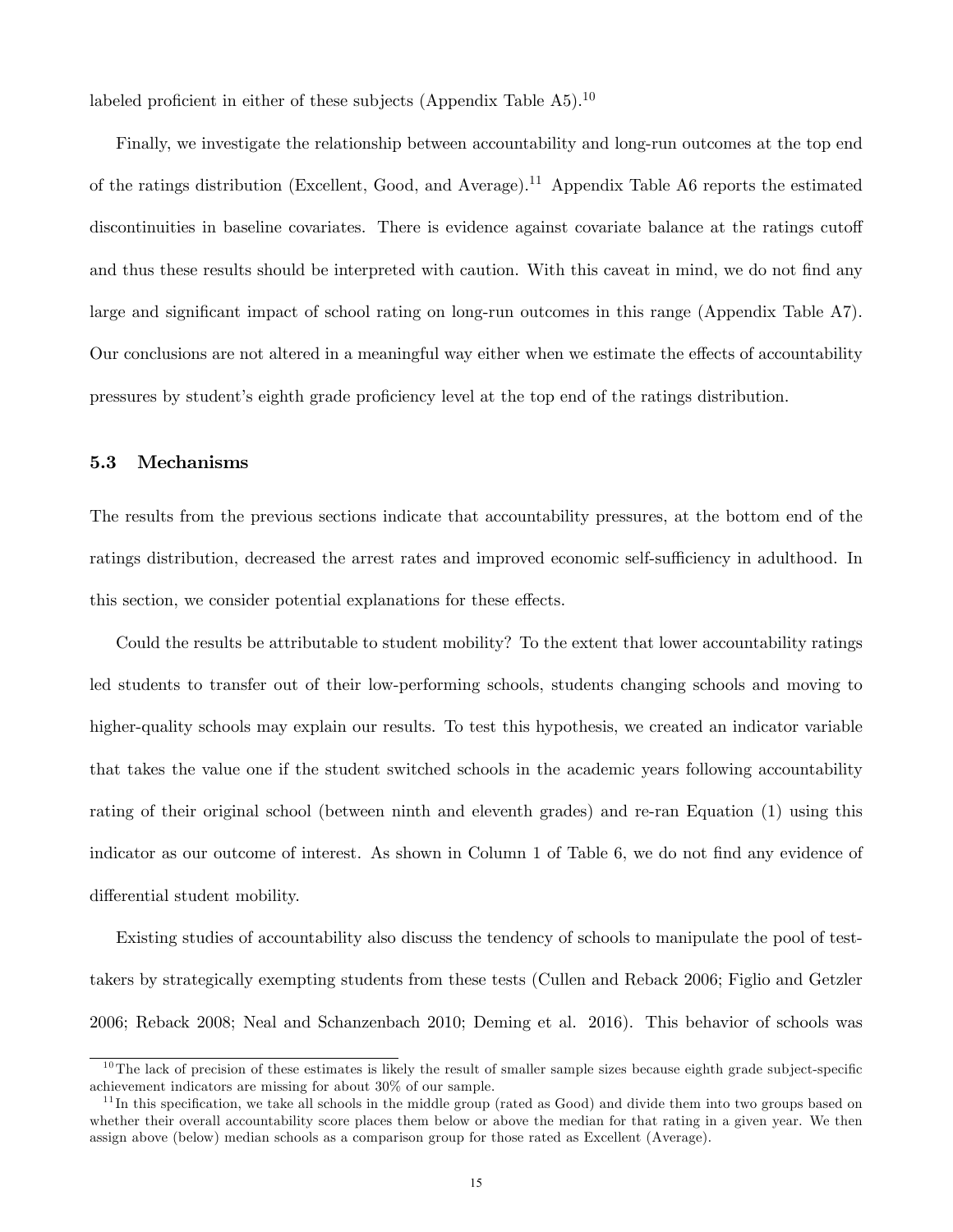largely motivated by the manner in which accountability systems were implemented in some states and districts where schools were assigned performance ratings based on the overall pass rates of eligible students in standardized tests. With the goal of boosting ratings, higher performing schools were more likely to classify low performing students as eligible for special education in order to exempt them from taking the high-stakes tests. Deming et al. (2016) show that, as a result of being placed in less-demanding academic tracks, these students ended up having worse educational and labor market outcomes. To investigate this potential mechanism, we created another indicator variable that takes the value one if a student received special education services in high school, although he or she had not received these services in eighth grade (Column 2). The discontinuity estimate from this exercise is not statistically different from zero, indicating that during the period we analyze in South Carolina there is no compelling evidence of strategic special education classification for schools at the bottom end of the ratings distribution.

Columns 3 and 4 of Table 6 present regression results where the dependent variable is grade progression. It bears noting that we do not have data on graduation status and as a result, we use information on grade progression to proxy for high school completion.<sup>12</sup> In these specifications, students are classified as being in the eleventh or twelfth grade if they had ever enrolled in these respective grades. The discontinuity estimates in these columns are statistically insignificant and the effects are almost equal to zero in magnitude. Taken together, these results suggest that the effects of accountability pressures on adult outcomes may operate through channels other than high school graduation.

Table 7 presents the discontinuity estimates from investigating the relationship between accountability pressures and various features of educational production obtained from school report cards. These weighted regressions are run at the school-by-year level. We do not find any statistically significant impact of receipt of a lower rating on teacher quality (measured by the fraction of teachers with an advanced degree) in Column 1, teacher turnover (measured by the fraction of teachers returning school from previous year) in Column 2, or per-pupil spending in the last column, all of which are measured in

 $12$  South Carolina's average on-time graduation in early 2000s was slightly below 60 percent (National Center for Education Statistics, 2005). SCDE provides information on high school completion beginning with the 2007-2008 academic year.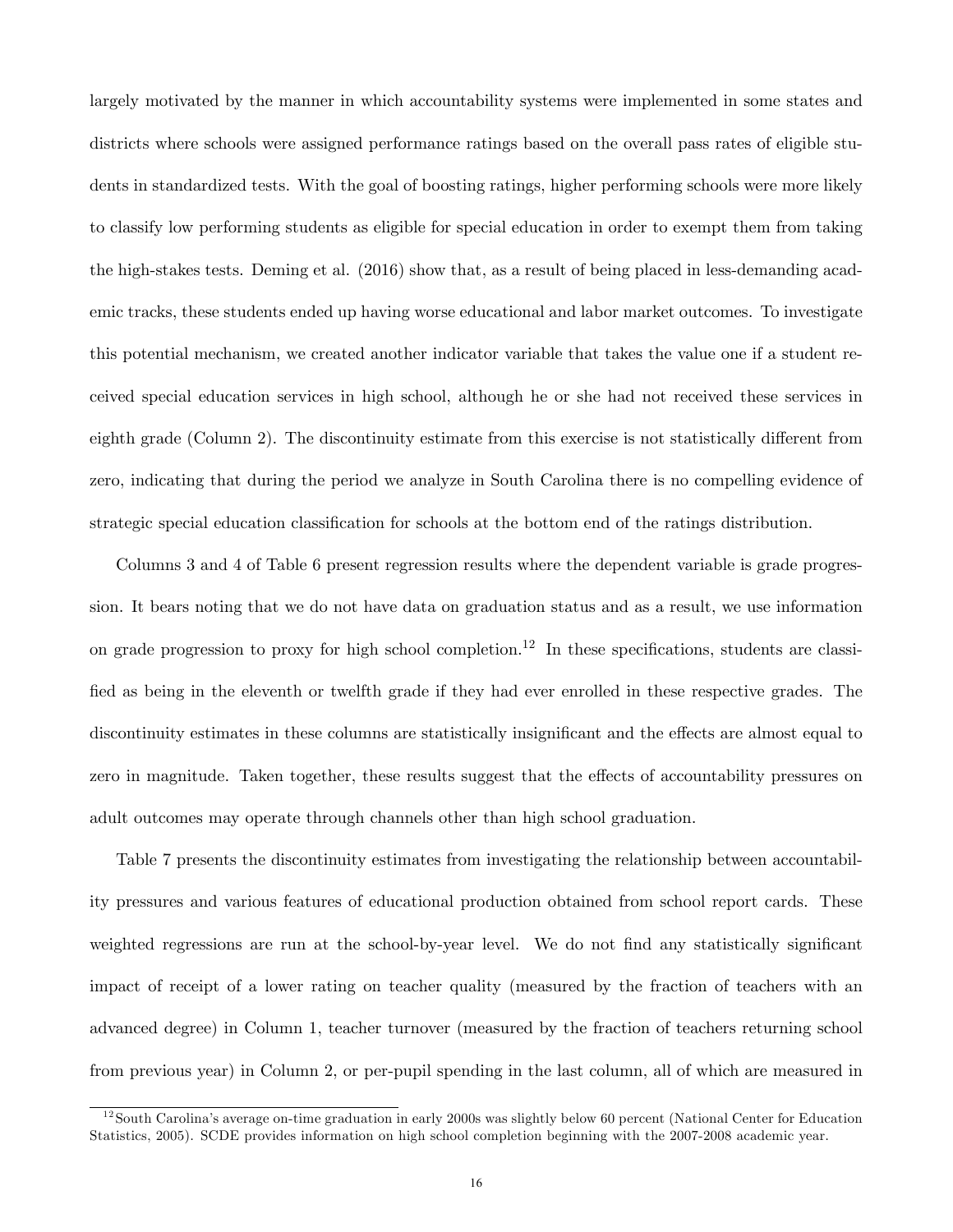the next academic year  $(t + 1)$  following the release of accountability ratings.

Turning to non-Önancial processes of educational production, the results summarized in Table 8 show that the receipt of a lower rating increases the percentage of tenth grade students meeting the standards of the exit examination, the percentage of students eligible for merit-based (LIFE) scholarship (meeting both the GPA and SAT/ACT criteria) to a four-year institution, and school's retention rates (Columns 1-3). These results indicate that accountability pressure induces improvements in student achievement and motivates schools to increase their academic standards. We also find an increase in student attendance rates (significant at the 12 percent level) and large and positive but statistically insignificant coefficient estimate for the fraction of students suspended (Columns 4 and  $5$ ).<sup>13</sup> Finally, to obtain an estimate of the impact on overall school outcomes and to reduce the chance of false positives (Kling et al. 2007), we created a school outcome index by averaging the z-scores of the variables from the first four columns. The point estimate for the school outcome index, reported in the sixth column, is positive and statistically significant at the  $1\%$  level. The receipt of a lower rating is associated with 0.57 of a standard deviation increase in school outcome index. Because information on school suspension rates is missing for a nontrivial number of schools, we do not include this outcome measure in the construction of the index. However, extending the school outcome index to include school's suspension rates does not change the results (last column).

Receiving a lower rating and the associated accountability pressure appears to prompt schools to increase their academic standards and to implement procedures leading to enhanced academic success of their students. That both the attendance rate and the suspension rate also rise after a schoolís receipt of a lower rating suggests that the learning environment and the school culture may have also changed as a result of accountability pressure. These changes are consistent with an explanation related to improvements in human capital accumulation. We do not have earnings data to investigate the extent to which the reactions of schools and the adjustments they make in response to accountability pressures

 $13$ We also examined the relationship between the receipt of a lower accountability rating and school's graduation rate. The estimated impact from this exercise is 1.064 (s.e.=4.068) and further supports the results reported in Table 6.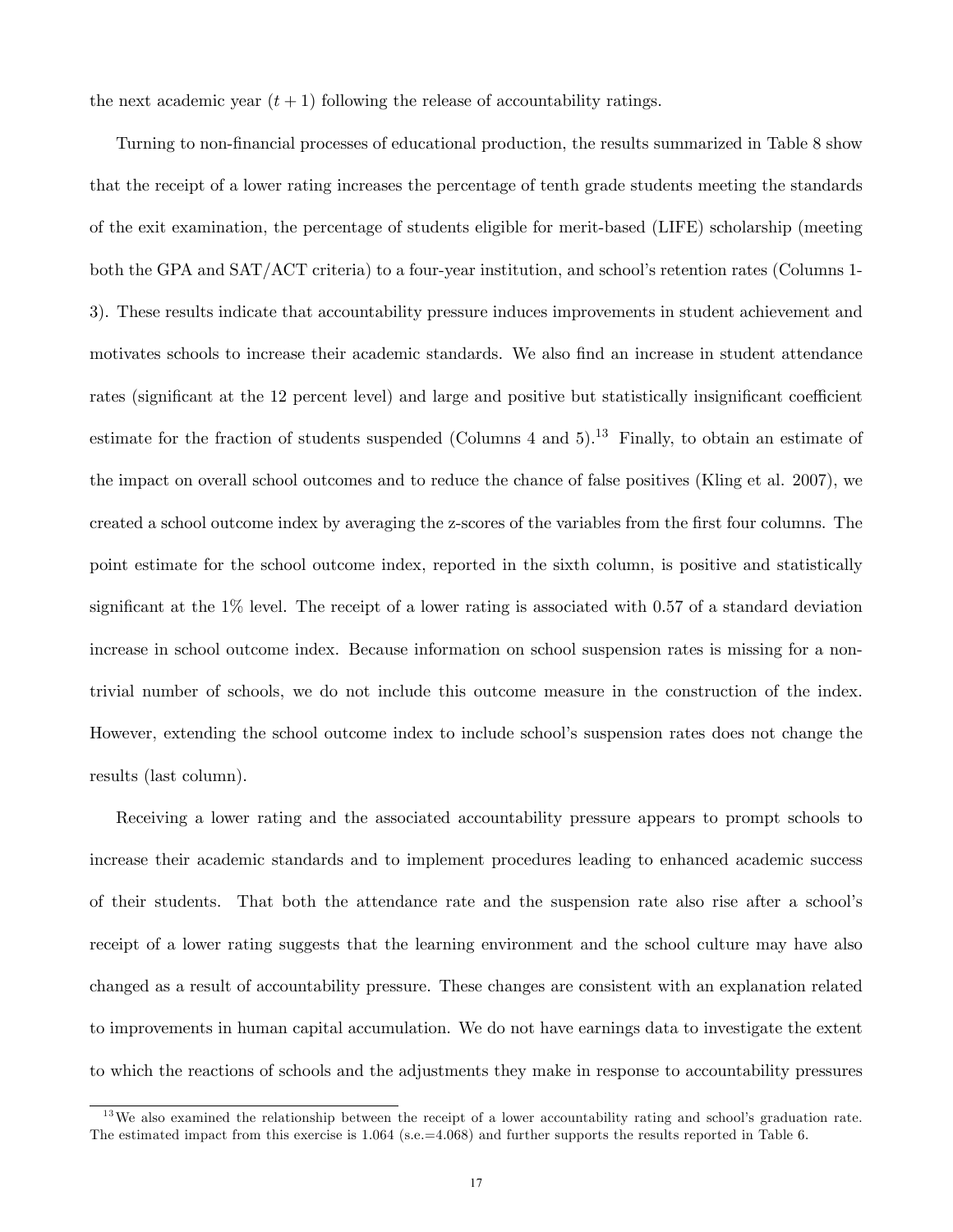lead to higher earnings for their students as adults. However, that we identify a negative effect on both female crime and female welfare participation is consistent with such a human capital explanation. Prior research pointed to crime-reducing impact of female welfare participation. For example, Corman et al.  $(2014)$  reported that welfare reform had a negative effect on female crime in the US. Stam et al.  $(2020)$ found that having access to welfare benefits, as a result of a discontinuity at age 27, reduces female crime in the Netherlands. Deshpande and Mueller-Smith (2022) reported that losing Supplemental Security Income (SSI) leads to increases in criminal charges, with concentration in income-generating offenses. Thus, increased income due to welfare receipt reduces the propensity of female criminal activity. To the extent that the improvement in student academic outcomes, following schools' receipt of lower ratings, leads to higher earnings in adulthood, our results are consistent with enhanced human capital of these students.

# 6 Conclusion

School accountability systems are designed to evaluate the performance of public schools each year. With a portfolio of sanctions for low-performing schools and rewards for high performance, the goal of these accountability regimes is to incentivize schools to improve their students' academic outcomes. We analyze the first three cohorts of students and their schools which were exposed to South Carolina accountability regime, the implementation of which started in 2000. We link all students in the state to their records pertaining to interactions with the criminal justice system, and the welfare system up until they are in their early 30s.

As part of the accountability system, all public schools in South Carolina are evaluated according to a set of continuous performance metrics. These performance metrics are then converted into discrete school ratings based on sharp cutoffs. The state employs these performance ratings to both reward and sanction the schools. High ratings are associated with additional funding, while schools that receive low ratings are placed under probation. Such schools are expected to improve their student's academic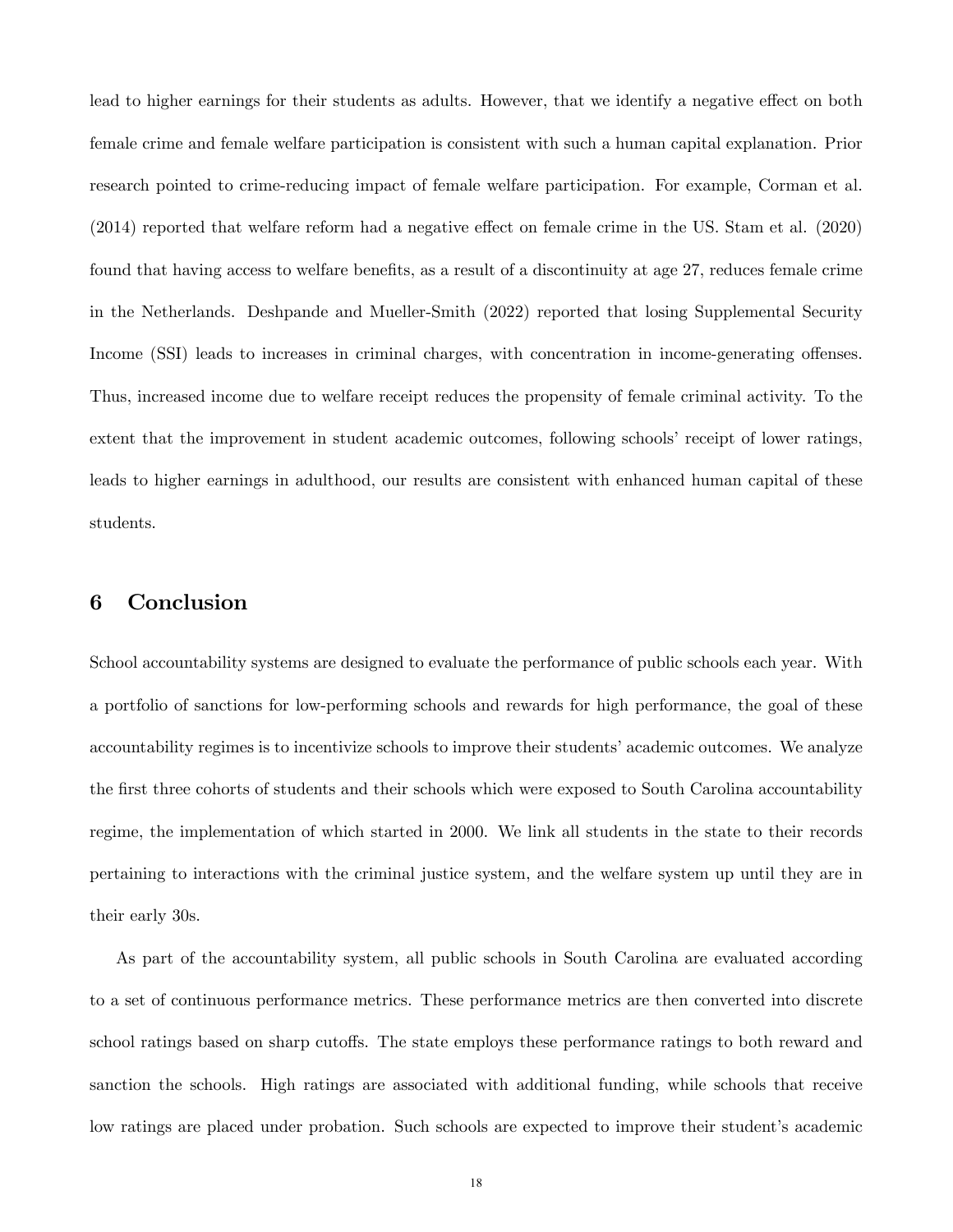outcomes with the guidance and support from the state, ranging from program review and development grants to assistance in classroom instruction strategies. Schools failing to improve are subject to sanctions including administration change and state takeover.

We primarily focus on schools that are located at the low end of the ratings distribution, and therefore face more intense accountability pressures. We analyze students who are the first-time ninth graders in these schools in each year. Using a Regression Discontinuity framework, we find that lower-performing schools did not alter their average teacher quality, measured by the proportion of teachers with advanced degrees; nor did they change per pupil spending. Similarly, accountability pressures do not lead to a change in teacher turnover. There is no evidence for students transferring out of these lower-rated schools; and we find that a school's receipt of a lower rating has no impact on its students' enrollment in subsequent grades. We find suggestive evidence of enhanced efforts to promote a better school culture and a sense of order within schools.

We document that student academic performance increased in these lower-performing schools. Specifically, the proportion of students who passed the tenth grade exit exam increased. We also find a nonstatistically significant rise in the proportion of students who qualify for merit-based college scholarships provided by the state. This increase in academic achievement is accompanied by a rise in academic standards, evidenced by an increase in the student retention rates. These findings indicate that low-performing schools responded to accountability pressures by increasing academic standards and improving student academic achievement.

These changes in the school environment had a positive impact on student's outcomes when they are adults. We find that students who attended lower-performing schools are less likely to engage in criminal activity by age 30, that they are less likely to be recipients of welfare benefits (the food stamp, and the TANF programs). These impacts are more pronounced for females. We also show that the impact of participation in social welfare programs persists beyond early adulthood until the end of the data span, when individuals reach their 30s.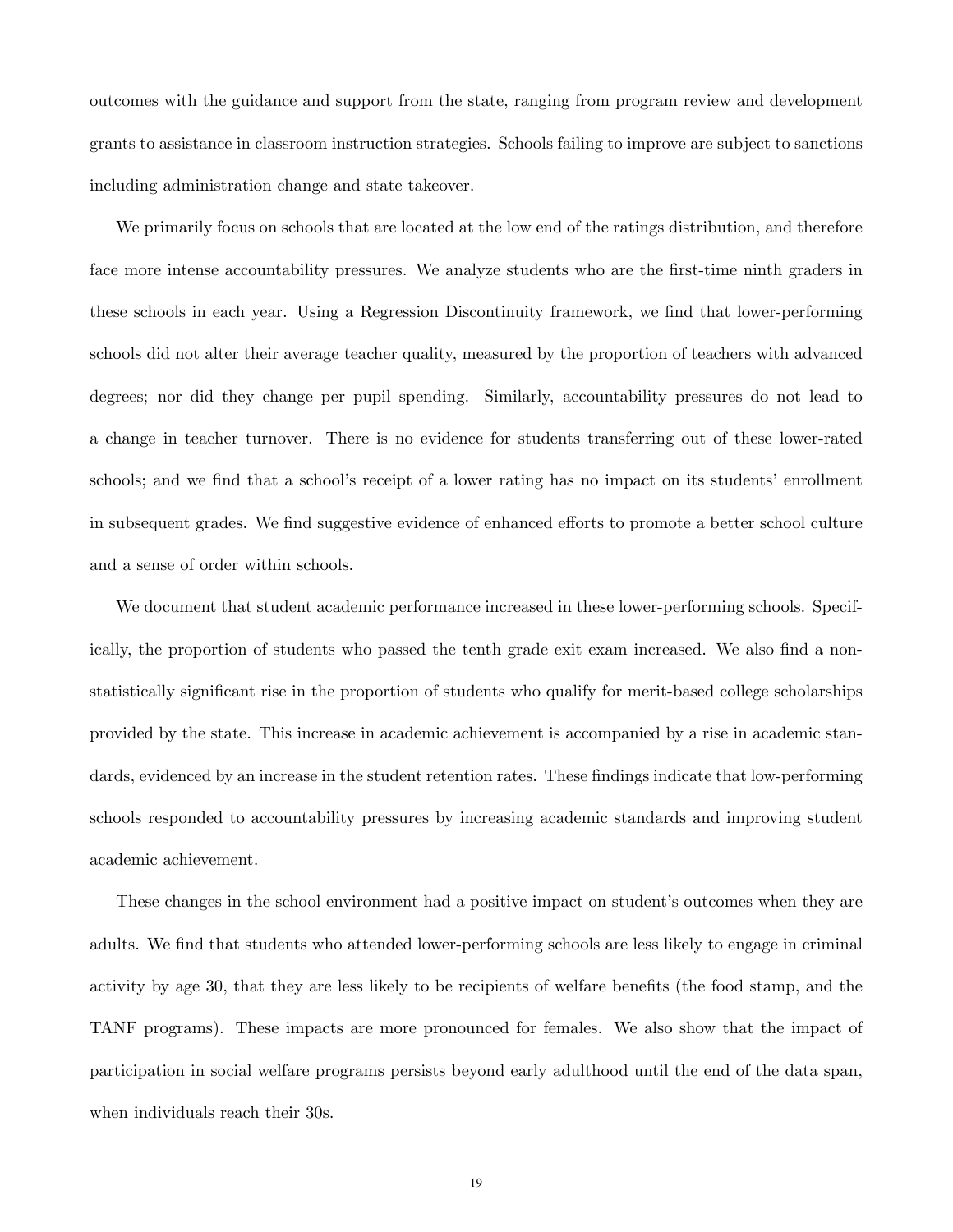When we repeat the analyses for schools that are at the top of the ratings distribution, we find no evidence of an effect. That is, whatever accountability pressures exist for the highly rated schools, they do not translate into a change in criminal involvement and economic self-sufficiency in adulthood.

The linked administrative data we analyze do not contain information on individual earnings. However, participation in welfare programs such as food stamps and TANF is, by construction, determined by low income status, and research on economics of crime demonstrates the negative impact of wages, employment, and earnings on criminal activity. Thus, our results likely reflect an increase in earnings and decrease in joblessness during adulthood generated by a rise in human capital due to accountability pressures.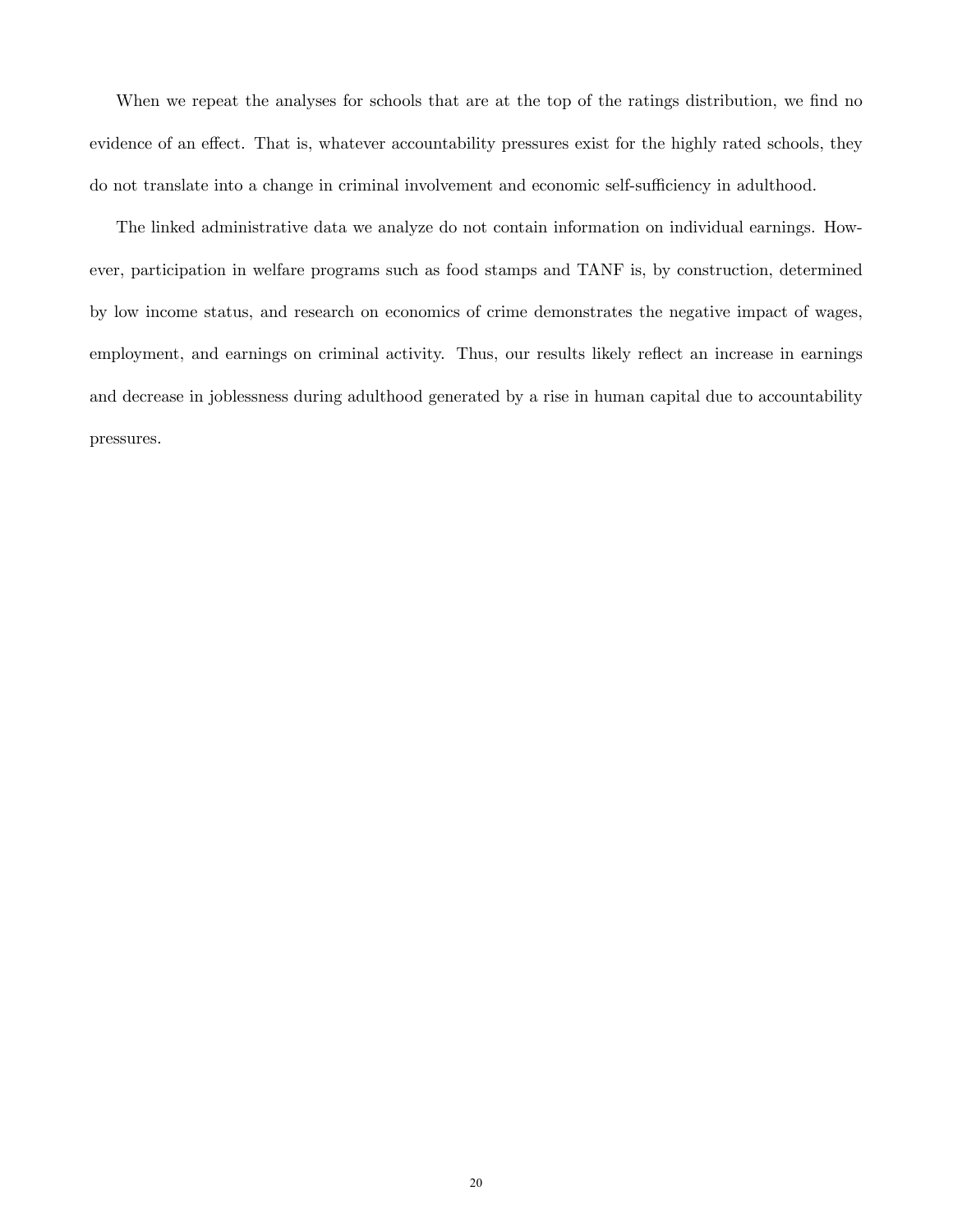# References

- Andrabi, T., J. Das, and A. I. Khwaja (2017). Report Cards: The Impact of Providing School and Child Test Scores on Educational Markets. American Economic Review  $107(6)$ , 1535–1563.
- Billings, S. B., D. J. Deming, and J. Rockoff (2014). School Segregation, Educational Attainment, and Crime: Evidence from the End of Busing in Charlotte-Mecklenburg. *Quarterly Journal of Economics 129*(1), 435 476.
- Carnoy, M. and S. Loeb (2002). Does External Accountability Affect Student Outcomes? A Cross-State Analysis. Educational Evaluation and Policy Analysis  $24(4)$ , 305–331.
- Chetty, R., J. N. Friedman, N. Hilger, E. Saez, D. W. Schanzenbach, and D. Yagan (2011). How Does Your Kindergarten Classroom Affect Your Earnings? Evidence from Project Star. Quarterly Journal of Economics  $126(4)$ , 1593-1660.
- Chiang, H. (2009). How Accountability Pressure on Failing Schools Affects Student Achievement. Journal of Public Economics  $93(9)$ , 1045-1057.
- Cilliers, J., I. M. Mbiti, and A. Zeitlin (2021). Can Public Rankings Improve School Performance?: Evidence from a Nationwide Reform in Tanzania. Journal of Human Resources  $56(3)$ , 655–685.
- Corman, H., D. M. Dave, and N. E. Reichman (2014). Effects of welfare reform on women's crime. International Review of Law and Economics  $40, 1-14$ .
- Cullen, J. and R. Reback (2006). Tinkering Toward Accolades: School Gaming under a Performance Accountability System. In T. J. Gronberg and D. W. Jansen (Eds.), Improving School Accountability, Volume 14 of Advances in Applied Microeconomics, pp. 1–34. Emerald Group Publishing Limited.
- Currie, J., J. Grogger, G. Burtless, and R. F. Schoeni (2001). Explaining Recent Declines in Food Stamp Program Participation. Brookings-Wharton Papers on Urban Affairs, 203–244.
- Dee, T. S. and B. Jacob (2011). The Impact of No Child Left Behind on Student Achievement. Journal of Policy Analysis and Management  $30(3)$ , 418–446.
- Deming, D. J., S. Cohodes, J. Jennings, and C. Jencks (2016). School Accountability, Postsecondary Attainment, and Earnings. Review of Economics and Statistics  $98(5)$ , 848–862.
- Deshpande, M. and M. G. Mueller-Smith (2022). Does Welfare Prevent Crime? The Criminal Justice Outcomes of Youth Removed from SSI. NBER Working Paper 29800 .
- Dizon-Ross, R. (2020). How Does School Accountability Affect Teachers?: Evidence from New York City. Journal of Human Resources  $55(1)$ , 76–118.
- Figlio, D. N. (2006). Testing, Crime and Punishment. Journal of Public Economics  $90(4)$ , 837–851.
- Figlio, D. N. and L. S. Getzler (2006). Accountability, Ability and Disability: Gaming the System? In T. J. Gronberg and D. W. Jansen (Eds.), *Improving School Accountability*, Volume 14 of Advances in Applied Microeconomics, pp. 35–49. Emerald Group Publishing Limited.
- Figlio, D. N. and M. E. Lucas (2004). What's in a Grade? School Report Cards and the Housing Market. American Economic Review  $94(3)$ , 591-604.
- Figlio, D. N. and C. E. Rouse (2006). Do Accountability and Voucher Threats Improve Low-Performing Schools? Journal of Public Economics  $90(1)$ , 239-255.
- Figlio, D. N. and J. Winicki (2005). Food for Thought: The Effects of School Accountability Plans on School Nutrition. Journal of Public Economics  $89(2)$ , 381–394.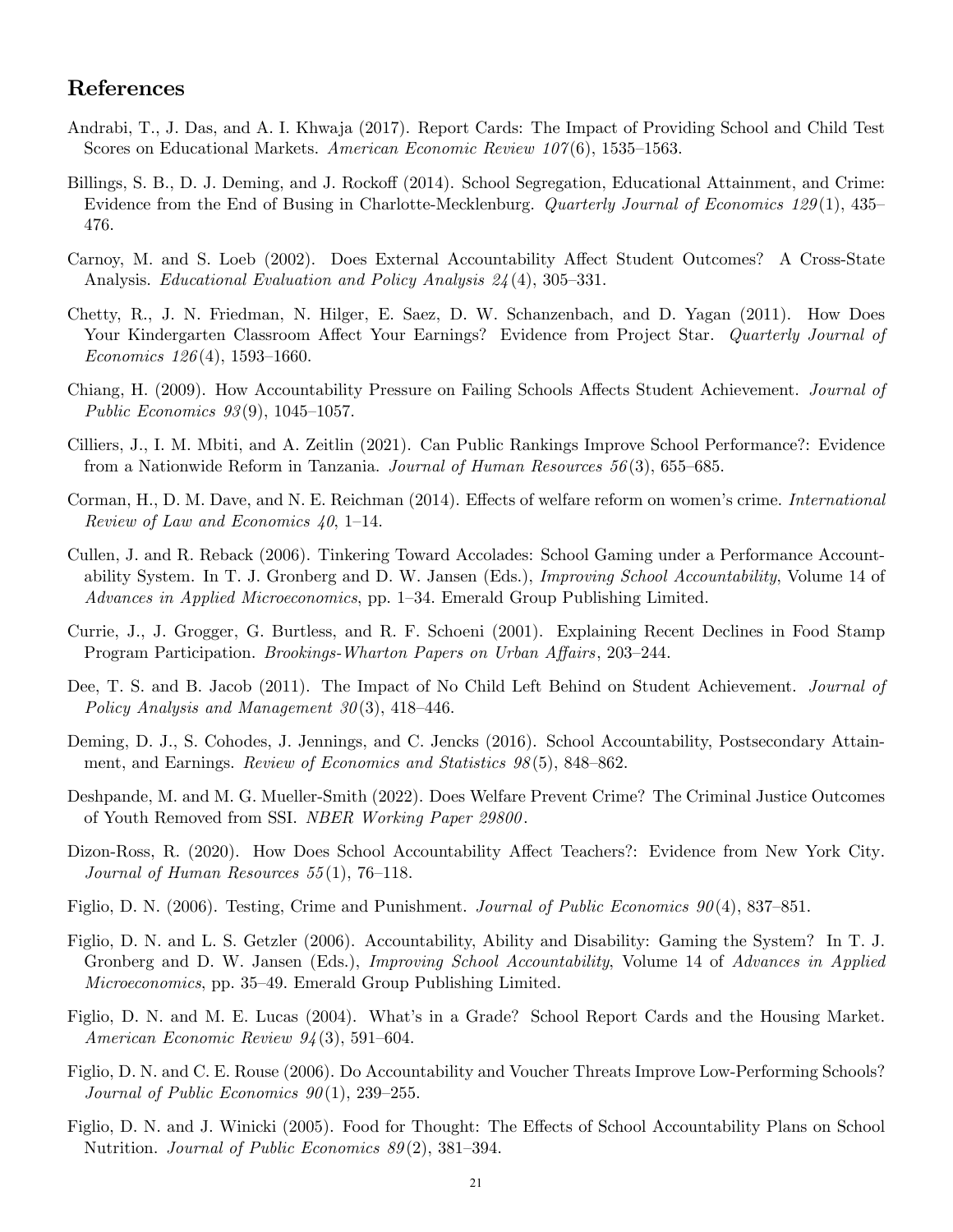- Hanushek, E. A. and M. E. Raymond (2004). The Effect of School Accountability Systems on the Level and Distribution of Student Achievement. Journal of the European Economic Association  $2(2-3)$ , 406–415.
- Jacob, B. A. and S. D. Levitt (2003). Rotten Apples: An Investigation of the Prevalence and Predictors of Teacher Cheating. Quarterly Journal of Economics  $118(3)$ ,  $843-877$ .
- Kling, J. R., J. B. Liebman, and L. F. Katz (2007). Experimental Analysis of Neighborhood Effects. Econometrica  $75(1)$ , 83-119.
- Ladd, H. F. (1999). The Dallas School Accountability and Incentive Program: An Evaluation of Its Impacts on Student Outcomes. Economics of Education Review  $18(1)$ , 1–16.
- Lovenheim, M. F. and A. Willén (2019). The Long-Run Effects of Teacher Collective Bargaining. American Economic Journal: Economic Policy  $11(3)$ , 292–324.
- Ludwig, J. and D. L. Miller (2007). Does Head Start Improve Children's Life Chances? Evidence from a Regression Discontinuity Design. Quarterly Journal of Economics  $122(1)$ , 159–208.
- Neal, D. and D. W. Schanzenbach (2010). Left Behind by Design: Proficiency Counts and Test-Based Accountability. Review of Economics and Statistics  $92(2)$ , 263–283.
- Nunes, L. C., A. B. Reis, and C. Seabra (2015). The Publication of School Rankings: A Step toward Increased Accountability? Economics of Education Review 49, 15-23.
- Reback, R. (2008). Teaching to the Rating: School Accountability and the Distribution of Student Achievement. Journal of Public Economics  $92(5)$ , 1394–1415.
- Reback, R., J. Rockoff, and H. L. Schwartz (2014). Under Pressure: Job Security, Resource Allocation, and Productivity in Schools under No Child Left Behind. American Economic Journal: Economic Policy 6(3),  $207 - 241.$
- Rockoff, J. and L. J. Turner (2010). Short-Run Impacts of Accountability on School Quality. American Economic Journal: Economic Policy  $2(4)$ , 119-147.
- Rouse, C. E., J. Hannaway, D. Goldhaber, and D. Figlio (2013). Feeling the Florida Heat? How Low-Performing Schools Respond to Voucher and Accountability Pressure. American Economic Journal: Economic Policy  $5(2)$ ,  $251-281$ .
- South Carolina Education Oversight Committee (2003). Accountability Manual (2000-2003).
- Stam, M., M. Knoef, and A. Ramakers (2020). The Effects of Welfare Receipt on Crime: A Regression Discontinuity and Instrumental Variable Approach. Working Paper.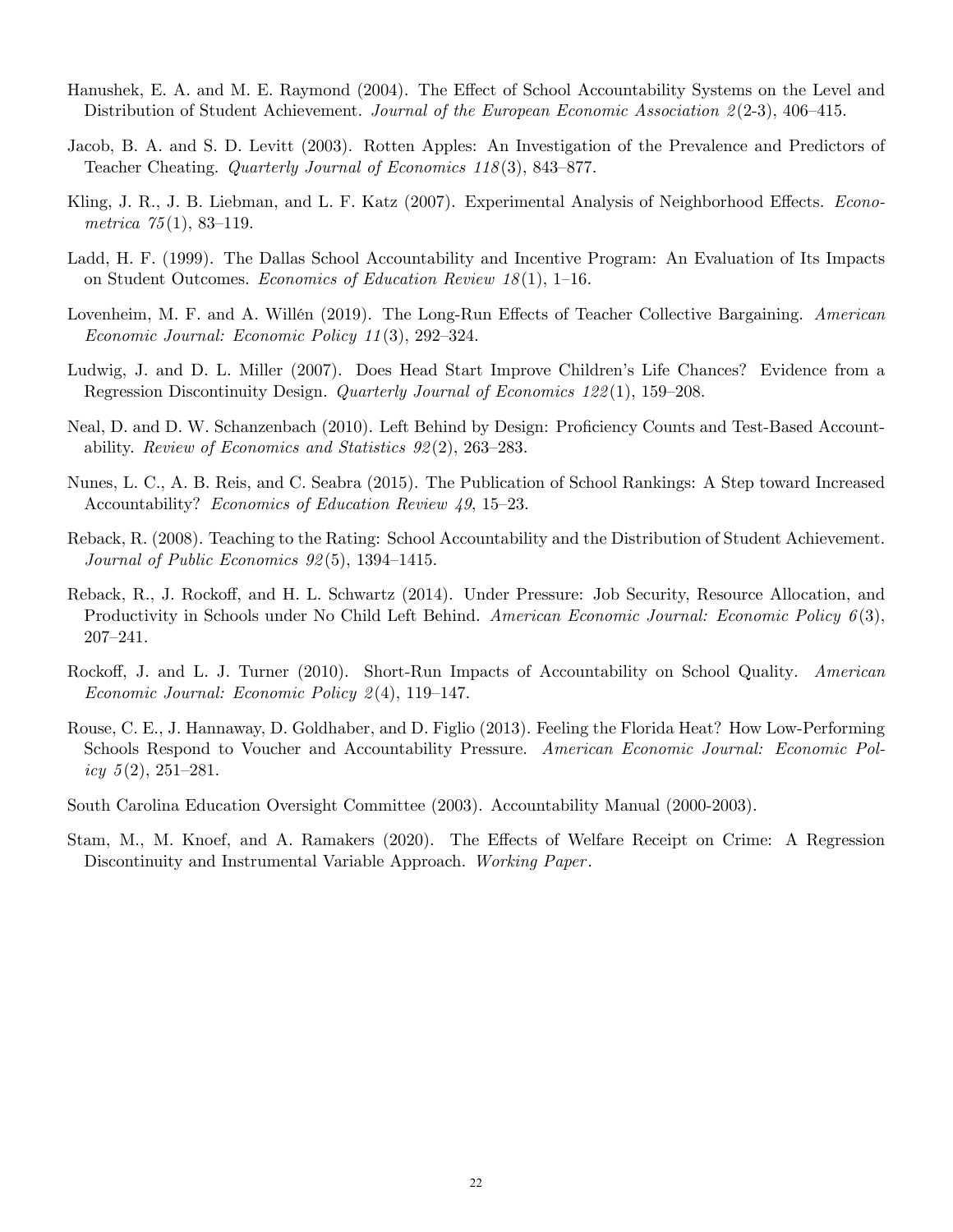#### **Table I: Summary Statistics by Accountability Ratings**

|                                                       |         |         |                                     | <b>School Ratings</b> |         |                  |
|-------------------------------------------------------|---------|---------|-------------------------------------|-----------------------|---------|------------------|
|                                                       | All     |         | <b>Unsatisfactory Below Average</b> | Average               | Good    | <b>Excellent</b> |
|                                                       | (1)     | (2)     | (3)                                 | (4)                   | (5)     | (6)              |
| <b>Panel A: Student Characteristics</b>               |         |         |                                     |                       |         |                  |
| <b>Black</b>                                          | 0.414   | 0.792   | 0.671                               | 0.554                 | 0.363   | 0.258            |
| White                                                 | 0.554   | 0.191   | 0.297                               | 0.417                 | 0.608   | 0.698            |
| Female                                                | 0.481   | 0.471   | 0.465                               | 0.479                 | 0.480   | 0.485            |
| Free/Reduced Lunch                                    | 0.406   | 0.677   | 0.595                               | 0.503                 | 0.404   | 0.254            |
| Proficient in Math-8th Grade                          | 0.337   | 0.302   | 0.274                               | 0.247                 | 0.351   | 0.379            |
| Proficient in ELA-8th Grade                           | 0.374   | 0.325   | 0.290                               | 0.282                 | 0.381   | 0.432            |
| <b>Panel B: Adult Outcomes</b>                        |         |         |                                     |                       |         |                  |
| <b>Adult Arrest</b>                                   | 0.199   | 0.239   | 0.238                               | 0.216                 | 0.204   | 0.167            |
| <b>Adult Arrest-Felony</b>                            | 0.052   | 0.073   | 0.073                               | 0.060                 | 0.052   | 0.037            |
| <b>Adult Incarceration</b>                            | 0.052   | 0.081   | 0.077                               | 0.059                 | 0.052   | 0.037            |
| Participation in Food Stamps as an Adult              | 0.513   | 0.738   | 0.667                               | 0.596                 | 0.526   | 0.370            |
| Participation in TANF as an Adult                     | 0.122   | 0.203   | 0.173                               | 0.146                 | 0.121   | 0.081            |
| <b>Welfare Participation</b>                          | 0.515   | 0.740   | 0.672                               | 0.597                 | 0.527   | 0.372            |
| Sample Size                                           | 161,281 | 13,365  | 13,932                              | 19,074                | 62,445  | 52,465           |
| <b>Panel C: School Characteristics</b>                |         |         |                                     |                       |         |                  |
| Percent Teachers with an Advanced Degree              | 49.26   | 42.94   | 42.92                               | 45.08                 | 49.47   | 55.99            |
| Percent Teachers Returning School from Previous Year  | 84.25   | 79.49   | 82.11                               | 82.08                 | 85.63   | 86.19            |
| Professional Development Days (per year) for Teachers | 9.29    | 9.07    | 9.55                                | 8.83                  | 9.32    | 9.52             |
| Per Pupil Spending                                    | 6064.82 | 6693.23 | 6109.42                             | 6423.61               | 5876.13 | 5864.05          |
| Number of School-Year Observations                    | 549     | 70      | 52                                  | 74                    | 202     | 151              |

NOTES: The tabulations reflect our research sample which comprises three cohorts of first-time ninth graders in public high schools between the 2000-2001 and 2002-2003 academic years. A student performing at or above the Proficient level on the state's eighth grade subject-specific assessments is labeled as proficient. The full set of sample statistics is available from authors upon request.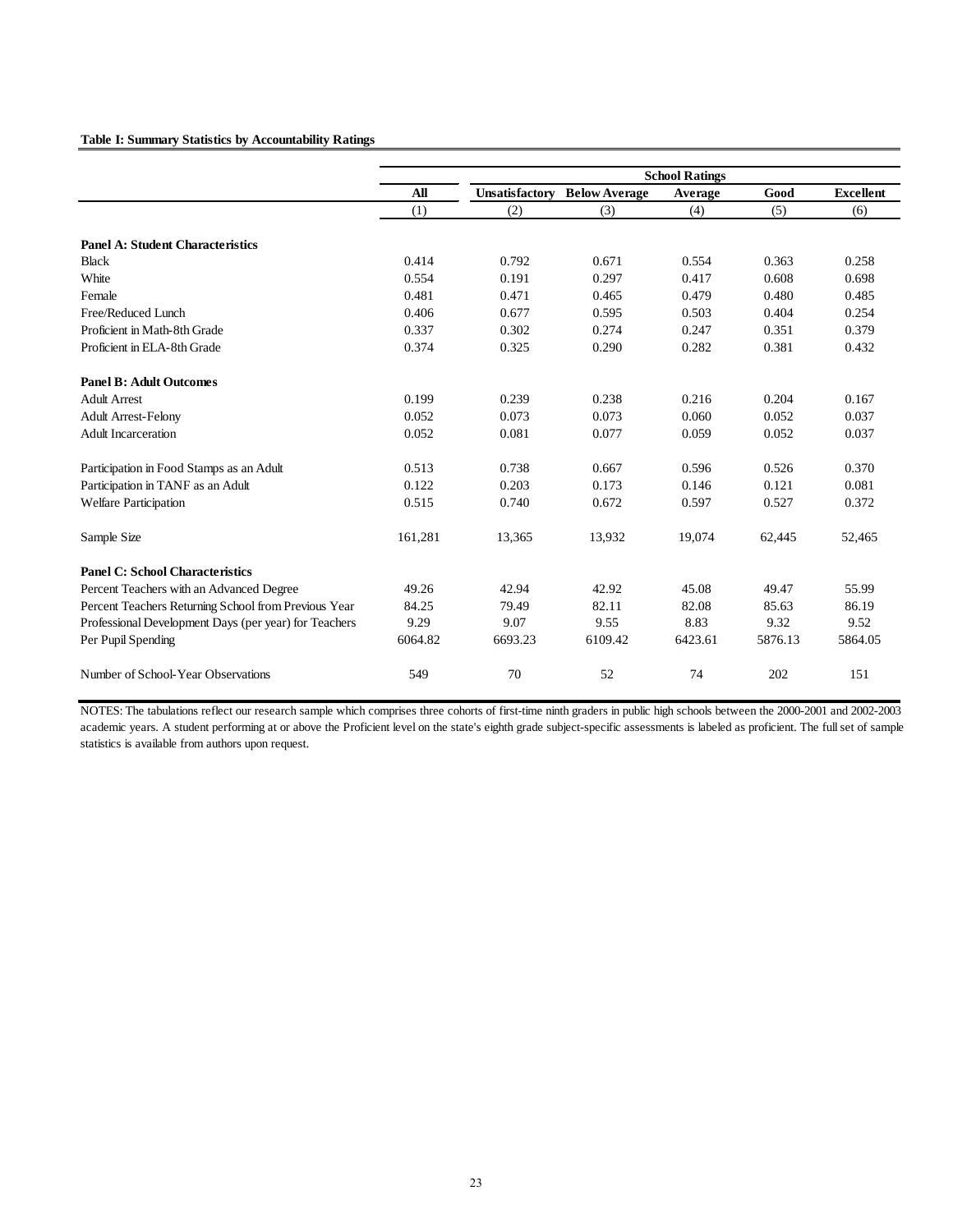#### **Table 2: Regression Discontinuity Validation Tests**

|                         | Female              | <b>Free Lunch</b>   | White            | <b>Age First Found</b> | <b>Proficient in</b>         | <b>Proficient in</b> |
|-------------------------|---------------------|---------------------|------------------|------------------------|------------------------------|----------------------|
|                         |                     |                     |                  | in Public School       | 8th Grade Math 8th Grade ELA |                      |
|                         |                     |                     |                  | Coefficients           |                              |                      |
|                         |                     |                     |                  | (Standard Errors)      |                              |                      |
|                         | (1)                 | (2)                 | (4)              | (5)                    | (6)                          | (7)                  |
| Receipt of Lower Rating | $-0.003$<br>(0.008) | $-0.010$<br>(0.042) | 0.048<br>(0.053) | $-0.027$<br>(0.069)    | 0.019<br>(0.014)             | 0.009<br>(0.013)     |
| Sample Size             | 46,371              | 46,371              | 46,371           | 46,371                 | 33,871                       | 33,467               |

NOTES: Standard errors are clustered at the school level. All specifications control for a quartic in school's accountability score, cohort fixed effects and interactions of cohort fixed effects with the quartic accountability score. The outcome variables in Columns (6) and (7) take the value one if the student performed at or above the Proficient level on the state's eighth grade subject-specific assessments. Receipt of a lower rating is an indicator denoting a lower accountability rating from the bottom thresholds together (Average/Below Average and Below Average/Unsatisfactory).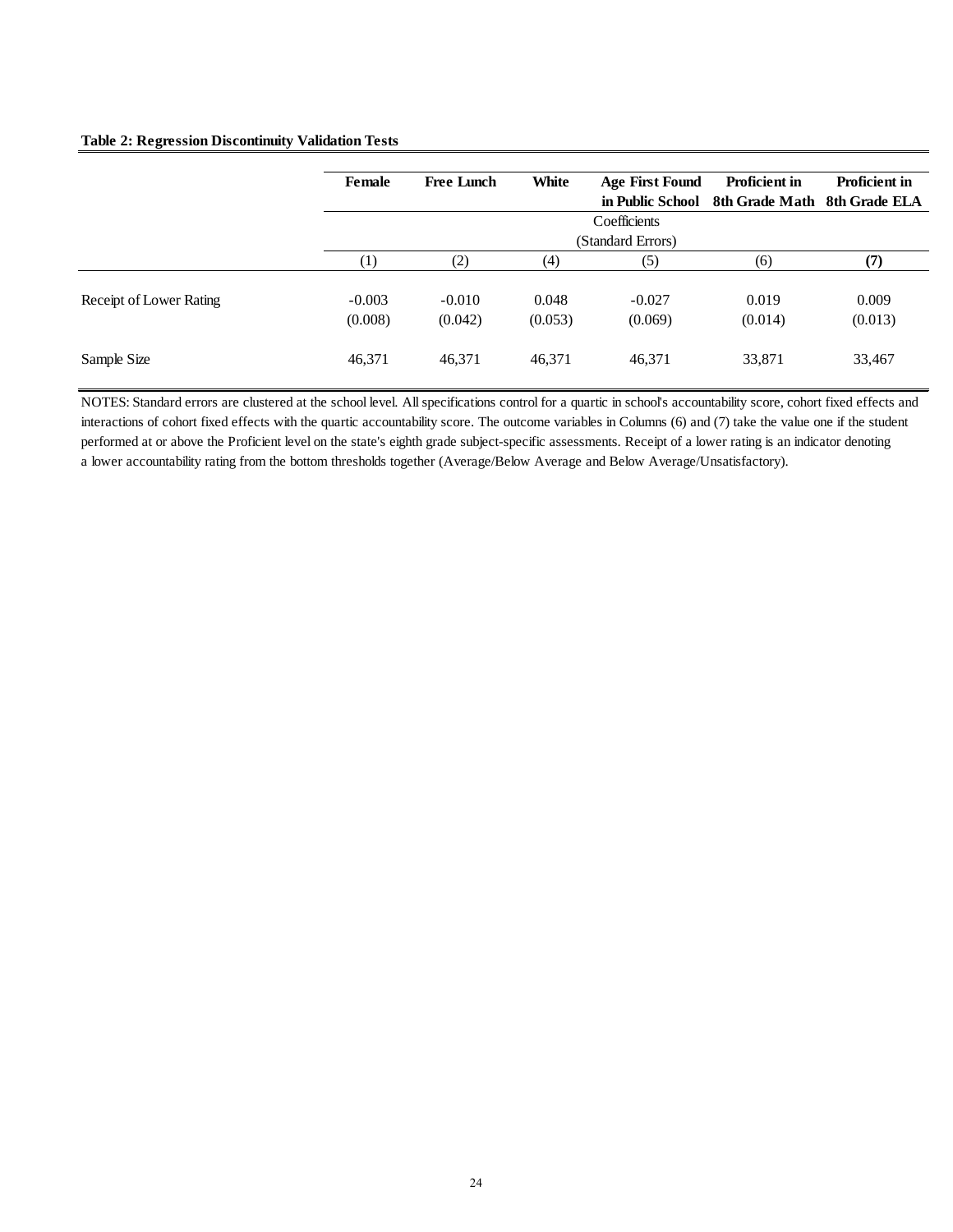|                                |                |                | <b>Adult Arrest</b> |                   |              | <b>Adult Incarc.</b> |
|--------------------------------|----------------|----------------|---------------------|-------------------|--------------|----------------------|
|                                |                |                |                     | <b>Females</b>    | <b>Males</b> |                      |
|                                |                |                |                     | Coefficients      |              |                      |
|                                |                |                |                     | (Standard Errors) |              |                      |
|                                | (1)            | (2)            | (3)                 | (4)               | (5)          | (6)                  |
| Receipt of Lower Rating        | $-0.018**$     | $-0.017**$     | $-0.018**$          | $-0.020***$       | $-0.016$     | $-0.003$             |
|                                | (0.009)        | (0.008)        | (0.009)             | (0.007)           | (0.013)      | (0.005)              |
| Control Mean                   | 0.223          |                |                     | 0.150             | 0.291        | 0.069                |
| Sample Mean                    | 46,371         | 46,371         | 46,371              | 21,935            | 24,436       | 46,371               |
| Controls:                      |                |                |                     |                   |              |                      |
| <b>Cohort Fixed Effects</b>    | Yes            | Yes            | Yes                 | Yes               | Yes          | Yes                  |
| <b>Student Characteristics</b> | N <sub>0</sub> | Yes            | Yes                 | Yes               | Yes          | Yes                  |
| <b>School Characteristics</b>  | No             | N <sub>0</sub> | Yes                 | Yes               | Yes          | Yes                  |

#### **Table 3: Regression Discontinuity Estimates of the Effect of Accountability Ratings on Adult Crime**

NOTES: Standard errors are clustered at the school level. All specifications control for a quartic in school's accountability score, cohort fixed effects and interactions of cohort fixed effects with the quartic accountability score. Student level controls include indicators for gender, race, free/reduced lunch status and age student was first found in public school. School characteristics include the percent of ninth-graders who are female, black, free/reduced lunch eligible and average age first found in public school. Adult crime takes the value one if individual was ever arrested as an adult in Columns (1)-(5) and it takes the value one if individual was ever incarcerated as an adult in Column (6). Receipt of a lower rating is an indicator denoting a lower accountability rating from the bottom thresholds together (Average/Below Average and Below Average/Unsatisfactory).

\*\*\* significant at 1%, \*\* significant at 5%.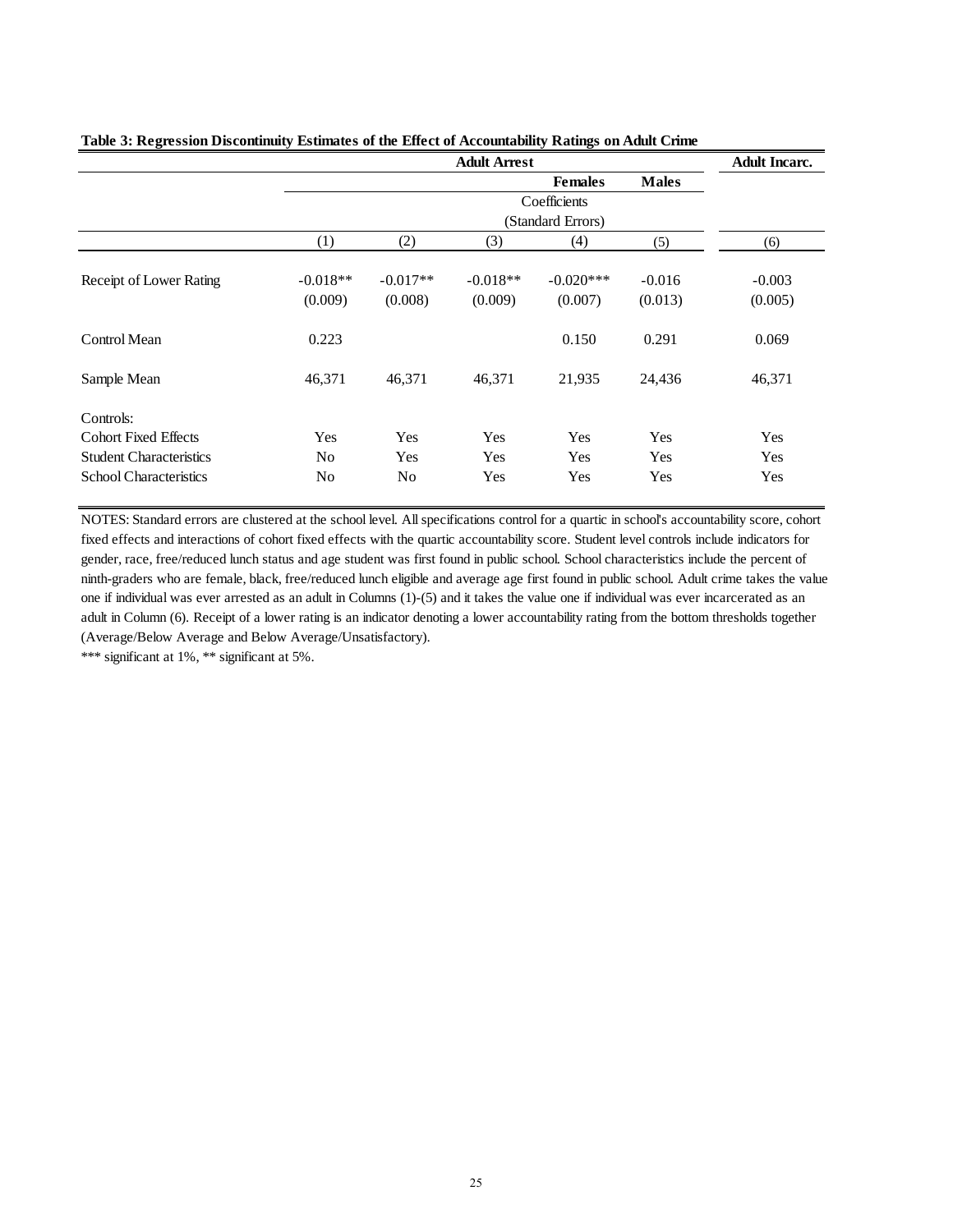|                                       | <b>Full Sample</b> | <b>Females</b>    | <b>Males</b> |
|---------------------------------------|--------------------|-------------------|--------------|
|                                       |                    | Coefficients      |              |
|                                       |                    | (Standard Errors) |              |
|                                       | (1)                | (2)               | (3)          |
| <b>Panel A: Welfare Participation</b> |                    |                   |              |
| Receipt of Lower Rating               | $-0.028$           | $-0.042**$        | $-0.017$     |
|                                       | (0.020)            | (0.020)           | (0.021)      |
| Control Mean                          | 0.622              | 0.699             | 0.552        |
| <b>Panel B: Food Stamps</b>           |                    |                   |              |
| Receipt of Lower Rating               | $-0.029$           | $-0.043**$        | $-0.017$     |
|                                       | (0.020)            | (0.021)           | (0.021)      |
| Control Mean                          | 0.621              | 0.698             | 0.551        |
| Panel A: TANF                         |                    |                   |              |
| Receipt of Lower Rating               | $-0.008$           | $-0.018$          | 0.001        |
|                                       | (0.010)            | (0.018)           | (0.005)      |
| Control Mean                          | 0.155              | 0.265             | 0.055        |
| Sample Size                           | 46,371             | 21,935            | 24,436       |

**Table 4: Regression Discontinuity Estimates of the Effect of Accountability Ratings on Economic Self-Sufficiency**

NOTES: Standard errors are clustered at the school level. All specifications control for a quartic in school's accountability score, cohort fixed effects and interactions of cohort fixed effects with the quartic accountability score. Covariates include indicators for gender, race, free/reduced lunch status, age student was first found in public school, the percent of ninth-graders who are female, black, free/reduced lunch eligible and average age first found in public school. Welfare participation takes the value one if individual was ever enrolled in social programs (food stamps /SNAP and TANF) as an adult. Receipt of a lower rating is an indicator denoting a lower accountability rating from the bottom thresholds together (Average/Below Average and Below Average /Unsatisfactory).

\*\* significant at 5%.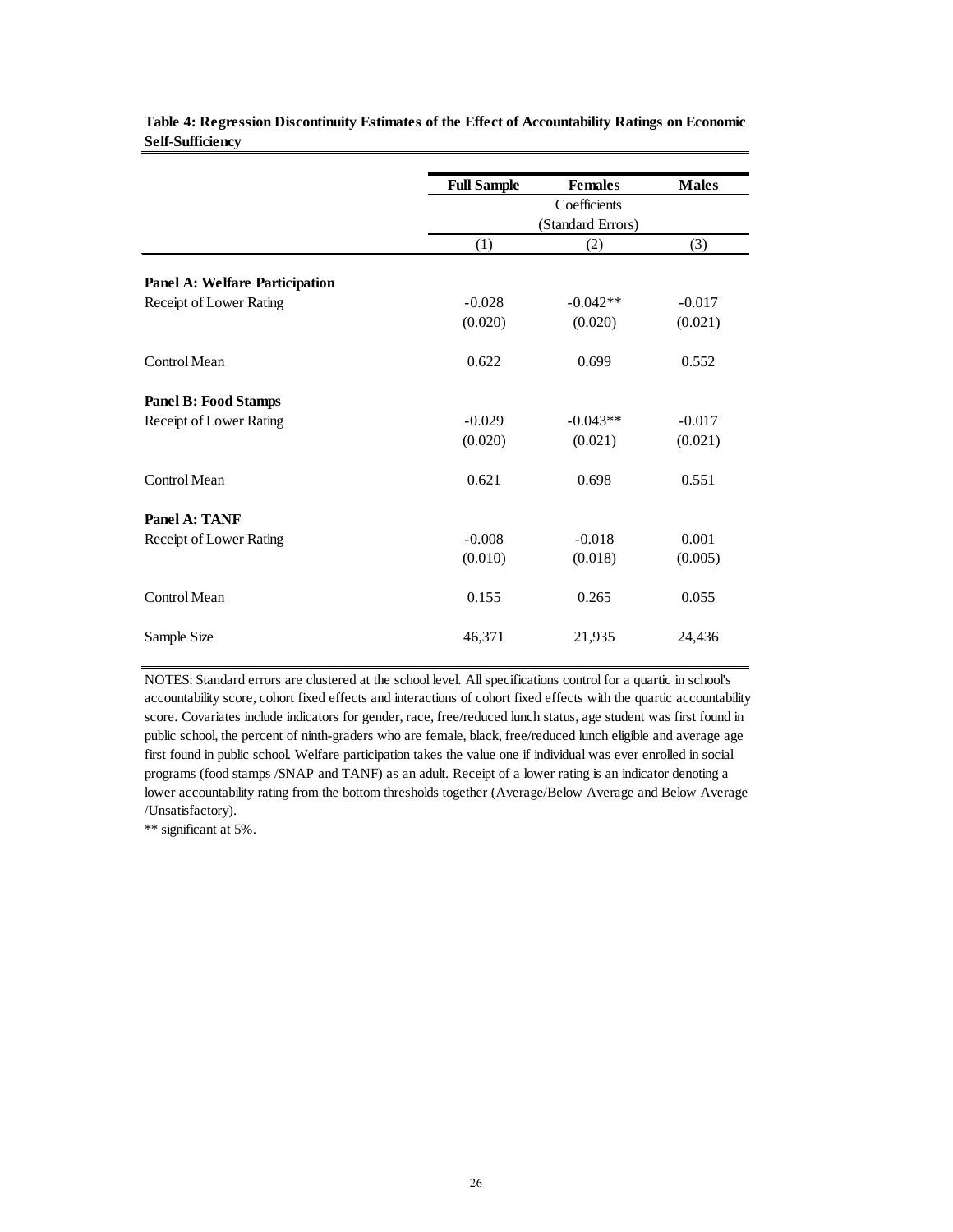|                                                                   | Cubic in                | Quartic in                                              | Cubic in                                                | Quadratic                                                | Add 8th Grade             | <b>School Level</b>   |
|-------------------------------------------------------------------|-------------------------|---------------------------------------------------------|---------------------------------------------------------|----------------------------------------------------------|---------------------------|-----------------------|
|                                                                   | Accountability<br>Score | $Cutoff = [-0.6, 0.6]$<br>Account. Score<br>Distance to | $Cutoff = [-0.3, .03]$<br>Account. Score<br>Distance to | $Cutoff = [-0.2, 0, 2]$<br>Account. Score<br>Distance to | Performance<br>Indicators | (Weighted)            |
|                                                                   |                         |                                                         | (Standard Errors)<br>Coefficients                       |                                                          |                           |                       |
|                                                                   | $\ominus$               | $\widehat{\circ}$                                       | $\widehat{\mathcal{O}}$                                 | $\widehat{f}$                                            | $\widetilde{S}$           | ତ୍ର                   |
| Receipt of Lower Rating<br>Panel A: Adult Crime                   | $-0.017*$<br>(0.009)    | $-0.023**$<br>(0.009)                                   | $-0.023**$<br>(0.009)                                   | $-0.020**$<br>(0.009)                                    | $-0.017**$<br>(0.008)     | $-0.017*$<br>(0.008)  |
| Sample Size                                                       | 46,371                  | 43,260                                                  | 40,366                                                  | 38,621                                                   | 46,371                    | 196                   |
| Panel B: Welfare Participation<br>Receipt of Lower Rating         | (0.020)<br>$-0.027$     | (0.021)<br>$-0.028$                                     | (0.021)<br>$-0.026$                                     | (0.020)<br>$-0.026$                                      | (0.019)<br>$-0.024$       | (0.019)<br>$-0.025$   |
| Sample Size                                                       | 46,371                  | 43,260                                                  | 40,366                                                  | 38,621                                                   | 46,371                    | 196                   |
| Panel C: Welfare Participation-Females<br>Receipt of Lower Rating | $-0.043**$<br>(0.021)   | $-0.047**$<br>(0.022)                                   | $-0.043*$<br>(0.023)                                    | $-0.044**$<br>(0.021)                                    | $-0.036**$<br>(0.018)     | $-0.041**$<br>(0.019) |
| Sample Size                                                       | 21,935                  | 20,528                                                  | 19,154                                                  | 18,321                                                   | 21,935                    | 196                   |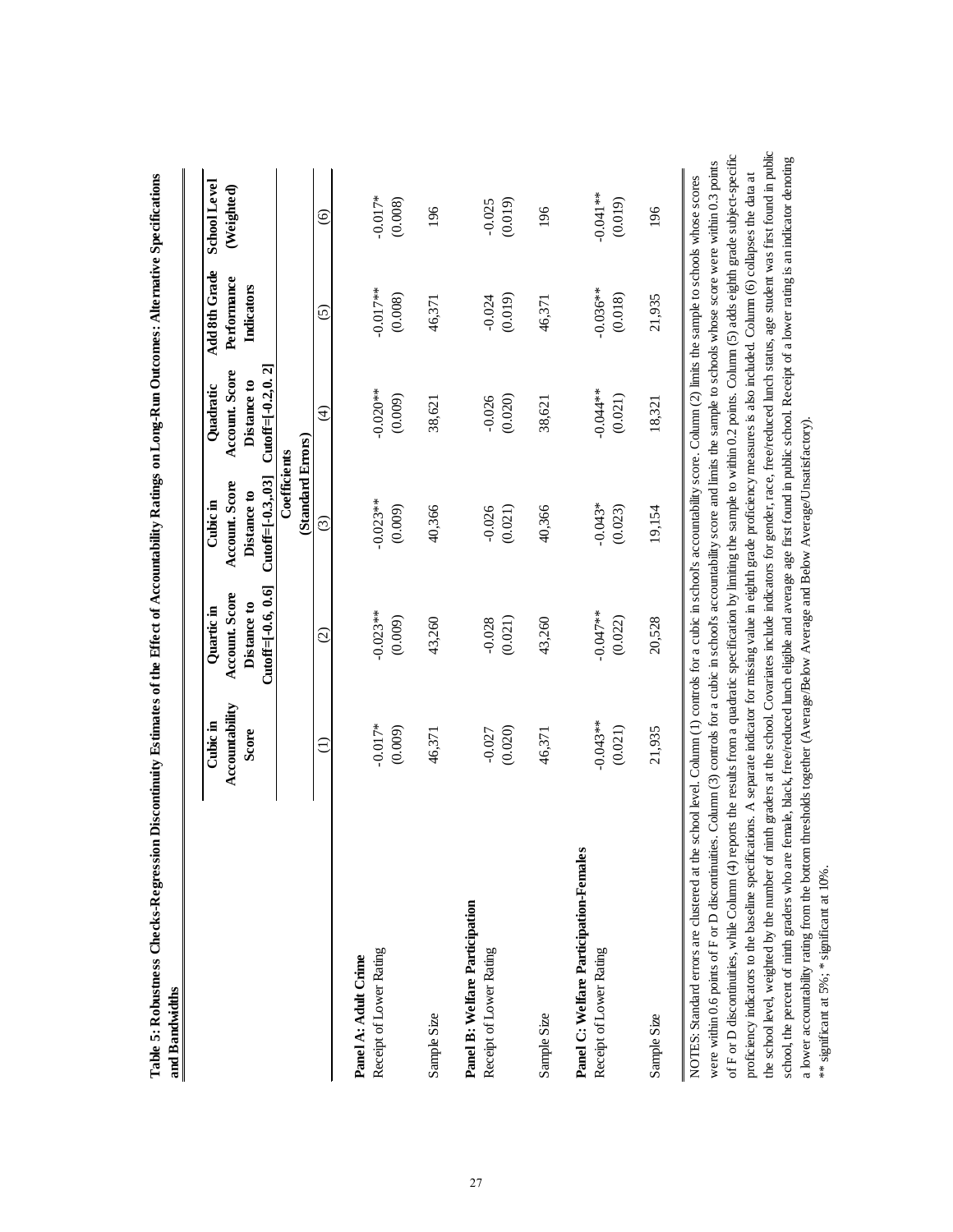|                         | <b>Changed</b>   | <b>Classified as</b> | <b>Enrolled</b> in | <b>Enrolled</b> in |
|-------------------------|------------------|----------------------|--------------------|--------------------|
|                         | <b>School</b>    | <b>Special Educ.</b> | 11th Grade         | 12th Grade         |
|                         |                  | Coefficients         |                    |                    |
|                         |                  | (Standard Errors)    |                    |                    |
|                         | $\left(1\right)$ | (2)                  | (3)                | (4)                |
|                         |                  |                      |                    |                    |
| Receipt of Lower Rating | $-0.008$         | $-0.011$             | 0.005              | 0.009              |
|                         | (0.013)          | (0.011)              | (0.021)            | (0.023)            |
|                         |                  |                      |                    |                    |
| Control Mean            | 0.062            | 0.034                | 0.603              | 0.581              |
|                         |                  |                      |                    |                    |
| Sample Size             | 46,371           | 37,563               | 46,371             | 46,371             |
|                         |                  |                      |                    |                    |

**Table 6: Mechanisms-Regression Discontinuity Estimates of the Effect of Accountability Ratings on Mobility, Special Education and School Enrollment**

NOTES: Standard errors are clustered at the school level. All specifications control for a quartic in school's accountability score, cohort fixed effects and interactions of cohort fixed effects with the quartic accountability score. Covariates include indicators for gender, race, free/reduced lunch status, age student was first found in public school, the percent of ninthgraders who are female, black, free/reduced lunch eligible and average age first found in public school. The dependent variable in Column (1) takes the value one if student ever changed school between ninth and eleventh grades, while, in Column (2), it takes the value one if student was classified as special education in high school, but had not received special education services in middle school. Receipt of a lower rating is an indicator denoting a lower accountability rating from the bottom thresholds together (Average/Below Average and Below Average/Unsatisfactory).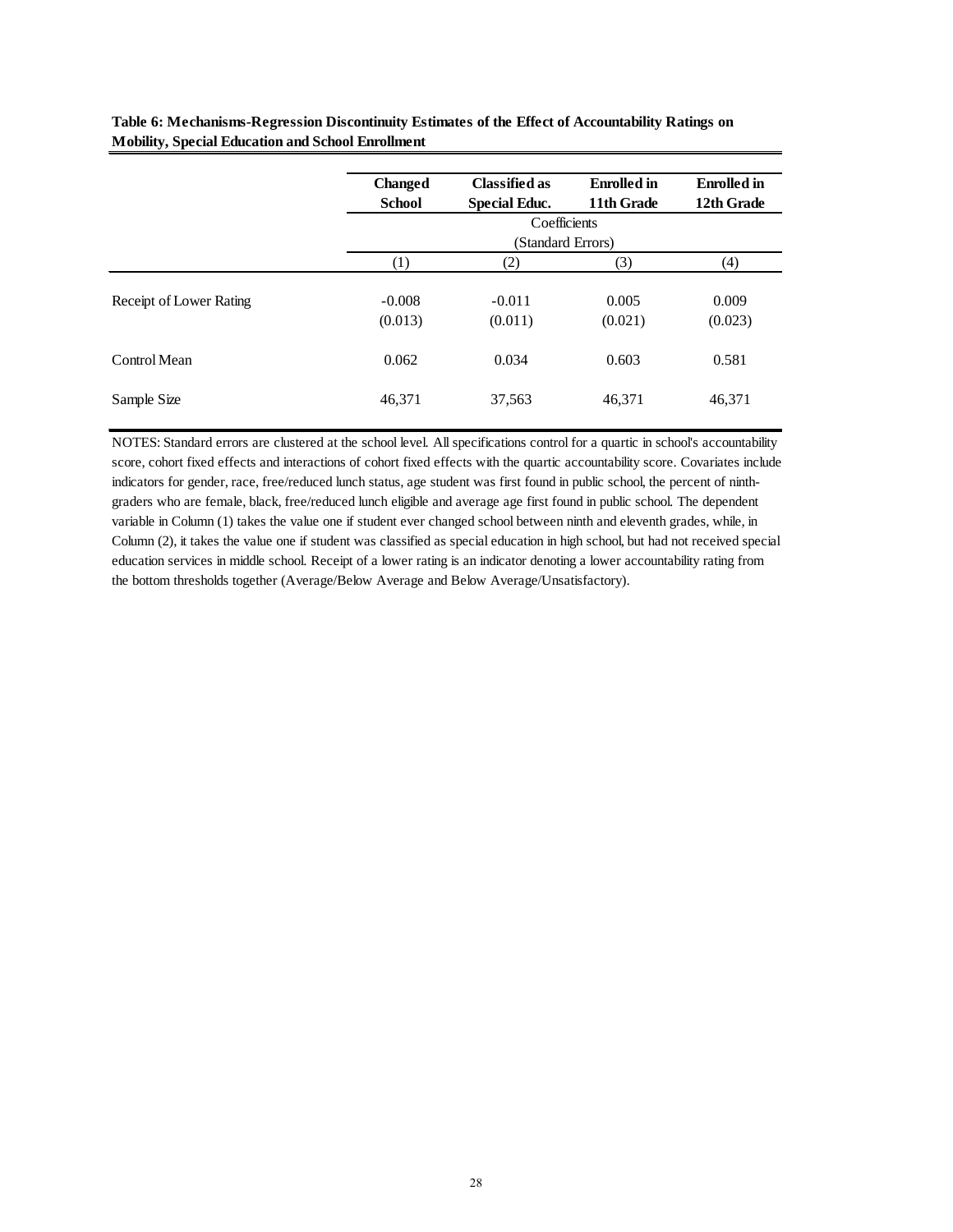**Table 7: Mechanism-Regression Discontinuity Estimates of the Effect of Accountability Ratings on School Characteristics**

|                         | % Teachers with<br>an Advanced<br>Degree | % Teachers<br><b>Returning School</b><br>from Previous Year | Per Pupil<br><b>Spending</b> |
|-------------------------|------------------------------------------|-------------------------------------------------------------|------------------------------|
|                         |                                          | Coefficients<br>(Standard Errors)                           |                              |
|                         | $\left(1\right)$                         | (2)                                                         | (3)                          |
| Receipt of Lower Rating | 2.431<br>(2.114)                         | 0.570<br>(1.748)                                            | $-43.89$<br>(304.67)         |
| Control Mean            | 45.43                                    | 82.63                                                       | 6,665.30                     |
| Sample Size             | 179                                      | 177                                                         | 178                          |

NOTES: Standard errors are clustered at the school level. All specifications control for a quartic in school's accountability score, cohort fixed effects and interactions of cohort fixed effects with the quartic accountability score. All outcomes are measured at the school-year level using aggregate information from (t+1). Regressions are weighted by the total number of teachers in Columns 1 and 2 and by the total school enrollment in Column 3. Covariates include the percent of students who are female, black, free/reduced lunch eligible and average age first found in public school. Receipt of a lower rating is an indicator denoting a lower accountability rating from the bottom thresholds together (Average/Below Average and Below Average/Unsatisfactory).

\*\*\*significant at 1%; \*\* significant at 5%.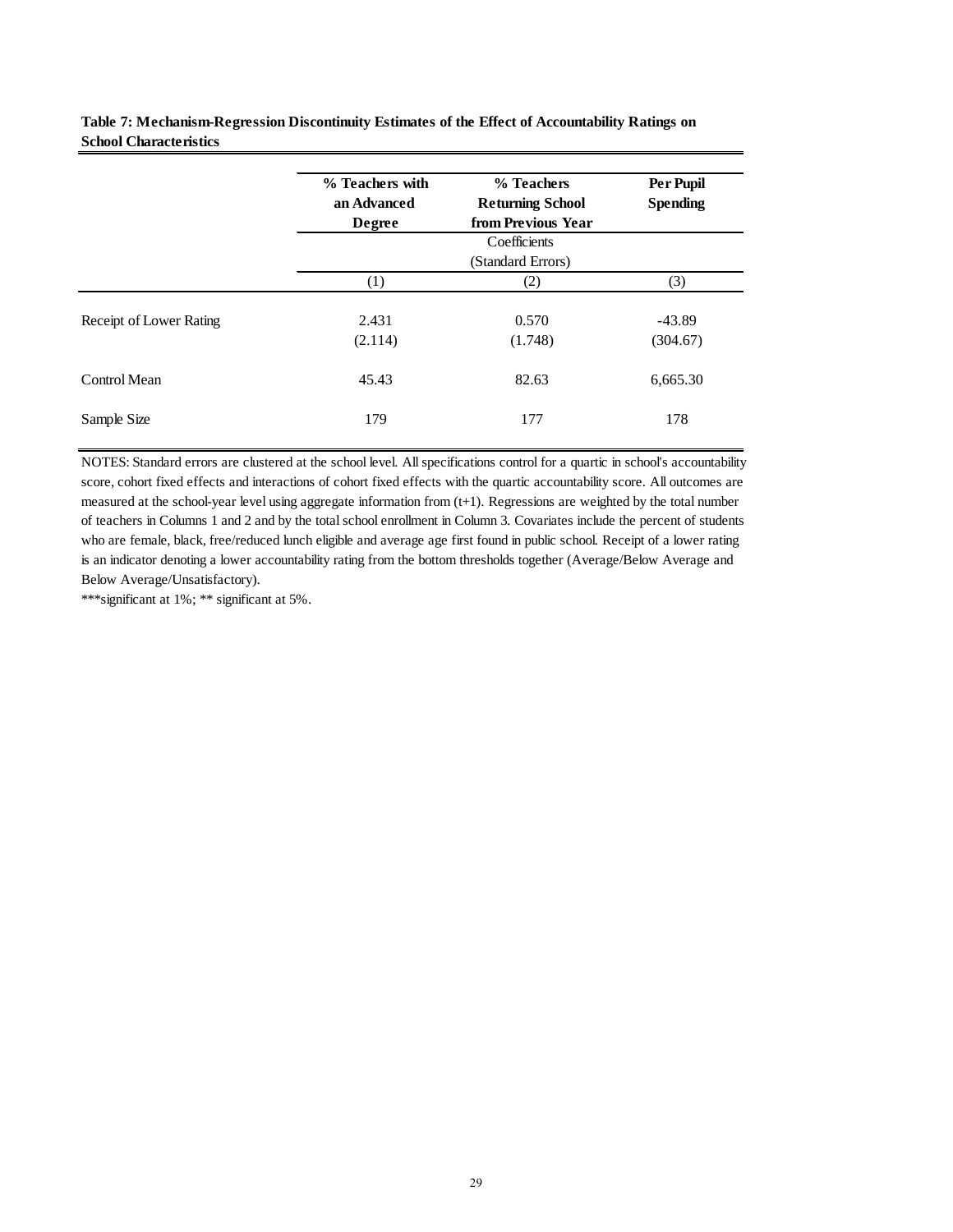|                                                                                                                                                                                                    | <b>Students Passing</b><br>$%10th$ Grade | Eligible for<br>% Students                                                                                                                | % Students<br>Retained | Attendance Rate<br>Student | Susp./Expelled<br>% Students | <b>School Outcome</b><br>Index-I | <b>School Outcome</b><br>Index-II |
|----------------------------------------------------------------------------------------------------------------------------------------------------------------------------------------------------|------------------------------------------|-------------------------------------------------------------------------------------------------------------------------------------------|------------------------|----------------------------|------------------------------|----------------------------------|-----------------------------------|
|                                                                                                                                                                                                    | the Exit Exams                           | <b>LIFE</b> Scholarship                                                                                                                   |                        |                            |                              |                                  |                                   |
|                                                                                                                                                                                                    |                                          |                                                                                                                                           |                        | Coefficients               |                              |                                  |                                   |
|                                                                                                                                                                                                    |                                          |                                                                                                                                           |                        | (Standard Errors)          |                              |                                  |                                   |
|                                                                                                                                                                                                    |                                          | $\widehat{c}$                                                                                                                             | ි                      | $\widehat{t}$              | $\widehat{\mathcal{O}}$      | $\circledcirc$                   | $\widehat{C}$                     |
| Receipt of Lower Rating                                                                                                                                                                            | 5.435***                                 | 1.724                                                                                                                                     | 4.746**                | 1.123                      | 0.915                        | 0.565***                         | $0.467***$                        |
|                                                                                                                                                                                                    | (2.024)                                  | (1.450)                                                                                                                                   | (2.034)                | (0.719)                    | (1.749)                      | (0.179)                          | (0.156)                           |
| Control Mean                                                                                                                                                                                       | 62.08                                    | 8.27                                                                                                                                      | 9.30                   | 95.39                      | 4.47                         | 0.101                            | 0.060                             |
| Sample Size                                                                                                                                                                                        | 183                                      | 184                                                                                                                                       | 179                    | 187                        | 123                          | 175                              | $\Xi$                             |
| NOTES: Standard errors are clustered at the school level. All specifications control for a quartic in school's accountability score, cohort fixed effects and interactions of cohort fixed effects |                                          |                                                                                                                                           |                        |                            |                              |                                  |                                   |
| with the quartic accountability score. All outcomes are                                                                                                                                            |                                          | measured at the school-year level. Regressions are weighted by the total school enrollment. Covariates include the percent of students    |                        |                            |                              |                                  |                                   |
| who are female, black, free/reduced lunch eligible and                                                                                                                                             |                                          | average age first found in public school. Eligibility for LIFE scholarships to a four-year institution is based on meeting both the grade |                        |                            |                              |                                  |                                   |
| point average and SAT/ACT criteria established by the                                                                                                                                              |                                          | state. School Index-I includes the outcomes from Columns (1)-(4), while the second index (School Index-II) includes all outcomes from     |                        |                            |                              |                                  |                                   |

Table 8: Mechanism-Regression Discontinuity Estimates of the Effect of Accountability Ratings on School Outcomes **Table 8: Mechanism-Regression Discontinuity Estimates of the Effect of Accountability Ratings on School Outcomes** Columns (1)-(5). These indices are constructed by averaging z-*scores* of each component. Receipt of a lower rating is an indicator denoting a lower accountability rating from the bottom<br>thresholds together (Average/Below Columns (1)-(5). These indices are constructed by averaging *z-scores* of each component. Receipt of a lower rating is an indicator denoting a lower accountability rating from the bottom

thresholds together (Average/Below Average and Below Average/Unsatisfactory).

\*\*\*significant at 1%; \*\* significant at 5%.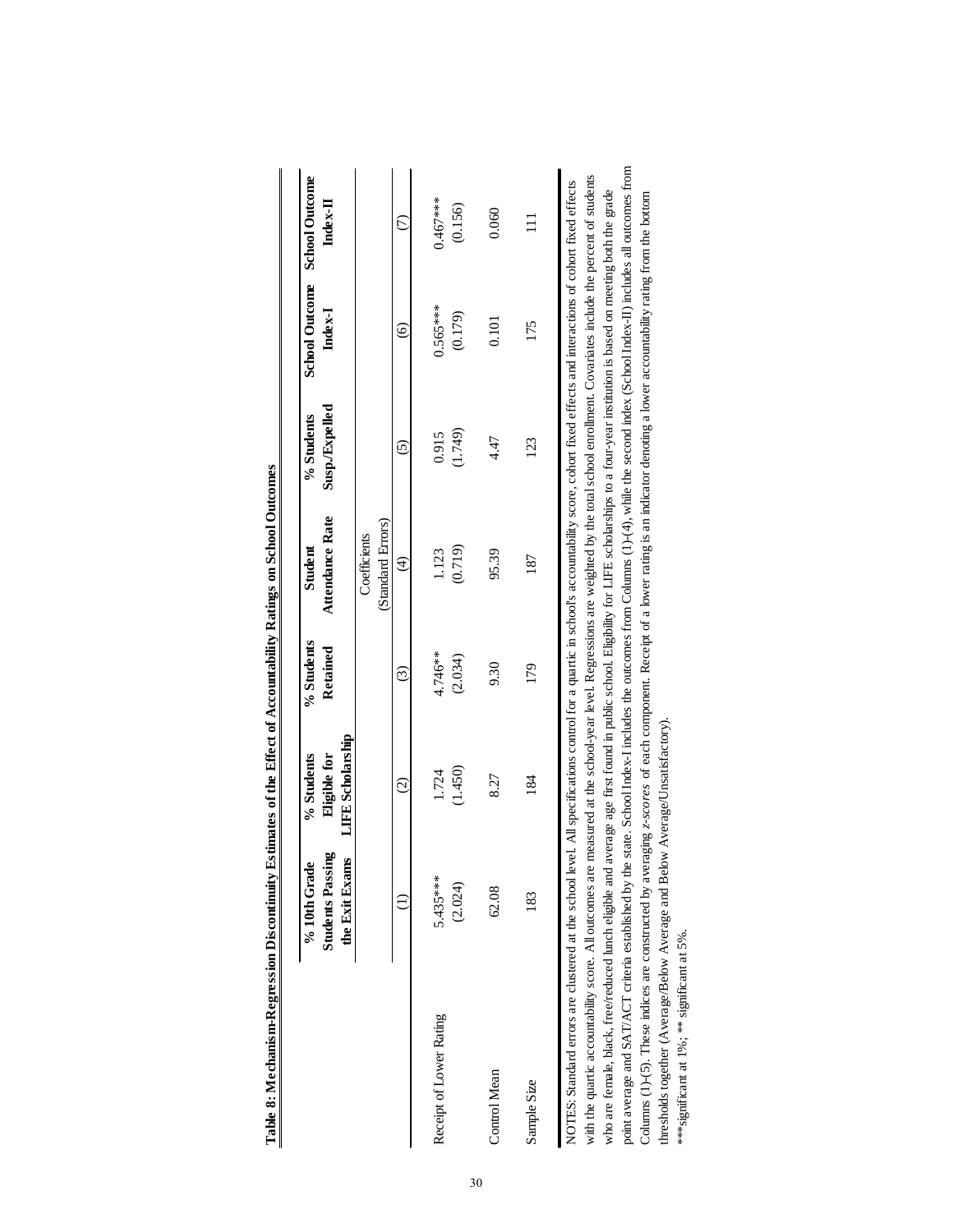

Figure 1: Distribution of Schools by Accountability Ratings

NOTES: The figure displays the distribution of schools by accountability ratings between the 2000-2001 and 2002-2003 academic years. Schools were assigned one of five performance ratings: (i) Unsatisfactory (U), (ii) Below Average (B), (iii) Average (A),  $(iv)$  Good  $(G)$ , and  $(v)$  Excellent  $(E)$ .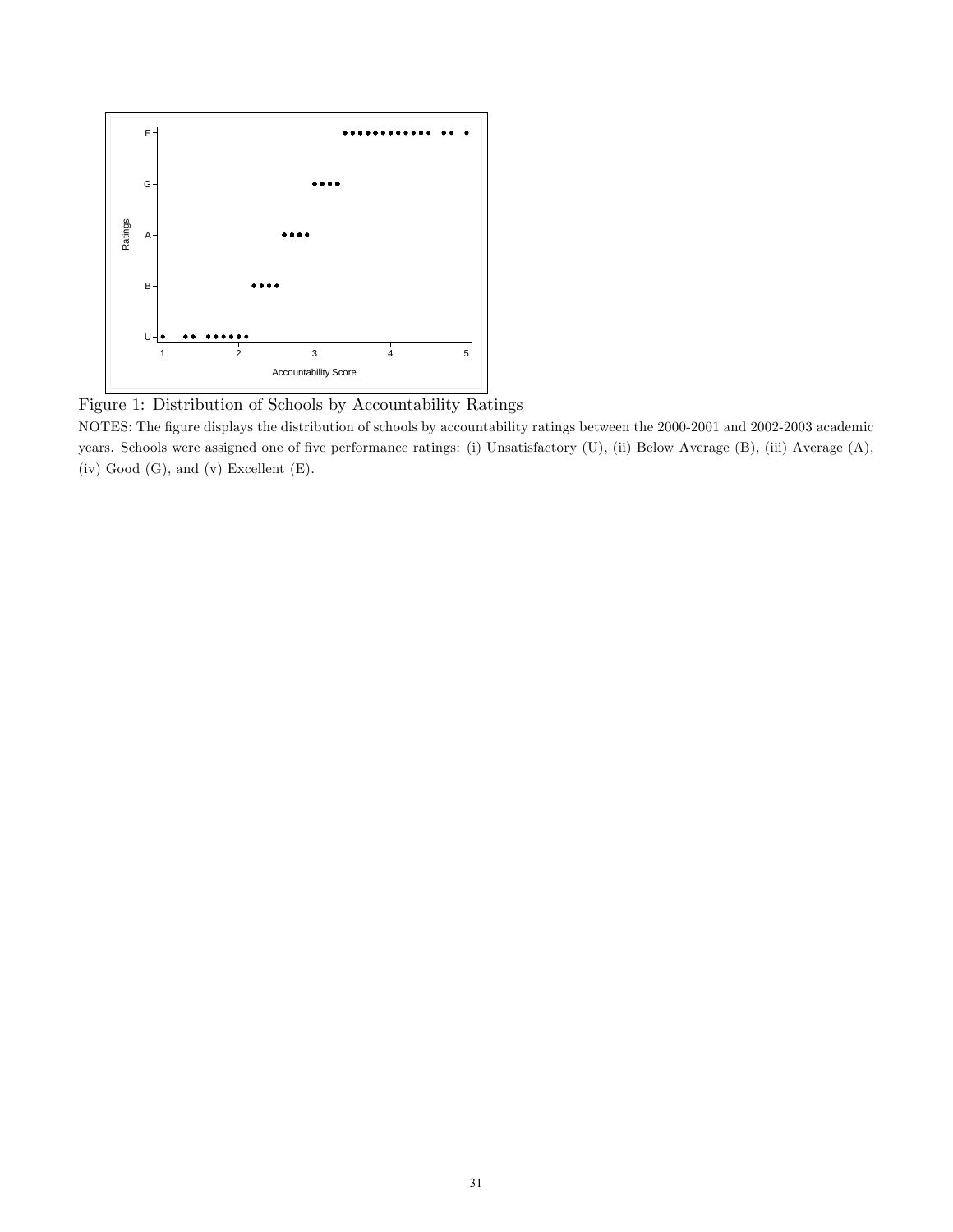

Figure 2: Residualized Long-Run Outcomes and Accountability Ratings

NOTES: Residuals in Panel A (Panel B) are obtained from a regression of school's average adult arrest (welfare participation) rate on a quartic in accountability score, cohort fixed effects, interactions of cohort fixed effects with the quartic accountability score and school level controls (percent of ninth graders who were female, black, free/reduced lunch eligible and average age first found in public school). Regressions are weighted by the number of ninth graders at the school. The solid lines are estimates from locally weighted polynomial regressions.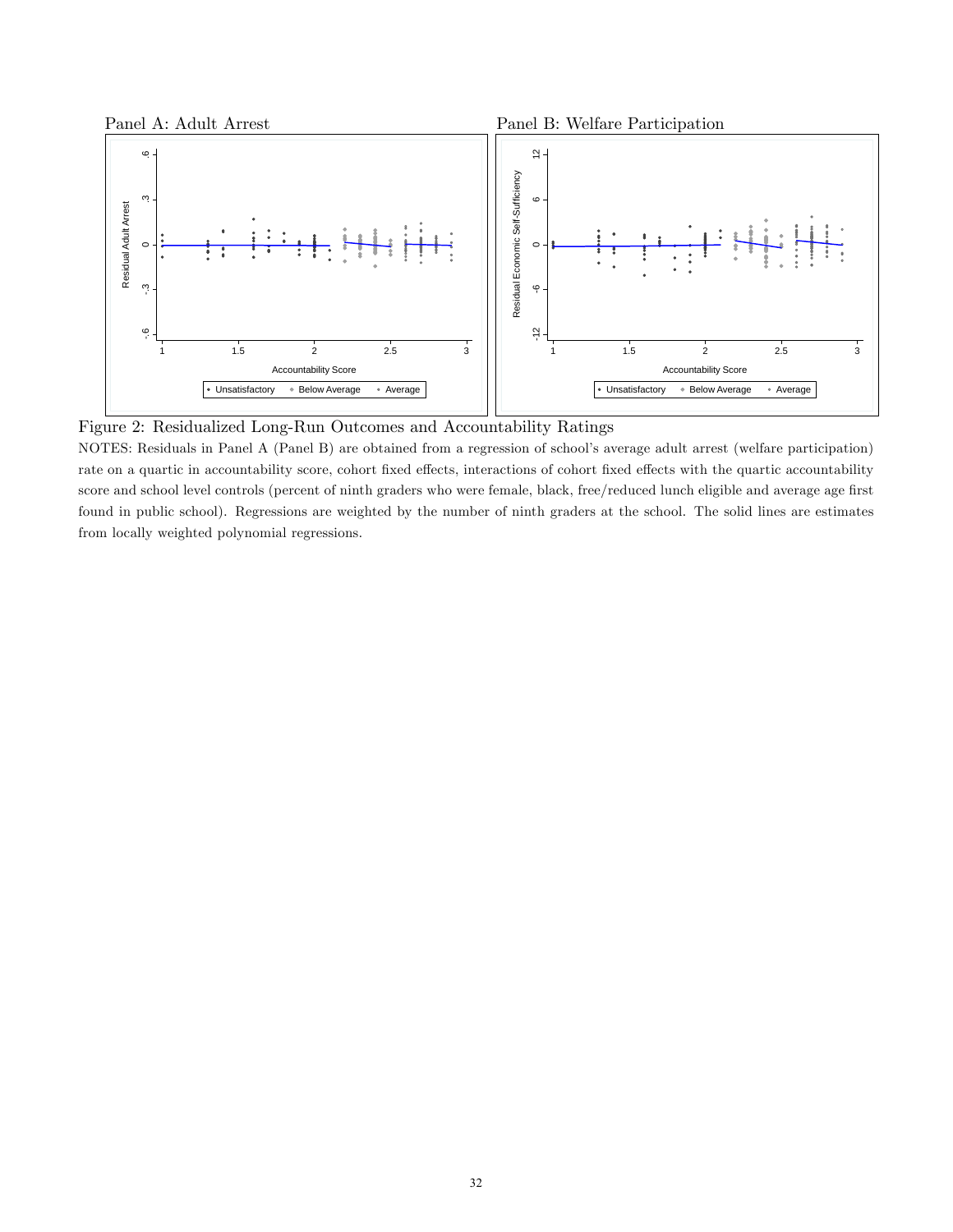

Figure 3: The Effect of Receiving a Lower Accountability Rating on Welfare Participation-by Age NOTES: Each point in each panel comes from a separate regression, using samples that increase in age moving rightward along the x-axis. The dependent variable takes the value one if individual enrolled in social programs (food stamps/SNAP or TANF) by the given age. Each dot represents the regression discontinuity coefficient, obtained by equation (1). The height of the bars extending from each point represents the bounds of the  $90\%$  confidence interval.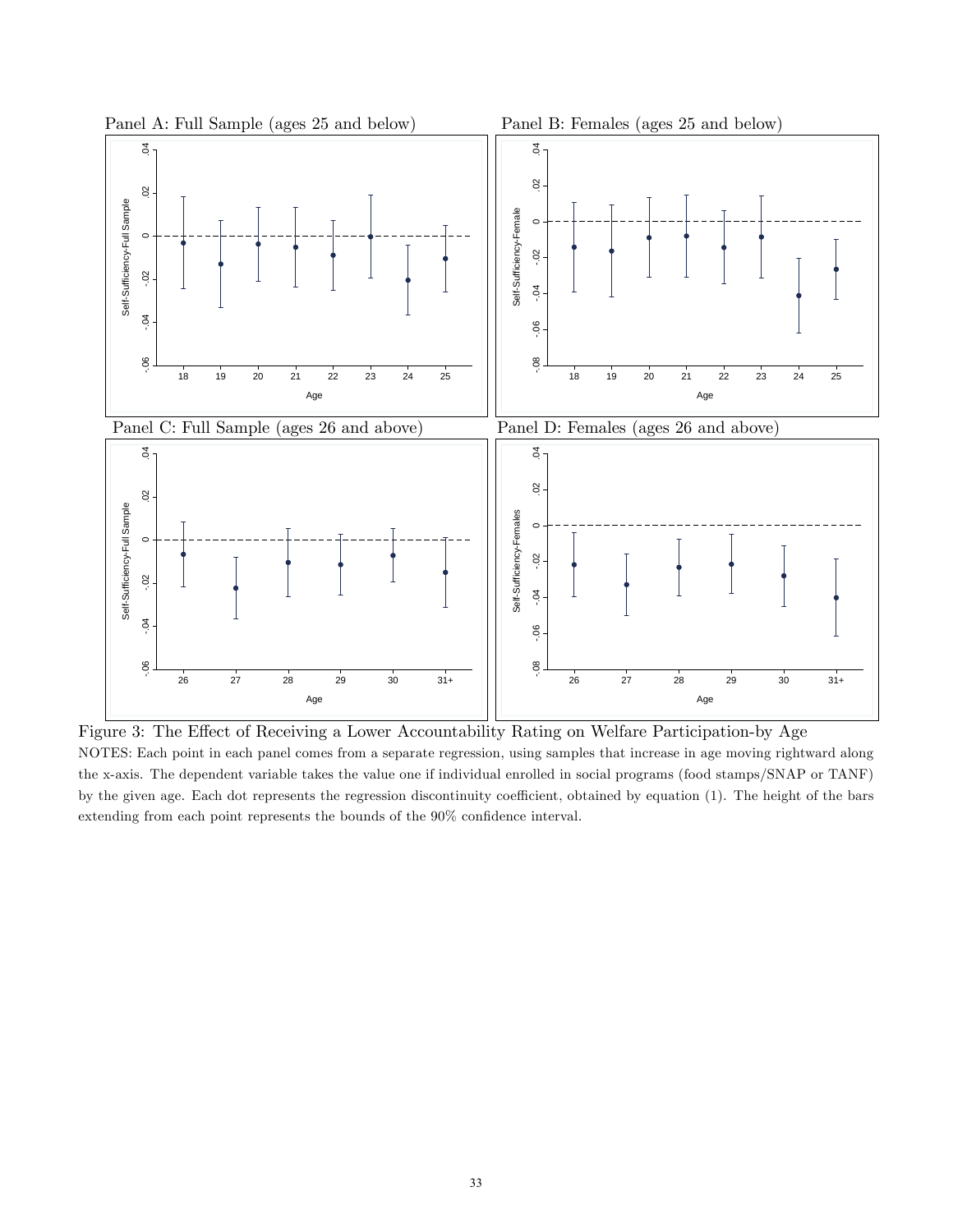

Figure 4: Placebo Coefficients of the Effect of Accountability Ratings

NOTES: The figure displays the distribution of placebo coefficients of the effect of accountability ratings, where the accountability scores for a given year are randomly assigned to different schools. The vertical line represents the actual point estimate reported in Tables 3 and 4.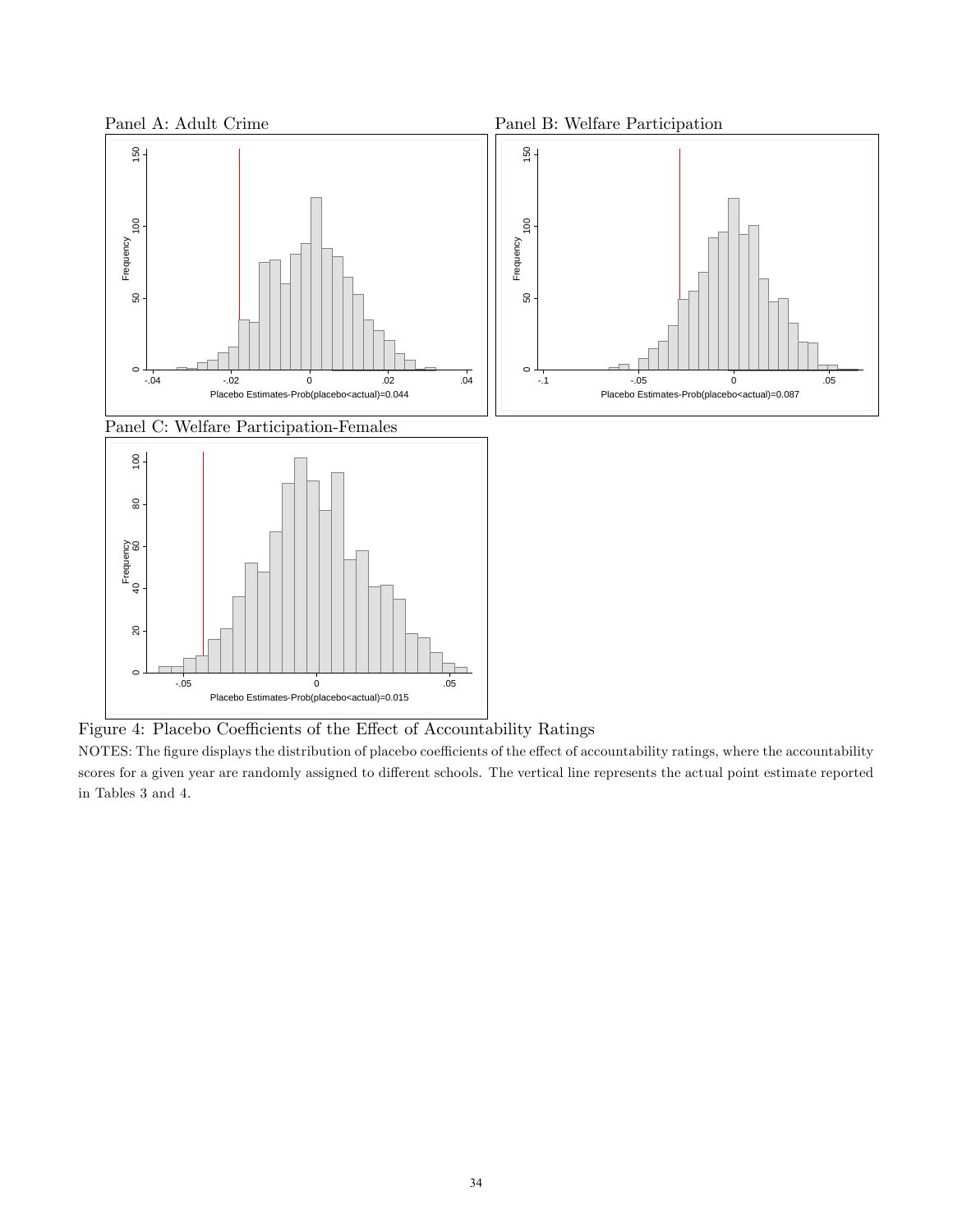|                         | %Female  | %Free Lunch       | %White  | in Public School<br>Average Age<br>First Found | % Teachers with<br>an Advanced<br>Degree | from Previous Year<br>Returning School<br>% Teachers | Per Pupil<br>Spending |
|-------------------------|----------|-------------------|---------|------------------------------------------------|------------------------------------------|------------------------------------------------------|-----------------------|
|                         |          |                   |         | (Standard Errors)<br>Coefficients              |                                          |                                                      |                       |
|                         |          | $\widehat{\circ}$ | ⊙ି      | $\widehat{E}$                                  | ତି                                       | ତି                                                   |                       |
| Receipt of Lower Rating | $-0.282$ | $-3.202$          | 6.213   | 0.052                                          | 1.762                                    | 0.539                                                | $-29.34$              |
|                         | 0.998    | (4.787)           | (6.914) | (0.081)                                        | (2.040)                                  | (1.562)                                              | (278.36)              |
| Sample Size             | 196      | 196               | 196     | 196                                            | 187                                      | 182                                                  | 184                   |

| j                                                           |
|-------------------------------------------------------------|
| I                                                           |
| ,,,,,                                                       |
| i                                                           |
| ١                                                           |
| ֖֖֖֖֖֧֖֧ׅ֖֖֖֖֧֧֪֪֪֪֪֪֪֪֪֪֧֖֚֚֚֚֚֚֚֚֚֚֚֚֚֚֚֚֚֚֚֚֚֚֚֚֚֡֝֝֝֓֞֝ |
| .<br>E<br>I                                                 |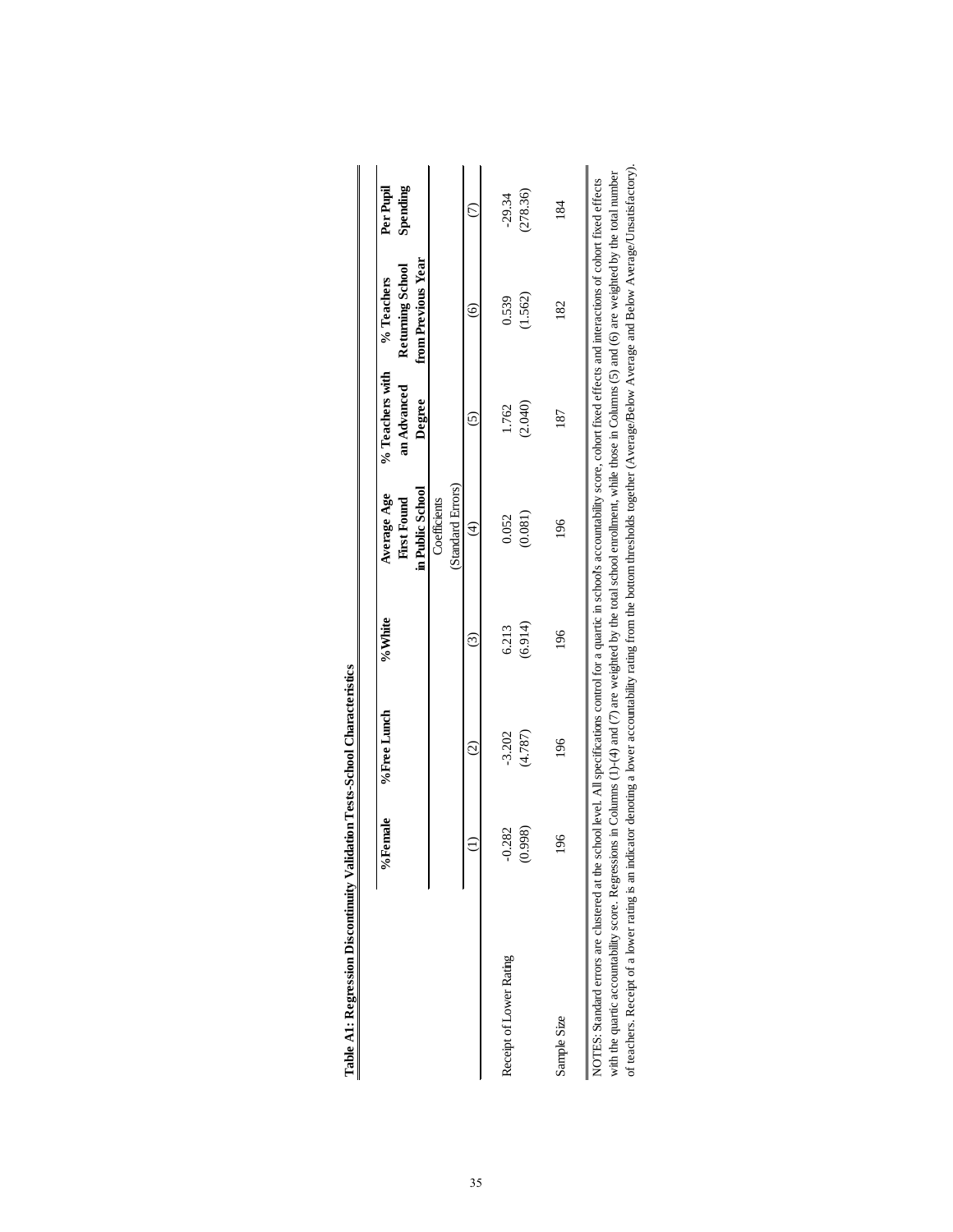|                       | <b>Adult Crime by Severity</b> |
|-----------------------|--------------------------------|
| <b>Felony</b>         | <b>Non-Felony</b>              |
|                       | Coefficients                   |
|                       | (Standard Errors)              |
| (1)                   | (2)                            |
| $-0.008**$<br>(0.004) | $-0.009$<br>(0.006)            |
| 0.065                 | 0.151                          |
| 46,371                | 46,371                         |
|                       |                                |

**Table A2: Regression Discontinuity Estimates of the Effect of Accountability Ratings on Adult Crime-by Severity of Crime**

NOTES: Standard errors are clustered at the school level. All specifications control for a quartic in school's accountability score, cohort fixed effects and interactions of cohort fixed effects with the quartic accountability score. Covariates include indicators for gender, race, free/reduced lunch status, age student was first found in public school, the percent of ninth-graders who are female, black, free/reduced lunch eligible and average age first found in public school. Receipt of a lower rating is an indicator denoting a lower accountability rating from the bottom thresholds together (Average/Below Average and Below Average/Unsatisfactory). \*\* significant at 5%.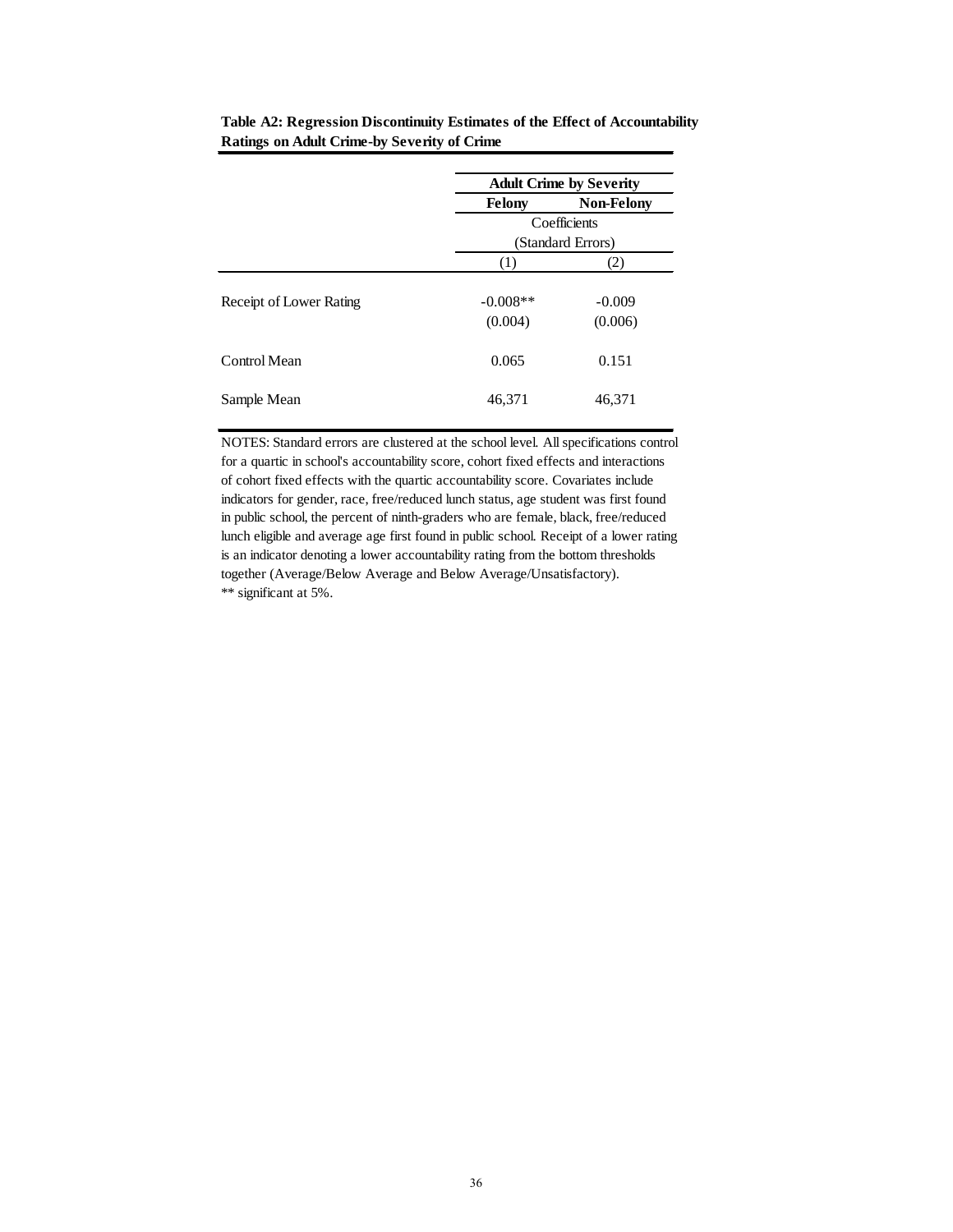|                                               | $Age \leq 25$ | Age > 25          |
|-----------------------------------------------|---------------|-------------------|
|                                               |               | Coefficients      |
|                                               |               | (Standard Errors) |
|                                               | (1)           | (2)               |
| <b>Panel A: Adult Crime</b>                   |               |                   |
| Receipt of Lower Rating                       | $-0.015$      | $-0.010$          |
|                                               | (0.010)       | (0.007)           |
| Control Mean                                  | 0.195         | 0.117             |
| Sample Size                                   | 46,371        | 46,371            |
| <b>Panel B: Welfare Participation</b>         |               |                   |
| Receipt of Lower Rating                       | $-0.023$      | $-0.025$          |
|                                               | (0.019)       | (0.017)           |
| Control Mean                                  | 0.563         | 0.430             |
| Sample Size                                   | 46,371        | 46,371            |
| <b>Panel C: Welfare Participation-Females</b> |               |                   |
| Receipt of Lower Rating                       | $-0.035*$     | $-0.058***$       |
|                                               | (0.019)       | (0.018)           |
| Control Mean                                  | 0.646         | 0.535             |
| Sample Size                                   | 21,935        | 21,935            |

**Table A3: Regression Discontinuity Estimates of the Effect of Accountability Ratings on Long-Run Outcomes-by Age**

NOTES: Standard errors are clustered at the school level. All specifications control for a quartic in school's accountability score, cohort fixed effects and interactions of cohort fixed effects with the quartic accountability score. Covariates include indicators for gender, race, free/reduced lunch status, age student was first found in public school, the percent of ninth-graders who are female, black, free/reduced lunch eligible and average age first found in public school. The dependent variable in Column (1) of Panel A takes the value of one if individual was 25 years old or below at the time of offense (welfare participation in Panels B and C). The dependent variable in Column (2) is defined similarly. Receipt of a lower rating is an indicator denoting a lower accountability rating from the bottom thresholds together (Average/Below Average and Below Average/ Unsatisfactory).

\*\* significant at 5%.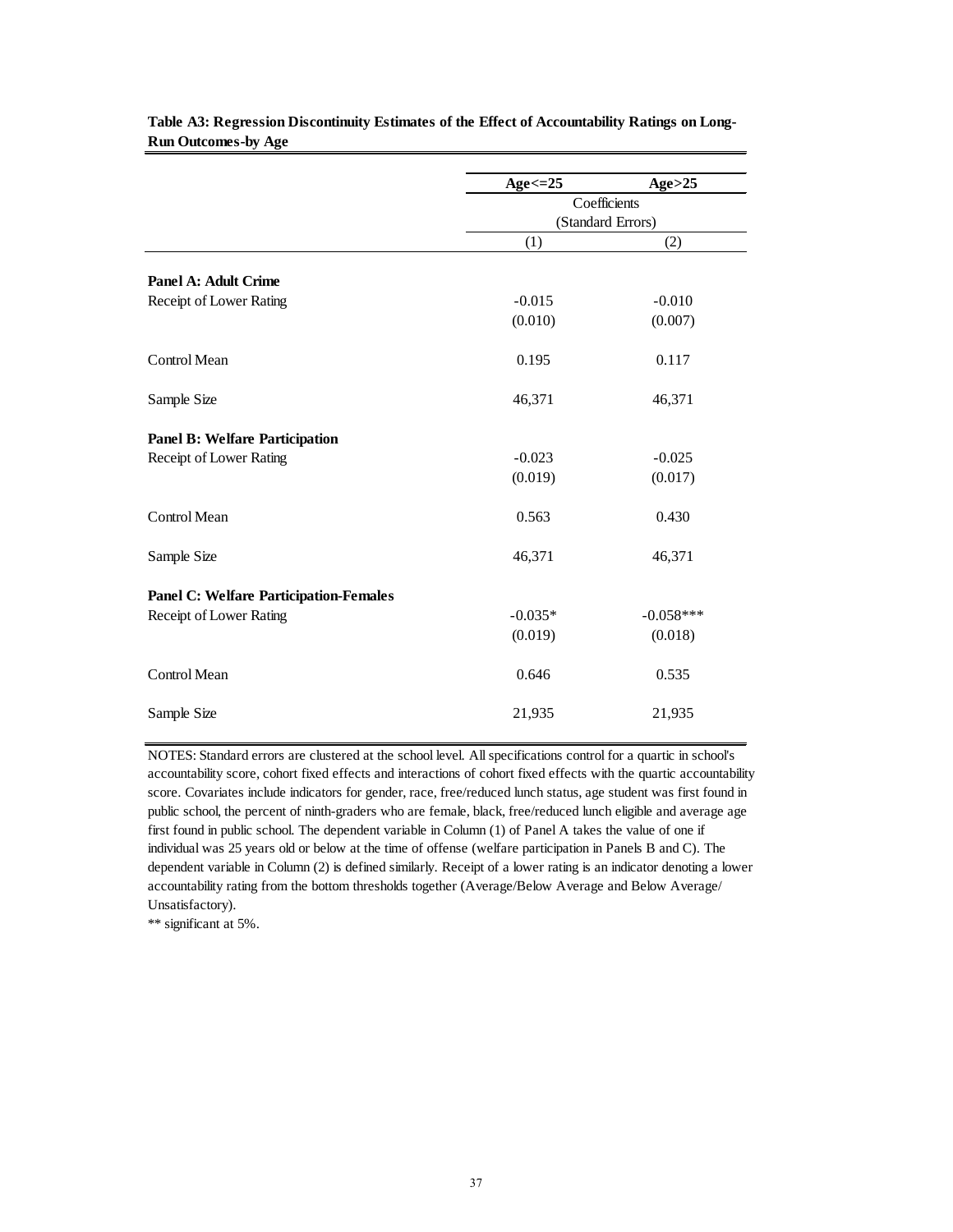|                                                                               | <b>Adult Crime</b> | Welfare Part.<br><b>Full Sample</b> | Welfare Part.<br><b>Females</b> |
|-------------------------------------------------------------------------------|--------------------|-------------------------------------|---------------------------------|
|                                                                               |                    | Coefficients                        |                                 |
|                                                                               | (Standard Errors)  |                                     |                                 |
|                                                                               | (1)                | (2)                                 | (3)                             |
| <b>Accountability Rating</b>                                                  |                    |                                     |                                 |
| Unsatisfactory                                                                | $-0.095**$         | $-0.015$                            | $-0.077$                        |
|                                                                               | (0.039)            | (0.082)                             | (0.084)                         |
| <b>Below Average</b>                                                          | $-0.029$           | $-0.015$                            | $-0.041$                        |
|                                                                               | (0.024)            | (0.056)                             | (0.058)                         |
| p-value-Test of Equal Coefficients ( $\beta_{\text{U}} = \beta_{\text{BA}}$ ) | 0.00               | 0.98                                | 0.29                            |
| Sample Size                                                                   | 46.371             | 46.371                              | 21,935                          |

**Table A4: Regression Discontinuity Estimates of the Effect of Accountability Ratings on Long-Run Outcomes-Each Separate Cutoffs**

NOTES: Standard errors are clustered at the school level. All specifications control for a quartic in school's accountability score, cohort fixed effects and interactions of cohort fixed effects with the quartic accountability score. Covariates include indicators for gender, race, free/reduced lunch status, age student was first found in public school, the percent of ninth-graders who are female, black, free/reduced lunch eligible and average age first found in public school. \*\* significant at 5%.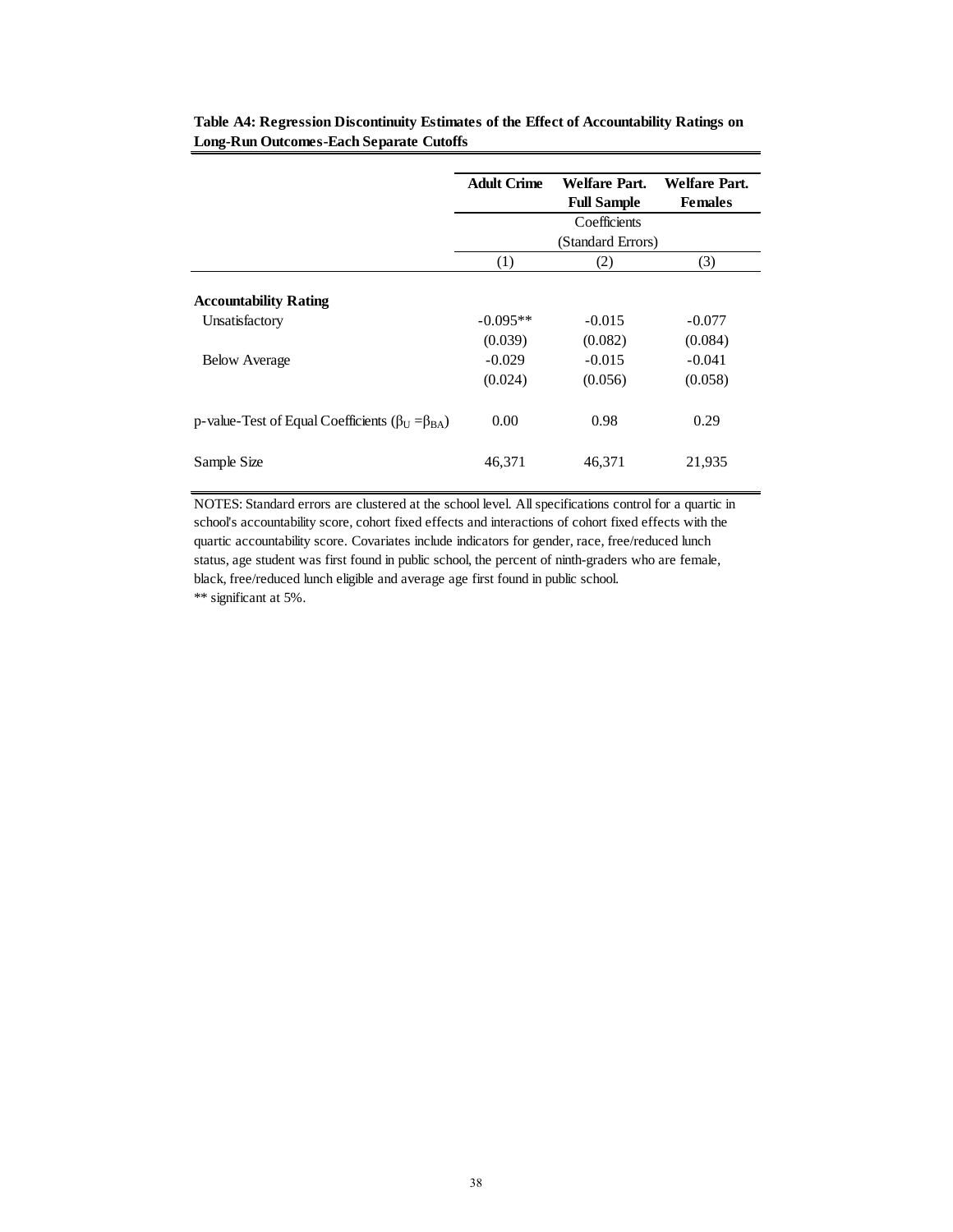|                                               | <b>Below Proficient in 8th</b><br><b>Proficient</b> in |                           |  |  |
|-----------------------------------------------|--------------------------------------------------------|---------------------------|--|--|
|                                               | 8th Grade Math or                                      |                           |  |  |
|                                               |                                                        | <b>Grade Math and ELA</b> |  |  |
|                                               | <b>ELA Subject Tests</b>                               | <b>Subject Tests</b>      |  |  |
|                                               | Coefficients                                           |                           |  |  |
|                                               |                                                        | (Standard Errors)         |  |  |
|                                               | (1)                                                    | (2)                       |  |  |
|                                               |                                                        |                           |  |  |
| Panel A: Adult Crime                          |                                                        |                           |  |  |
| Receipt of Lower Rating                       | $-0.018$                                               | $-0.006$                  |  |  |
|                                               | (0.013)                                                | (0.009)                   |  |  |
| Control Mean                                  | 0.169                                                  | 0.238                     |  |  |
| Sample Size                                   | 11,329                                                 | 21,680                    |  |  |
| <b>Panel B: Welfare Participation</b>         |                                                        |                           |  |  |
| Receipt of Lower Rating                       | $-0.011$                                               | $-0.016$                  |  |  |
|                                               | (0.018)                                                | (0.019)                   |  |  |
| Control Mean                                  | 0.511                                                  | 0.692                     |  |  |
| Sample Size                                   | 11,329                                                 | 21,680                    |  |  |
| <b>Panel C: Welfare Participation-Females</b> |                                                        |                           |  |  |
| Receipt of Lower Rating                       | $-0.008$                                               | $-0.023$                  |  |  |
|                                               | (0.022)                                                | (0.019)                   |  |  |
| Control Mean                                  | 0.583                                                  | 0.791                     |  |  |
| Sample Size                                   | 6,155                                                  | 10,076                    |  |  |

**Table A5: Regression Discontinuity Estimates of the Effect of Accountability Ratings on Long-Run Outcomes-by Student's Proficiency Level in Eighth Grade Standardized Tests**

NOTES: Standard errors are clustered at the school level. All specifications control for a quartic in school's accountability score, cohort fixed effects and interactions of cohort fixed effects with the quartic accountability score. Covariates include indicators for gender, race, free/reduced lunch status, age student was first found in public school, the percent of ninth-graders who are female, black, free/reduced lunch eligible and average age first found in public school.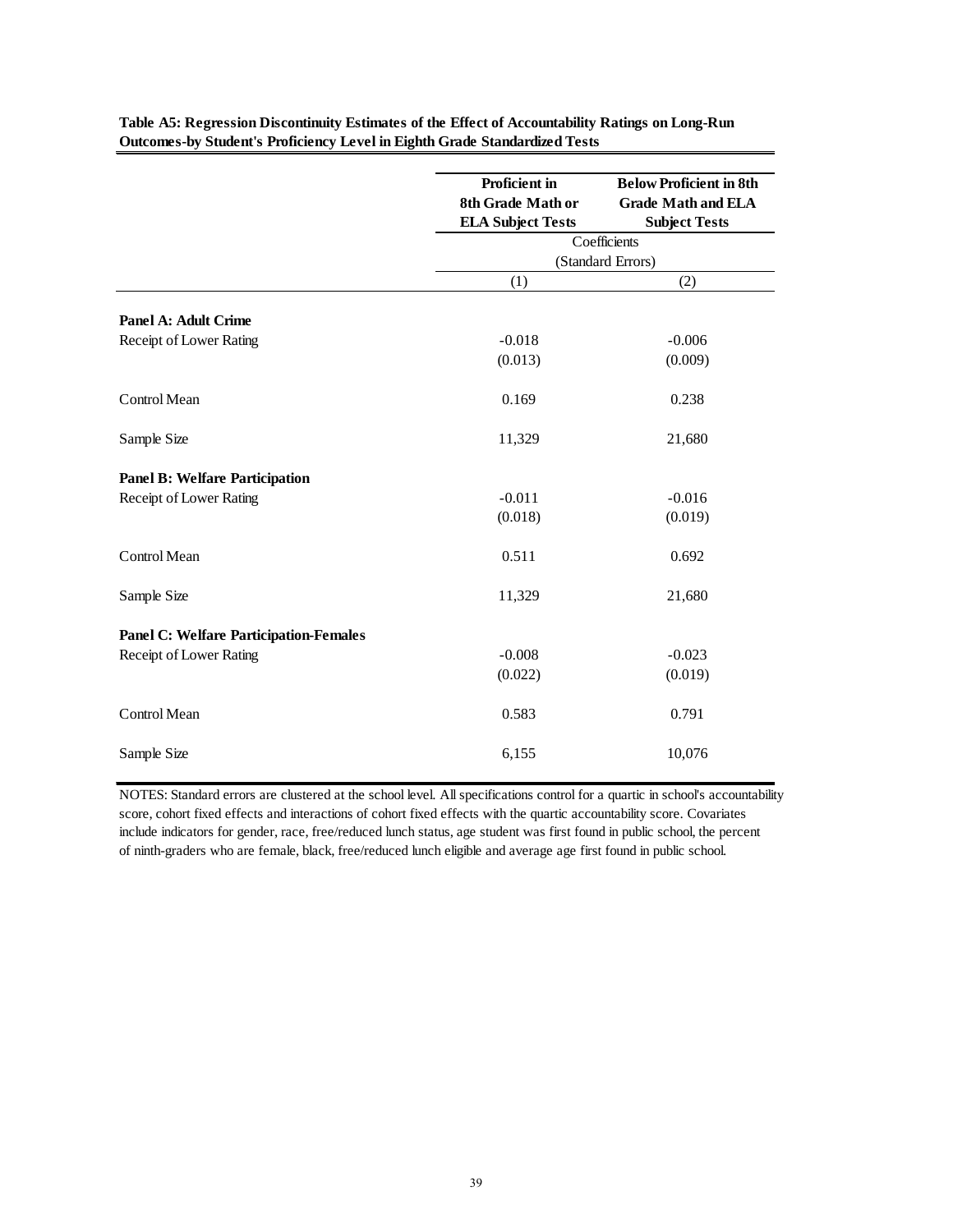|                         | <b>Female</b>       | <b>Free Lunch</b>     | White                | <b>Age First Found</b> | <b>Proficient in</b>  | <b>Proficient in</b>         |
|-------------------------|---------------------|-----------------------|----------------------|------------------------|-----------------------|------------------------------|
|                         |                     |                       |                      | in Public School       |                       | 8th Grade Math 8th Grade ELA |
|                         |                     | Coefficients          |                      |                        |                       |                              |
|                         |                     | (Standard Errors)     |                      |                        |                       |                              |
|                         | $\left(1\right)$    | (2)                   | (4)                  | (5)                    | (6)                   | (7)                          |
| Receipt of Lower Rating | $-0.003$<br>(0.004) | $-0.050**$<br>(0.020) | $0.059**$<br>(0.023) | 0.008<br>(0.021)       | $0.027***$<br>(0.010) | 0.012<br>(0.009)             |
| Sample Size             | 133,359             | 133,359               | 133,359              | 133,359                | 99,786                | 98,375                       |

#### **Table A6: Regression Discontinuity Validation Tests-Top End of the Ratings Distribution**

NOTES: Standard errors are clustered at the school level. All specifications control for a quartic in school's accountability score, cohort fixed effects and interactions of cohort fixed effects with the quartic accountability score. The outcome variables in Columns (6) and (7) take the value one if the student performed at or above the Proficient level on the state's eighth grade subject-specific assessments. Receipt of a lower rating is an indicator denoting a lower accountability rating from the top thresholds together (Excellent/Good and Good/Average).